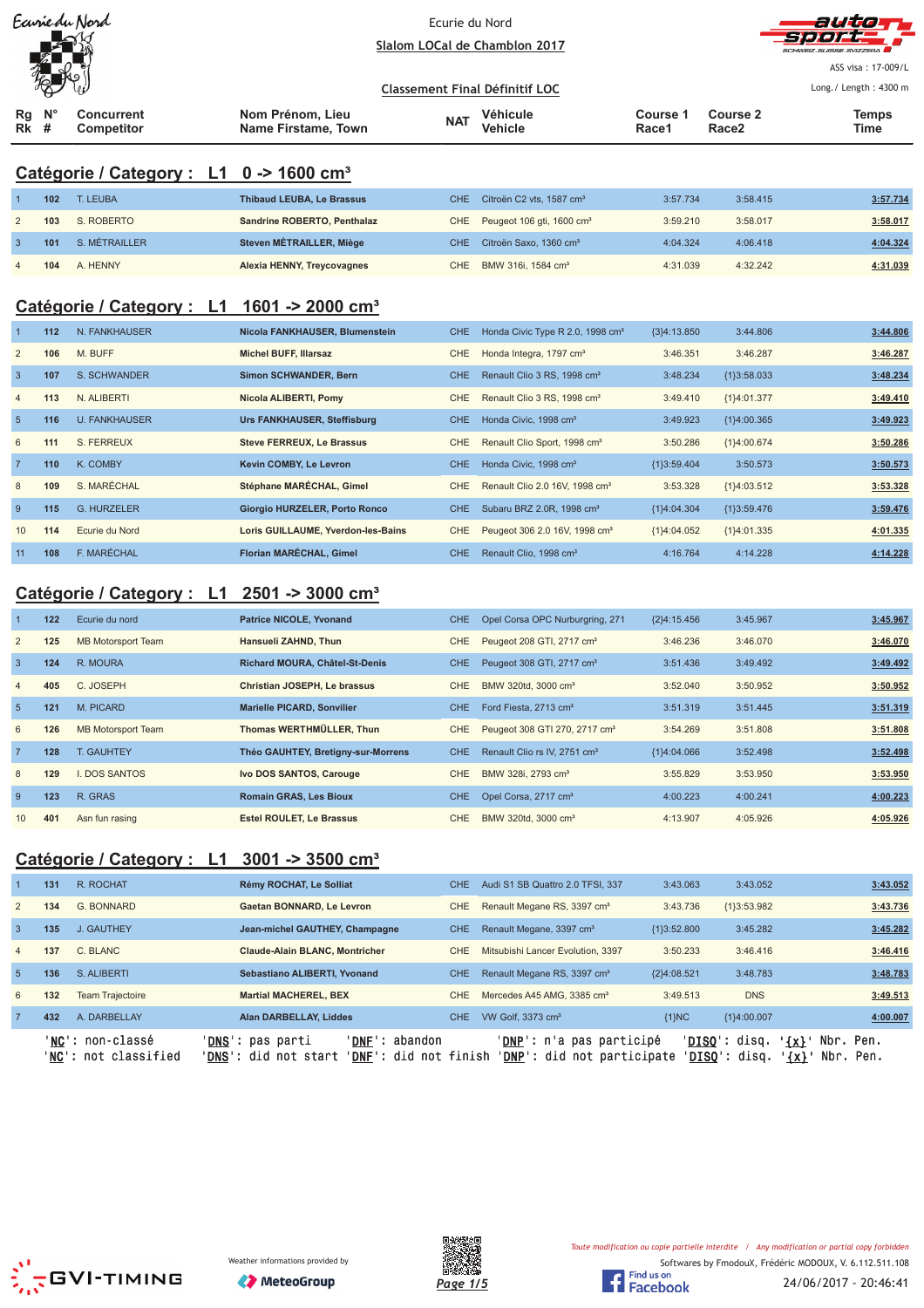|                                                     |                                                        | Earrie du Nord                                   |                                                | Ecurie du Nord | Slalom LOCal de Chamblon 2017             |                          |                               | auta<br><b>CHWEIZ SUISSE SVIZZERA</b>                                                                                 |  |  |  |
|-----------------------------------------------------|--------------------------------------------------------|--------------------------------------------------|------------------------------------------------|----------------|-------------------------------------------|--------------------------|-------------------------------|-----------------------------------------------------------------------------------------------------------------------|--|--|--|
|                                                     |                                                        |                                                  |                                                |                |                                           |                          |                               | ASS visa: 17-009/L                                                                                                    |  |  |  |
|                                                     |                                                        |                                                  |                                                |                | <b>Classement Final Définitif LOC</b>     |                          |                               | Long./ Length: 4300 m                                                                                                 |  |  |  |
| Rg<br>Rk                                            | #                                                      | Concurrent<br>Competitor                         | Nom Prénom, Lieu<br><b>Name Firstame, Town</b> | <b>NAT</b>     | Véhicule<br>Vehicle                       | <b>Course 1</b><br>Race1 | Course 2<br>Race <sub>2</sub> | <b>Temps</b><br>Time                                                                                                  |  |  |  |
|                                                     |                                                        | Catégorie / Category : L1 + 3500 cm <sup>3</sup> |                                                |                |                                           |                          |                               |                                                                                                                       |  |  |  |
| -1                                                  | 144                                                    | M. EGGENBERGER                                   | Manfred EGGENBERGER, Zürich                    | <b>CHE</b>     | BMW 1er M Coupé, 5064 cm <sup>3</sup>     | 3:37.362                 | 3:33.568                      | 3:33.568                                                                                                              |  |  |  |
| $\overline{2}$                                      | 142                                                    | Atelier de la Tzoumaz                            | Kevin METROZ, Liddes                           | <b>CHE</b>     | BMW m135, 5064 cm <sup>3</sup>            | 3:34.965                 | 3:34.160                      | 3:34.160                                                                                                              |  |  |  |
| $\overline{3}$                                      | 140                                                    | S. ANGIOLILLO                                    | Sandro ANGIOLILLO, Le Brassus                  | <b>CHE</b>     | Audi Rs3, 4250 cm <sup>3</sup>            | 3:52.525                 | 3:47.362                      | 3:47.362                                                                                                              |  |  |  |
| $\overline{4}$                                      | 120                                                    | Scuderia Taifyn                                  | Michel ETIENNE, Les Geneveys s/Coffrane        | <b>CHE</b>     | Ford Focus RS, 4335 cm <sup>3</sup>       | 4:05.985                 | ${1}4:14.138$                 | 4:05.985                                                                                                              |  |  |  |
|                                                     | 141                                                    | M. BASSIN                                        | Michel BASSIN, La Plaine                       | <b>CHE</b>     | Ford Focus RS, 4286 cm <sup>3</sup>       | <b>DNF</b>               | <b>DNS</b>                    | <u> - 100 - 100 - 100 - 100 - 100 - 100 - 100 - 100 - 100 - 100 - 100 - 100 - 100 - 100 - 100 - 100 - 100 - 100 -</u> |  |  |  |
| Catégorie / Category : L2 0 -> 1600 cm <sup>3</sup> |                                                        |                                                  |                                                |                |                                           |                          |                               |                                                                                                                       |  |  |  |
| -1                                                  | 225                                                    | <b>F. EGGENBERGER</b>                            | Fabian EGGENBERGER, Zürich                     | <b>CHE</b>     | Suzuki Swift Sport, 1586 cm <sup>3</sup>  | 3:37.346                 | 3:35.761                      | 3:35.761                                                                                                              |  |  |  |
| $\overline{2}$                                      | 217                                                    | L. ROBERTO                                       | Luigi ROBERTO, Cossonay                        | CHE            | Peugeot 106 GTI, 1587 cm <sup>3</sup>     | <b>DNF</b>               | 3:36.748                      | 3:36.748                                                                                                              |  |  |  |
| $\overline{3}$                                      | 219                                                    | S. SCHNEIDER                                     | Simeon SCHNEIDER, Wildberg                     | <b>CHE</b>     | Citroën Saxo, 1587 cm <sup>3</sup>        | 3:36.828                 | ${1}3:44.534$                 | 3:36.828                                                                                                              |  |  |  |
| $\overline{4}$                                      | 223                                                    | D. SCHNEIDER                                     | Daniel SCHNEIDER, Galgenen                     | CHE            | Suzuki Swift Sport, 1600 cm <sup>3</sup>  | 3:40.958                 | 3:39.059                      | 3:39.059                                                                                                              |  |  |  |
| $\overline{5}$                                      | 209                                                    | <b>RCU</b>                                       | Bruno BLEIKER, Bütschwil                       | <b>CHE</b>     | Suzuki Swift Sport, 1586 cm <sup>3</sup>  | 3:39.622                 | ${1}3:52.725$                 | 3:39.622                                                                                                              |  |  |  |
| $\,6\,$                                             | 222                                                    | <b>Ecurie Basilisk</b>                           | Gilbert DENZER, Gelterkinden                   | <b>CHE</b>     | Suzuki Swift Sport, 1586 cm <sup>3</sup>  | 3:41.433                 | ${1}3:52.282$                 | 3:41.433                                                                                                              |  |  |  |
| $\overline{7}$                                      | 208                                                    | H. LEIBER                                        | Heiko LEIBER, Dachsen                          | <b>CHE</b>     | Suzuki Swift Sport, 1586 cm <sup>3</sup>  | 3:43.840                 | 3:43.275                      | 3:43.275                                                                                                              |  |  |  |
| 8                                                   | 206                                                    | P. SCHAUB                                        | Peter SCHAUB, Lachen                           | <b>CHE</b>     | Suzuki Swift, 1586 cm <sup>3</sup>        | 3:44.665                 | 3:43.990                      | 3:43.990                                                                                                              |  |  |  |
| $\overline{9}$                                      | 210                                                    | Squadra Rotberg                                  | Igor RODELLA, Zwingen                          | <b>CHE</b>     | Suzuki Swift Sport, 1586 cm <sup>3</sup>  | 3:45.879                 | {2}4:00.907                   | 3:45.879                                                                                                              |  |  |  |
| 10                                                  | 213                                                    | D. ZUTTER                                        | Dario ZUTTER, Schwarzenburg                    | <b>CHE</b>     | Suzuki Swift Sport, 1586 cm <sup>3</sup>  | 3:48.311                 | 3:46.498                      | 3:46.498                                                                                                              |  |  |  |
| 11                                                  | 226                                                    | M. HOSTSTETTLER                                  | <b>Marco HOSTSTETTLER, Milken</b>              | <b>CHE</b>     | Honda V-Tech, 1594 cm <sup>3</sup>        | 3:49.860                 | 3:47.629                      | 3:47.629                                                                                                              |  |  |  |
| 12                                                  | 220                                                    | C. SCHWARZ                                       | <b>Cyril SCHWARZ, Grancy</b>                   | <b>CHE</b>     | Honda Civic 1.6 VTi, 1595 cm <sup>3</sup> | 3:52.416                 | 3:49.927                      | 3:49.927                                                                                                              |  |  |  |
| 13                                                  | 224                                                    | L. MARTINET                                      | <b>Lucien MARTINET, L'Isle</b>                 | <b>CHE</b>     | Honda Civic, 1595 cm <sup>3</sup>         | 3:50.082                 | ${1}4:00.977$                 | 3:50.082                                                                                                              |  |  |  |
| 14                                                  | 212                                                    | A. GRUBERT                                       | Andreas GRUBERT, Villmergen                    | <b>CHE</b>     | Suzuki swift sport, 1586 cm <sup>3</sup>  | ${1}3.04.323$            | 3:51.178                      | 3:51.178                                                                                                              |  |  |  |
| 15                                                  | 207                                                    | O. MOREL                                         | <b>Olivier MOREL, Chevilly</b>                 | <b>CHE</b>     | Honda Civic, 1595 cm <sup>3</sup>         | 3:53.083                 | 3:51.378                      | 3:51.378                                                                                                              |  |  |  |
| 16                                                  | 201                                                    | T. BOELLE                                        | Tobias BOELLE, Zürich                          | <b>CHE</b>     | Peugeot 106 Rallye, 1293 cm <sup>3</sup>  | <b>NC</b>                | 3:53.365                      | 3:53.365                                                                                                              |  |  |  |
| 17                                                  | 211                                                    | C. DE FRANCESCO                                  | Claudio DE FRANCESCO, Pfäffikon ZH             | <b>CHE</b>     | Suzuki Swift Sport, 1586 cm <sup>3</sup>  | {1}NC                    | 3:55.018                      | 3:55.018                                                                                                              |  |  |  |
| 18                                                  | 214                                                    | C. SCHOPFER                                      | <b>Caroly SCHOPFER, Montricher</b>             | CHE            | Citroën Saxo vts, 1587 cm <sup>3</sup>    | 4:00.191                 | 3:55.595                      | 3:55.595                                                                                                              |  |  |  |
| 19                                                  | 202                                                    | Scuderia Taifyn                                  | Philippe JACOT, Cortaillod                     | <b>CHE</b>     | Peugeot 106 Rallye, 1293 cm <sup>3</sup>  | 4:01.437                 | 3:57.210                      | 3:57.210                                                                                                              |  |  |  |
| 20                                                  | 200                                                    | S. DECORVET                                      | Stéphane DECORVET, Montricher                  | CHE            | Peugeot 106 16V, 1587 cm <sup>3</sup>     | 4:00.266                 | 4:00.558                      | 4:00.266                                                                                                              |  |  |  |
| 21                                                  | 205                                                    | <b>Ecurie Basilisk</b>                           | Bettina BUESS, Gelterkinden                    | <b>CHE</b>     | Suzuki Swift Sport, 1586 cm <sup>3</sup>  | 4:01.870                 | 4:01.750                      | 4:01.750                                                                                                              |  |  |  |
| 22                                                  | 216                                                    | R. DUPUIS                                        | <b>Raphael DUPUIS, Montricher</b>              | <b>CHE</b>     | Peugeot 106, 1587 cm <sup>3</sup>         | 4:04.028                 | 4:02.389                      | 4:02.389                                                                                                              |  |  |  |
| 23                                                  | 218                                                    | <b>T. SCHOPFER</b>                               | <b>Thery SCHOPFER, Montricher</b>              | <b>CHE</b>     | Citroën Saxo vts, 1587 cm <sup>3</sup>    | 4:04.957                 | ${1}4:12.756$                 | 4:04.957                                                                                                              |  |  |  |
| 24                                                  | 203                                                    | Y. BEYELER                                       | <b>Yves BEYELER, Ecublens</b>                  | <b>CHE</b>     | VW Polo, 1390 cm <sup>3</sup>             | 4:13.542                 | ${1}4:21.077$                 | 4:13.542                                                                                                              |  |  |  |
|                                                     | Catégorie / Category : L2 1601 -> 2000 cm <sup>3</sup> |                                                  |                                                |                |                                           |                          |                               |                                                                                                                       |  |  |  |

|                 | 242 | N. SCHMID                                         | <b>Noa SCHMID, Kriens</b>                                                                                  | CHE.       | Subaru BRZ, 1998 cm <sup>3</sup>                                       | 3:29.228      | 3:27.346                                       | 3:27.346                                       |
|-----------------|-----|---------------------------------------------------|------------------------------------------------------------------------------------------------------------|------------|------------------------------------------------------------------------|---------------|------------------------------------------------|------------------------------------------------|
| $\overline{2}$  | 234 | <b>I. STERGIADIS</b>                              | Ioannis STERGIADIS, Dübendorf                                                                              | <b>CHE</b> | Honda Integra, 1797 cm <sup>3</sup>                                    | 3:37.123      | 3:36.425                                       | 3:36.425                                       |
| $\mathbf{3}$    | 231 | M. SAUVAIN                                        | Manoah SAUVAIN, St-Légier                                                                                  | <b>CHE</b> | VW Golf 16v, 1780 cm <sup>3</sup>                                      | 3:37.608      | 3:36.515                                       | 3:36.515                                       |
|                 | 245 | Ecurie du Nord                                    | Léonard HENCHOZ, Gollion                                                                                   | <b>CHE</b> | Renault Clio, 1998 cm <sup>3</sup>                                     | 3:39.193      | ${2}4:00.355$                                  | 3:39.193                                       |
| $5\overline{5}$ | 244 | Squadra corse quadrifoglio                        | <b>Massimo PALTENGHI, Cugnasco</b>                                                                         | CHE.       | Toyota GT86, 1998 cm <sup>3</sup>                                      | 3:40.886      | ${1}3:51.319$                                  | 3:40.886                                       |
| 6               | 235 | Gruyère Racing Team                               | <b>Antonio PINTO, Troistorrents</b>                                                                        | <b>CHE</b> | Honda Integra, 1797 cm <sup>3</sup>                                    | 3:41.123      | 3:43.458                                       | 3:41.123                                       |
|                 | 247 | Ecurie Performance                                | <b>Michael GUEX, Dompierre</b>                                                                             | CHE        | Renault Clio, 1998 cm <sup>3</sup>                                     | ${2}4:04.231$ | 3:46.297                                       | 3:46.297                                       |
| 8               | 230 | <b>ECURIE PERFORMANCE</b>                         | <b>Nicolas MOINAT, Grancy</b>                                                                              | CHE.       | VW Golf, 1780 cm <sup>3</sup>                                          | 3:47.480      | 3:46.927                                       | 3:46.927                                       |
| 9               | 239 | Atelier de la Tzoumaz                             | <b>Victor DARBELLAY, Liddes</b>                                                                            | CHE.       | Honda Civic, 1998 cm <sup>3</sup>                                      | 3:52.120      | 3:48.647                                       | 3:48.647                                       |
| 10              | 248 | M. FALABRETTI                                     | Mario FALABRETTI, Wangen an der Aare                                                                       | CHE.       | Renault Clio Sport 2.0 16V Ragnot                                      | 3:50.382      | ${1}4:07.576$                                  | 3:50.382                                       |
| 11              | 238 | <b>F. CARNEIRO</b>                                | <b>Filipe CARNEIRO, Yverdon</b>                                                                            | CHE.       | Renault Clio rs, 1998 cm <sup>3</sup>                                  | 3:53.883      | ${2}4:09.381$                                  | 3:53.883                                       |
|                 |     | ' <b>NC</b> ': non-classé<br>'NC': not classified | ' <b>DNS</b> ': pas parti<br>'DNF': abandon<br>'DNS'<br>' <b>DNF</b> ': did not finish<br>': did not start |            | ' <b>DNP</b> ': n'a pas participé<br><b>'DNP':</b> did not participate |               | ' <b>DISO':</b> disq.<br>' <b>DISQ':</b> disq. | $\{x\}$ .<br>Nbr. Pen.<br>$\{x\}$<br>Nbr. Pen. |





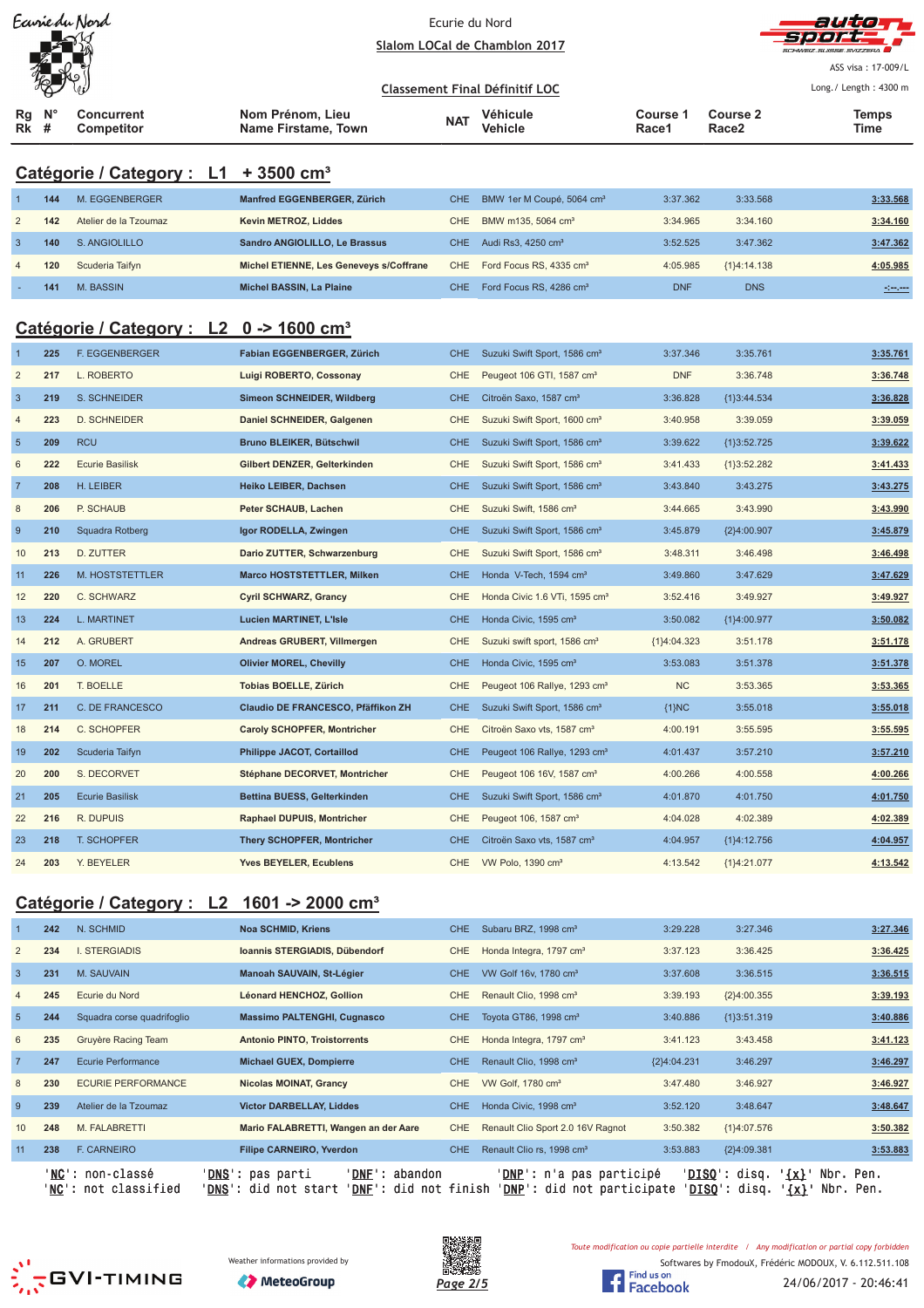## Ecurie du Nord <u>Slalom LOCal de Chamblon 2017</u>



ASS visa: 17-009/L

#### <u>**Classement Final Définitif LOC**</u> Long./ Length: 4300 m **Rg Rk N° # Concurrent Competitor Nom Prénom, Lieu Name Firstame, Town Véhicule Vehicle Course 1 Race1 Course 2 Race2 Temps NAT Vehicle The Course Figure 2 The Vehicle The Race 2 Time** 12 **236** O. RAAS **Oleg RAAS, Coldrerio** CHE VW Golf 2 GTi 16v, 1800 cm³ {1}4:11.912 4:02.232 **4:02.232** 13 **243** R. CHERBUIN **Rachelle CHERBUIN, Sâles** CHE Renault Clio, 1998 cm³ 4:02.761 NC **4:02.761** 14 **240** D. LOVEY **Damien LOVEY, Liddes** CHE Honda Civic Type R, 1998 cm<sup>3</sup> {1}4:05.642 DNF **4:05.642** 15 **237** L. MOLTENI **Lorenzo MOLTENI, Novazzano** CHE VW Golf 2 GTI, 1800 cm³ 4:10.237 4:09.374 **4:09.374** - **232** R. PALERMO **Remo PALERMO, Boussens** CHE VW Golf, 1781 cm³ DNP DNP **-:--.---**

# **Catégorie / Category : L2 2001 -> 2500 cm³**

|  | 204 | R. PIQUEREZ | <b>Romain PIQUEREZ, St-Ursanne</b> | <b>CHE</b> | Mitsubishi Colt 1.5 R, 2496 cm <sup>3</sup> | 4:21.614 | 4:22.186 | : 21.614 |
|--|-----|-------------|------------------------------------|------------|---------------------------------------------|----------|----------|----------|
|--|-----|-------------|------------------------------------|------------|---------------------------------------------|----------|----------|----------|

# **Catégorie / Category : L2 2501 -> 3000 cm³**

|                | 256 | <b>Ecurie Basilisk</b> | Raymond STOFER, Herznach        | CHE.       | Mini Cooper, 2717 cm <sup>3</sup>    | 3:31.324      | 3:28.861      | 3:28.861                                                                                                                           |
|----------------|-----|------------------------|---------------------------------|------------|--------------------------------------|---------------|---------------|------------------------------------------------------------------------------------------------------------------------------------|
| $\overline{2}$ | 253 | M. VIEIRA              | Miguel VIEIRA, Unterengstringen | CHE        | Ford Fiesta RS, 2713 cm <sup>3</sup> | 3:34.401      | 3:32.520      | 3:32.520                                                                                                                           |
| $\overline{3}$ | 221 | R. RODRIGUEZ           | Ruben RODRIGUEZ, Fahrweid       | <b>CHE</b> | Ford Fiesta, 2713 cm <sup>3</sup>    | 3:39.142      | 3:48.323      | 3:39.142                                                                                                                           |
| $\overline{4}$ | 250 | <b>Ecurie Basilisk</b> | Andreas SERVELLO, Therwil       | CHE.       | Mini Cooper S, 2701 cm <sup>3</sup>  | 3:40.046      | ${13:53.272}$ | 3:40.046                                                                                                                           |
| 5              | 259 | <b>L. BAUMELER</b>     | Lars BAUMELER, Ittigen          | CHE        | Mini JCW, 2717 cm <sup>3</sup>       | ${1}3:40.740$ | ${1}3:42.253$ | 3:40.740                                                                                                                           |
| 6              | 255 | <b>RCU</b>             | Jürg JUCKER, Bauma              | CHE        | Mini Cooper S, 2717 cm <sup>3</sup>  | ${1}3:48.460$ | 3:41.548      | 3:41.548                                                                                                                           |
| $\overline{7}$ | 251 | H. ALMEIDA             | Hugo ALMEIDA, Niederglatt       | <b>CHE</b> | Ford Fiesta, 2713 cm <sup>3</sup>    | 3:49.372      | 3:44.648      | 3:44.648                                                                                                                           |
| 8              | 257 | <b>RCU</b>             | Peter BRUNNER, Flawil           | CHE        | Mini Cooper S, 2717 cm <sup>3</sup>  | ${2}4:11.709$ | 3:52.882      | 3:52.882                                                                                                                           |
| -9             | 260 | S. MULLER              | <b>Stefan MULLER, Ebikon</b>    | <b>CHE</b> | Mini Countryman JCW JCW, 2717        | 3:56.800      | 3:54.449      | 3:54.449                                                                                                                           |
|                | 258 | M. FAHRNI              | Marc André FAHRNI, Rances       | CHE        | Mini Cooper S, 2717 cm <sup>3</sup>  | <b>NC</b>     | <b>NC</b>     | $\frac{1}{2} \left( \frac{1}{2} \frac{1}{2} \right) \left( \frac{1}{2} \frac{1}{2} \right) \left( \frac{1}{2} \frac{1}{2} \right)$ |

# **Catégorie / Category : L2 3001 -> 3500 cm³**

|                | 267 | Ecurie Performance | Stéphane ALLEMANN, Dizy              | <b>CHE</b> | Mitsubishi Lancer Evo 9, 3395 cm <sup>3</sup> | 3:24.650      | 3:24.941   | 3:24.650 |
|----------------|-----|--------------------|--------------------------------------|------------|-----------------------------------------------|---------------|------------|----------|
| 2              | 263 | <b>ACS</b>         | Daniele LÜDI, Losone                 | CHE        | Subaru impreza, 3387 cm <sup>3</sup>          | 3:25.432      | ${1}NC$    | 3:25.432 |
| 3              | 266 | ORSINO             | Lorenzo ORSINO, Lausanne             | <b>CHE</b> | Mitsubishi Lanver Evo VIII, 3395 c            | ${13:40.577}$ | 3:32.431   | 3:32.431 |
| $\overline{4}$ | 268 | Ecurie des Ordons  | <b>Gaetan HEYER, Moutier</b>         | CHE        | Opel Astra G OPC, 3397 cm <sup>3</sup>        | 3:34.892      | <b>DNS</b> | 3:34.892 |
| $\overline{5}$ | 265 | Ecurie du Nord     | Stephane INDERMUHLE, Villars bramard | CHE.       | Mitsubishi Lancer evo 8, 3395 cm <sup>3</sup> | 3:36.824      | <b>DNS</b> | 3:36.824 |
| 6              | 269 | Ecurie du Nord     | Damien LANGHI, Penthalaz             | CHE.       | Renault Megane II RS, 3397 cm <sup>3</sup>    | 3:39.274      | <b>DNS</b> | 3:39.274 |
|                | 262 | P. VERMOT          | <b>Patrice VERMOT, Commugny</b>      | CHE.       | Ford Focus RS, 3380 cm <sup>3</sup>           | 3:48.691      | <b>DNS</b> | 3:48.691 |

# **Catégorie / Category : L2 + 3500 cm³**

|                | 273 | ECURIE DE LA MEUTE | Cédric BERNARD, Bex                 | CHE Subaru wrx sti, 4177 cm <sup>3</sup>    | 3:36.162 | 3:34.819   | 3:34.819 |
|----------------|-----|--------------------|-------------------------------------|---------------------------------------------|----------|------------|----------|
| 2              | 274 | Ecurie Du Nord     | Gendroz STÉPHANE, Yverdon-les-Bains | CHE Subaru Impreza WRX Sti, 4250 cm         | 3:39.942 | 3:38.131   | 3:38.131 |
| 3              | 275 | D. FIDALGO         | David FIDALGO, Yverdon              | CHE Subaru Impreza, 4250 cm <sup>3</sup>    | 3:42.288 | <b>DNF</b> | 3:42.288 |
| $\overline{a}$ | 272 | F. MOUCHE          | <b>Fabrice MOUCHE, Bonfol</b>       | CHE BMW M3 Coupé, 3999 cm <sup>3</sup>      | 3:42.945 | 3:42.610   | 3:42.610 |
| -5             | 276 | Porsche Club Jura  | Loic JUILLERAT, Delemont            | CHE Porsche 911 Turbo, 6120 cm <sup>3</sup> | 3:45.895 | 3:45.854   | 3:45.854 |

# **Catégorie / Category : L3 0 -> 2000 cm³**

|                 | 307 | Ecurie Performance                      | <b>Julien ROULET, Ballens</b>                                                                                      | CHE. | VW Golf 1 16V, 1781 cm <sup>3</sup>                                      | 3:28.324                                | 3:30.498   | 3:28.324                                     |
|-----------------|-----|-----------------------------------------|--------------------------------------------------------------------------------------------------------------------|------|--------------------------------------------------------------------------|-----------------------------------------|------------|----------------------------------------------|
| 2               | 305 | L. ROTUNNO                              | Lucas ROTUNNO, Porrentruy                                                                                          | CHE  | VW Golf, 1780 cm <sup>3</sup>                                            | ${1}3:45.057$                           | 3:32.965   | 3:32.965                                     |
| 3               | 302 | A. MONNEY                               | André MONNEY, Rue                                                                                                  | CHE. | VW Golf, 1780 cm <sup>3</sup>                                            | 3:36.327                                | 3:36.473   | 3:36.327                                     |
| $\overline{4}$  | 308 | Autersa Racing Team                     | <b>Meta FAULER, Stadel</b>                                                                                         | CHE. | VW Golf1, 1800 cm <sup>3</sup>                                           | 3:42.607                                | 3:42.581   | 3:42.581                                     |
| $5\overline{)}$ | 303 | C. AFFOLTER                             | <b>Christoph AFFOLTER, Schwadernau</b>                                                                             | CHE. | VW Golf II GTI, 1780 cm <sup>3</sup>                                     | 3:50.190                                | 3:48.524   | 3:48.524                                     |
| 6               | 304 | M. LÖRTSCHER                            | Marc LÖRTSCHER, Oberwil                                                                                            | CHE  | VW Golf 16V, 1780 cm <sup>3</sup>                                        | 3:49.078                                | <b>DNF</b> | 3:49.078                                     |
|                 |     | 'NC': non-classé<br>NC': not classified | ' <b>DNS</b> ': pas parti<br>'DNF' :<br>abandon<br>' <b>DNF</b> ': did not finish<br>' <b>DNS</b> ': did not start |      | ' <b>DNP</b> ': n'a pas participé<br>' <b>DNP</b> ': did not participate | ' <b>DISO</b> ': disq.<br>'DISO': disq. |            | $\{x\}$<br>Nbr. Pen.<br>$\{x\}$<br>Nbr. Pen. |





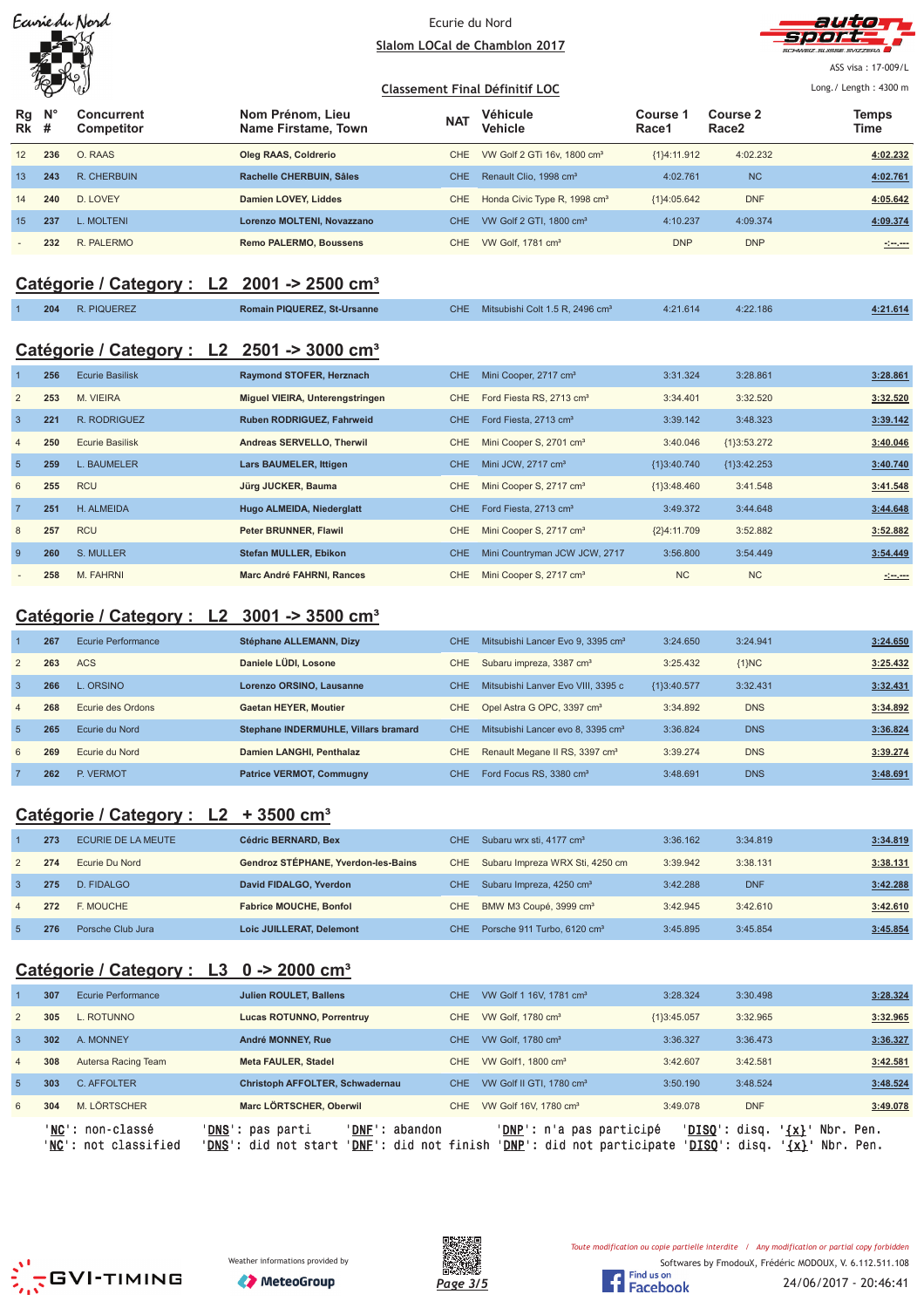|                |                  | Earrie du Nord                                         |                                                                                                                                                    | Ecurie du Nord    |                                                                                  | autor                        |                                      |                                                 |
|----------------|------------------|--------------------------------------------------------|----------------------------------------------------------------------------------------------------------------------------------------------------|-------------------|----------------------------------------------------------------------------------|------------------------------|--------------------------------------|-------------------------------------------------|
|                |                  |                                                        |                                                                                                                                                    |                   | Slalom LOCal de Chamblon 2017                                                    |                              |                                      | <b>SCHWEIZ SLIISSE SVIZZERA</b>                 |
|                |                  |                                                        |                                                                                                                                                    |                   |                                                                                  |                              |                                      | ASS visa: 17-009/L                              |
|                |                  |                                                        |                                                                                                                                                    |                   | <b>Classement Final Définitif LOC</b>                                            |                              |                                      | Long./ Length: 4300 m                           |
| Rg<br>Rk       | $N^{\circ}$<br># | Concurrent<br>Competitor                               | Nom Prénom, Lieu<br>Name Firstame, Town                                                                                                            | <b>NAT</b>        | Véhicule<br>Vehicle                                                              | Course 1<br>Race1            | <b>Course 2</b><br>Race <sub>2</sub> | <b>Temps</b><br>Time                            |
| $\overline{7}$ | 309              | A. MINOGGIO                                            | Alessandro MINOGGIO, Gerra Verzasca                                                                                                                | <b>CHE</b>        | VW Golf, 1983 cm <sup>3</sup>                                                    | ${1}3:49.556$                | ${1}3:52.057$                        | 3:49.556                                        |
| 8              | 306              | All-in-Racing Team                                     | <b>Patrice BRUNNER, St-Cierges</b>                                                                                                                 | <b>CHE</b>        | VW Golf 1 GTI, 1781 cm <sup>3</sup>                                              | 4:05.271                     | <b>DNS</b>                           | 4:05.271                                        |
| 9              | 301              | A. CRUZ                                                | <b>Alexandre CRUZ, Fully</b>                                                                                                                       | <b>CHE</b>        | Toyota Corolla, 1587 cm <sup>3</sup>                                             | 4:05.975                     | <b>DNS</b>                           | 4:05.975                                        |
| 10             | 310              | P. FUCHS                                               | Peter FUCHS, Nunningen                                                                                                                             | CHE               | Ford Capri, 2000 cm <sup>3</sup>                                                 | 4:25.387                     | 4:22.585                             | 4:22.585                                        |
|                |                  |                                                        |                                                                                                                                                    |                   |                                                                                  |                              |                                      |                                                 |
|                |                  | Catégorie / Category : L3 + 2000 cm <sup>3</sup>       |                                                                                                                                                    |                   |                                                                                  |                              |                                      |                                                 |
|                | 312              | P. TCHAGAUNOVA                                         | Philippe TCHAGAUNOVA, Echichens                                                                                                                    | CHE               | Porsche 911, 3164 cm <sup>3</sup>                                                | 3:42.102                     | 3:41.484                             | 3:41.484                                        |
|                |                  | Catégorie / Category : L4 0 -> 1400 cm <sup>3</sup>    |                                                                                                                                                    |                   |                                                                                  |                              |                                      |                                                 |
|                |                  |                                                        |                                                                                                                                                    | <b>CHE</b>        |                                                                                  |                              |                                      |                                                 |
| $\overline{2}$ | 403<br>402       | M. SAVOY<br>V. REGARD                                  | <b>Maurice SAVOY, Attalens fribourg</b><br><b>Vincent REGARD, Palezieux</b>                                                                        | <b>CHE</b>        | Suzuki Swift GTI, 1298 cm <sup>3</sup><br>Suzuki Swift GTI, 1298 cm <sup>3</sup> | {1}4:04.239<br>${2}4:15.907$ | 3:55.770<br><b>DNF</b>               | 3:55.770<br>4:15.907                            |
|                |                  |                                                        |                                                                                                                                                    |                   |                                                                                  |                              |                                      |                                                 |
|                |                  | Catégorie / Category : L4 1401 -> 1600 cm <sup>3</sup> |                                                                                                                                                    |                   |                                                                                  |                              |                                      |                                                 |
| $\overline{1}$ | 408              | Scuderia Taifyn                                        | Vincent MONTANDON, La chaux de fonds                                                                                                               | <b>CHE</b>        | Caterham Superseven 1.6I, 1585 c                                                 | 3:37.194                     | 3:39.608                             | 3:37.194                                        |
| $\overline{2}$ | 413              | EVO-Motorsports                                        | Daniel BOOS, Bertschikon                                                                                                                           | <b>CHE</b>        | Honda Civic CRX EVO, 1595 cm <sup>3</sup>                                        | ${1}3:47.753$                | 3:38.456                             | 3:38.456                                        |
| $\overline{3}$ | 410              | Y. STÜRZINGER                                          | Yves STÜRZINGER, Bretonnières                                                                                                                      | <b>CHE</b>        | Citroën Saxo VTS, 1587 cm <sup>3</sup>                                           | 3:42.881                     | 3:43.108                             | 3:42.881                                        |
| $\overline{4}$ | 409              | MST - Motorsport Team Zentralschw                      | Stefan HÄNGGI, Diegten                                                                                                                             | <b>CHE</b>        | Citroën Saxo, 1587 cm <sup>3</sup>                                               | 3:55.951                     | ${1}4:13.155$                        | 3:55.951                                        |
| $\overline{5}$ | 412              | Racing Club Airbag                                     | Mario BÖNIGER, Göschenen UR                                                                                                                        | <b>CHE</b>        | Honda CRX VTEC, 1595 cm <sup>3</sup>                                             | 3:59.596                     | ${1}4:06.059$                        | 3:59.596                                        |
| 6              | 411              | Y. BAMERT                                              | Yvonne BAMERT, Maur                                                                                                                                | <b>CHE</b>        | Toyota AE86, 1587 cm <sup>3</sup>                                                | 4:08.809                     | 4:06.976                             | 4:06.976                                        |
| $\overline{7}$ | 407              | R. DA COSTA LOPES                                      | Rui Jorge DA COSTA LOPES, cheyres                                                                                                                  | CHE               | Peugeot 106 gti, 1567 cm <sup>3</sup>                                            | ${1}NC$                      | 4:16.537                             | 4:16.537                                        |
|                |                  |                                                        |                                                                                                                                                    |                   |                                                                                  |                              |                                      |                                                 |
|                |                  | Catégorie / Category : L4                              | 1601 -> 2000 cm <sup>3</sup>                                                                                                                       |                   |                                                                                  |                              |                                      |                                                 |
| $\mathbf{1}$   | 421              | A. MENEGON                                             | Aldo MENEGON, Untervaz                                                                                                                             | <b>CHE</b>        | Caterham Seven 1.8VVC, 1796 cm                                                   | 3:26.750                     | 4:17.764                             | 3:26.750                                        |
| $\overline{2}$ | 419              | U. HUBER                                               | Urs HUBER, Münchwilen                                                                                                                              | <b>CHE</b>        | Lotus Exige S1, 1796 cm <sup>3</sup>                                             | 3:26.792                     | 3:29.697                             | 3:26.792                                        |
| $\overline{3}$ | 420              | <b>Ecurie Basilisk</b>                                 | <b>Reiner SUHR, Basel</b>                                                                                                                          | <b>CHE</b>        | Lotus Exige MK1, 1796 cm <sup>3</sup>                                            | 3:37.273                     | 3:35.026                             | 3:35.026                                        |
| $\overline{4}$ | 425              | M. JABERG                                              | Marco JABERG, Reichenbach                                                                                                                          |                   | CHE Honda Integra, 1797 cm <sup>3</sup>                                          | 3:36.823                     | 3:35.488                             | 3:35.488                                        |
| $\overline{5}$ | 233              | <b>GRT</b>                                             | Benjamin DEVAUD, Montreux                                                                                                                          | CHE.              | VW Golf 16v, 1781 cm <sup>3</sup>                                                | 3:36.223                     | ${1}3:52.875$                        | 3:36.223                                        |
| 6              | 437              | Ecurie des Lions                                       | Cédric LEUBA, Le Brassus                                                                                                                           | CHE               | Renault Clio RS, 1998 cm <sup>3</sup>                                            | 3:36.281                     | ${2}3:55.671$                        | 3:36.281                                        |
| $\overline{7}$ | 423              | L. DAMOND                                              | <b>Laurent DAMOND, Lutry</b>                                                                                                                       | <b>CHE</b>        | Lotus Elise 111r, 1796 cm <sup>3</sup>                                           | 3:39.129                     | 3:38.772                             | 3:38.772                                        |
| 8              | 433              | M. VUILLEUMIER                                         | Mike VUILLEUMIER, Tramelan                                                                                                                         | CHE               | Opel Kadett, 1997 cm <sup>3</sup>                                                | ${1}3:51.600$                | 3:39.242                             | 3:39.242                                        |
| 9              | 424              | Ecurie fun racing                                      | Guillaume ZEMP, Genève                                                                                                                             | CHE               | Honda Integra, 1797 cm <sup>3</sup>                                              | 3:40.757                     | 3:39.373                             | 3:39.373                                        |
| 10             | 470              | M. DI PIETRANTONIO                                     | Mario DI PIETRANTONIO, Valeyres-sous-Mo                                                                                                            | <b>CHE</b>        | Lotus Elise 111s, 1796 cm <sup>3</sup>                                           | 3:41.345                     | <b>DNS</b>                           | 3:41.345                                        |
| 11             | 435              | Écurie performance                                     | <b>Vincent DELAY, pampigny</b>                                                                                                                     | <b>CHE</b>        | Renault Clio rs, 1998 cm <sup>3</sup>                                            | ${1}3:53.085$                | 3:42.759                             | 3:42.759                                        |
| 12             | 417              | Ecurie performance                                     | <b>Gil TARDY, Pompaples</b>                                                                                                                        | CHE               | Renault Megane coupe, 1998 cm <sup>3</sup>                                       | 3:43.990                     | 3:43.317                             | 3:43.317                                        |
| 13             | 439              | Sanga Morgane                                          | Mickaël DUCOMMUN, Les Ponts de Martel                                                                                                              | <b>CHE</b>        | Renault Clio RS, 1998 cm <sup>3</sup>                                            | 3:46.424                     | 3:44.664                             | 3:44.664                                        |
| 14             | 438<br>427       | P. HALTNER<br>Gruyère Racing Team                      | Pascal HALTNER, Sax<br>Frédéric STEINER, Mossel                                                                                                    | CHE<br><b>CHE</b> | BMW 318is, 1794 cm <sup>3</sup><br>Seat Ibiza, 1984 cm <sup>3</sup>              | ${1}3:46.628$<br>3:49.202    | ${2}3:58.265$<br>3:49.199            | 3:46.628<br>3:49.199                            |
| 15             |                  | M. CARAPELLA                                           | Mario CARAPELLA, Le Mont sur Lausanne                                                                                                              |                   | Seat Ibiza cupra, 1984 cm <sup>3</sup>                                           |                              | 3:58.375                             |                                                 |
| 16<br>17       | 428<br>440       | M. TARDY                                               | <b>Marc TARDY, Nyon</b>                                                                                                                            | CHE<br><b>CHE</b> | Renault Megane coupe, 1998 cm <sup>3</sup>                                       | 3:56.457<br>3:58.229         | ${1}4:06.962$                        | 3:56.457<br>3:58.229                            |
| 18             | 414              | P. RAMOS DE FARIAS                                     | Patrick RAMOS DE FARIAS, Chavornay                                                                                                                 | CHE               | Lotus Elise, 1796 cm <sup>3</sup>                                                | 4:00.300                     | <b>DNS</b>                           | 4:00.300                                        |
| 19             | 415              | M. LENHERR                                             | <b>Manuela LENHERR, Sax</b>                                                                                                                        | <b>CHE</b>        | BMW 318is, 1794 cm <sup>3</sup>                                                  | 4:01.780                     | 4:02.954                             | 4:01.780                                        |
| 20             | 436              | Romano Silvio                                          | Silvio ROMANO, Steinhausen                                                                                                                         | CHE               | Opel Astra G20 OPC 1, 1998 cm <sup>3</sup>                                       | 4:02.593                     | 4:08.828                             | 4:02.593                                        |
| 21             | 416              | Mickael Ducommun                                       | Morgane SANGA, Les Ponts de Martel                                                                                                                 | CHE               | Renault Clio RS, 1998 cm <sup>3</sup>                                            | 4:04.130                     | <b>DNS</b>                           | 4:04.130                                        |
| 22             | 434              | O. BLASER                                              | Olivier BLASER, Colombier                                                                                                                          | CHE.              | Renault Clio RS, 1998 cm <sup>3</sup>                                            | <b>NC</b>                    | 4:05.511                             | 4:05.511                                        |
|                |                  | 'NC': non-classé<br>'NC': not classified               | 'DNE': abandon<br>' <b>DNS</b> ': pas parti<br>'DNS': did not start 'DNE': did not finish 'DNP': did not participate 'DISQ': disq. '{X}' Nbr. Pen. |                   | ' <mark>DNP</mark> ': n'a pas participé                                          |                              |                                      | ' <u>DISQ</u> ': disq. ' <u>{x}</u> ' Nbr. Pen. |





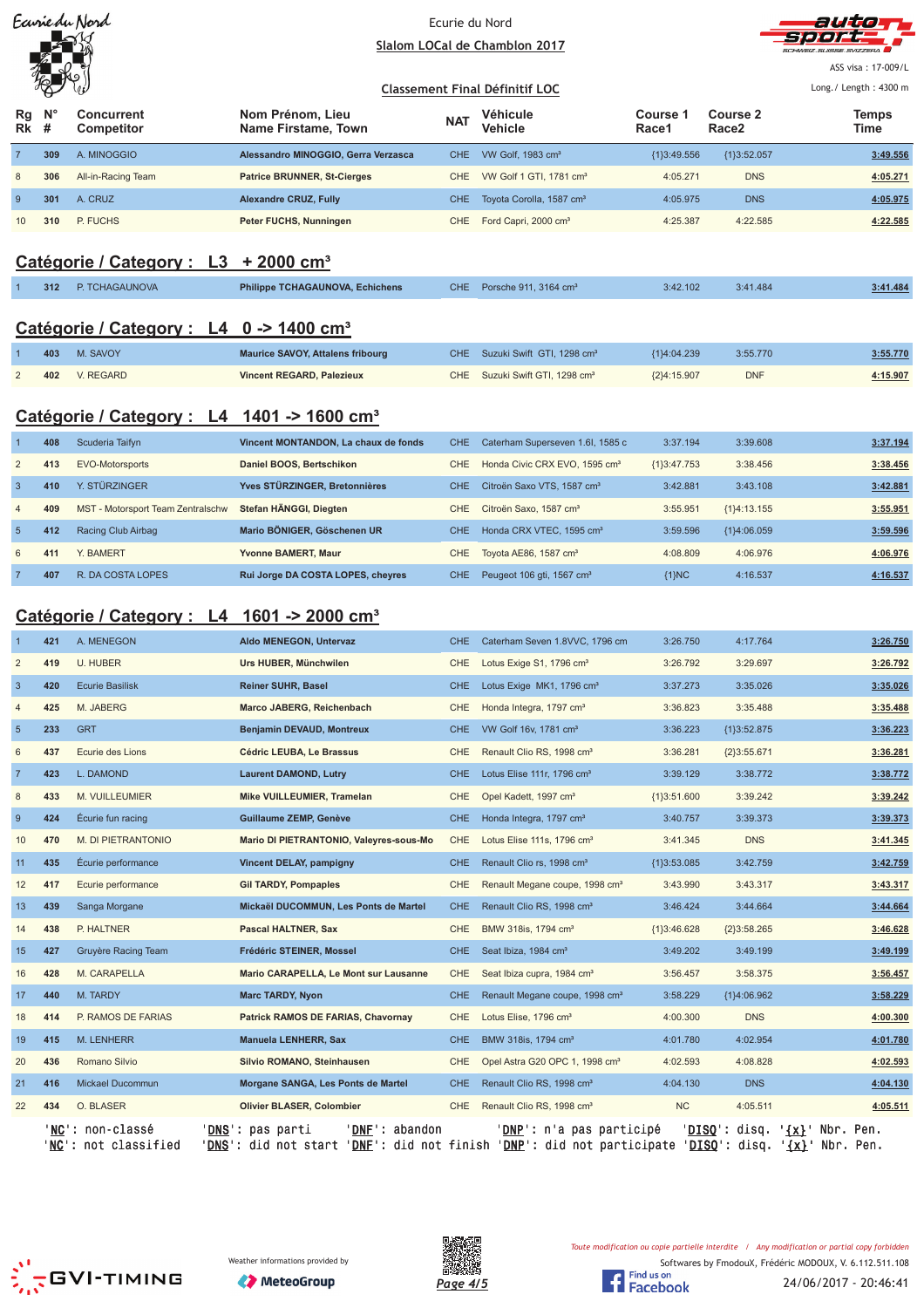|  | Earriedu Nord |  |
|--|---------------|--|
|  |               |  |
|  |               |  |
|  |               |  |

## Ecurie du Nord <u>Slalom LOCal de Chamblon 2017</u>



ASS visa: 17-009/L

#### $\sqrt[3]{\mathcal{L}}$ <u>**Classement Final Définitif LOC**</u> Long./ Length: 4300 m **Nom Prénom, Lieu Véhicule Course 1 Course 2 N° Concurrent Temps Rg NAT Vehicle The Course Figure 2 The Vehicle The Race 2 Time Competitor Name Firstame, Town Vehicle Race1 Race2 # Rk** 23 **429** S. DURUSSEL **Stéphane DURUSSEL, Romanel** CHE Peugeot 206, 1997 cm³ 4:09.752 4:05.622 **4:05.622** 24 **426** M. CORTESE **Matteo CORTESE, Monthey** CHE Toyota MR2, 1800 cm³ {1}NC {1}4:06.599 **4:06.599** 25 **431** Atelier de la Tzoumaz **Olivier CONSTANTIN, Ayent** CHE Renault Clio williams, 1997 cm<sup>3</sup> 4:09.328 4:10.835 4:10.835 - **430** D. DURUSSEL **Dylan DURUSSEL, Payerne** CHE Peugeot 206, 1997 cm³ {1}DNF DNS **-:--.---**

# **Catégorie / Category : L4 2001 -> 3000 cm³**

|                | 445 | <b>B. ROSSELET</b> | <b>Benoit ROSSELET, Echandens</b> | CHE. | Mini Cooper s, 2717 cm <sup>3</sup>            | 3:46.629      | 3:46.793   | 3:46.629 |
|----------------|-----|--------------------|-----------------------------------|------|------------------------------------------------|---------------|------------|----------|
| 2              | 444 | Y. RICHART         | Yannick RICHART, Bassecourt       | CHE  | BMW 325i E36, 2493 cm <sup>3</sup>             | 3:53.049      | 4:00.162   | 3:53.049 |
| -3             | 446 | M. ZWAHLEN         | <b>Marc ZWAHLEN, Fiez</b>         | CHE. | VW Golf 4, 2792 cm <sup>3</sup>                | ${1}4:04.611$ | 3:55.818   | 3:55.818 |
| $\overline{4}$ | 443 | J. KUSTNER         | <b>Jessica KUSTNER, Echallens</b> | CHE. | VW Polo G40, 2162 cm <sup>3</sup>              | 4:00.784      | <b>DNF</b> | 4:00.784 |
|                | 447 | Amélie Dupertuis   | <b>Steve REYMOND, Gimel</b>       | CHE. | Toyota Yaris ts, 2545 cm <sup>3</sup>          | 4:07.467      | <b>DNS</b> | 4:07.467 |
| 6              | 442 | A. DUPERTUIS       | Amélie DUPERTUIS, Lavigny         |      | CHE Toyota Yaris 1500 TS, 2545 cm <sup>3</sup> | ${1}4:16.471$ | <b>DNS</b> | 4:16.471 |

# **Catégorie / Category : L4 3001 -> 3500 cm³**

|                | 454 | V. SCHOPFER               | <b>Vincent SCHOPFER, Senarclens</b>  | CHE.       | Mitsubishi Lancer evo 9, 3395 cm <sup>3</sup> | 3:24.465      | <b>DNS</b>    | 3:24.465          |
|----------------|-----|---------------------------|--------------------------------------|------------|-----------------------------------------------|---------------|---------------|-------------------|
| 2              | 457 | I. MANTADAKIS             | losif MANTADAKIS, Kloten             | CHE        | Renault Megane RS 265, 3397 cm                | 3:28.026      | ${1}3:36.813$ | 3:28.026          |
| $\overline{3}$ | 450 | <b>Ecurie Performance</b> | <b>Michel DONDEYNAZ, Gimel</b>       | CHE.       | BMW M3, 3201 cm <sup>3</sup>                  | 3:28.514      | 3:29.565      | 3:28.514          |
| $\overline{4}$ | 455 | Racing Club Airbag        | Urs KUPPER, Wangen                   | CHE        | Mitsubishi Lancer Evo VIII MR, 33             | 3:32.285      | 3:30.005      | 3:30.005          |
| 5              | 459 | <b>C. MARECHAL</b>        | <b>Christophe MARECHAL, Gimel</b>    | CHE.       | Renault Megane R26.R, 3400 cm <sup>3</sup>    | 3:39.528      | 3:37.020      | 3:37.020          |
| 6              | 456 | S. OTTO                   | Stefan OTTO, Chavannes-le-Chêne      | <b>CHE</b> | Renault Megane, 3395 cm <sup>3</sup>          | 3:39.225      | <b>DNS</b>    | 3:39.225          |
| $\overline{7}$ | 461 | E. ALLEMANN               | <b>Eric ALLEMANN, Dizy</b>           | CHE.       | Mitsubishi Lancer EVO RS-2, 3395              | ${2}3:45.082$ | <b>DNF</b>    | 3:45.082          |
| 8              | 453 | Ecurie Fun Racing         | <b>Steve ANGLADE, Aïre</b>           | CHE        | Subaru Impreza STI, 3390 cm <sup>3</sup>      | ${1}3:45.971$ | ${2}3:53.554$ | 3:45.971          |
| -9             | 458 | Atelier de la Tzoumaz     | <b>Basile PRAPLAN, Ayent</b>         | CHE.       | Ford Sierra Cosworth, 3400 cm <sup>3</sup>    | ${1}4:02.598$ | 3:51.695      | 3:51.695          |
| 10             | 451 | J. SANGA                  | Jean-Pierre SANGA, Yverdon-les-Bains | CHE        | Porsche Boxster S, 3387 cm <sup>3</sup>       | 4:00.502      | 4:12.092      | 4:00.502          |
|                | 452 | M. CONSIGLIO              | <b>Maryline CONSIGLIO, SAXON</b>     | <b>CHE</b> | Subaru Impreza GT 2.0 4WD, 339                | <b>DNP</b>    | <b>DNP</b>    | <u> 1999 - 19</u> |
|                | 460 | <b>Consiglio Maryline</b> | <b>Samuel KRUMMEN, lucens</b>        | CHE        | Subaru Impreza GT 2.0 4WD, 339                | <b>DNP</b>    | <b>DNP</b>    |                   |

# **Catégorie / Category : L4 + 3500 cm³**

|                | 462 | MB Motorsport Team                       | Martin BÜRKI, Uetendorf                           |                                                           | <b>CHE</b>       | Porsche 911 GT3, 3800 cm <sup>3</sup>                           | ${13:38.269}$ | 3:25.842                       | 3:25.842                                          |
|----------------|-----|------------------------------------------|---------------------------------------------------|-----------------------------------------------------------|------------------|-----------------------------------------------------------------|---------------|--------------------------------|---------------------------------------------------|
| 2              | 467 | P. MÜRNER                                | Pierre MÜRNER, Reichenbach                        |                                                           | CHE.             | Porsche 911 GT3, 3800 cm <sup>3</sup>                           | 3:33.782      | ${1}3:42.962$                  | 3:33.782                                          |
| $\mathbf{3}$   | 463 | Ecurie 13 étoiles                        | Sébastien JACQUEMET, Conthey                      |                                                           | CHE <sup>1</sup> | Porsche 911, 3600 cm <sup>3</sup>                               | 3:35.042      | ${1}4:12.515$                  | 3:35.042                                          |
| $\overline{4}$ | 465 | M. RUBBI                                 | <b>Michel RUBBI, Cornaux</b>                      |                                                           | CHE.             | Lotus Exige V6 Cup, 5875 cm <sup>3</sup>                        | 3:45.467      | 3:44.215                       | 3:44.215                                          |
| -5             | 143 | <b>B. MICHELE</b>                        | <b>Bruno MICHELE, cugnasco</b>                    |                                                           | <b>CHE</b>       | BMW 135i, 5064 cm <sup>3</sup>                                  | 4:01.240      | <b>DNS</b>                     | 4:01.240                                          |
|                |     | 'NC': non-classé<br>'NC': not classified | 'DNS': pas parti<br>' <b>DNS</b> ': did not start | ' <b>DNF</b> ': abandon<br>' <b>DNF</b> ': did not finish |                  | ' <b>DNP</b> ': n'a pas participé<br>'DNP': did not participate |               | 'DISO': disq.<br>'DISO': disq. | $\{x\}$ '<br>Nbr. Pen.<br>$\{x\}$<br>Nbr.<br>Pen. |

DC: S. Chabloz:

 $Jury: P. Schenk:$ 

Chrono: F. Modoux:





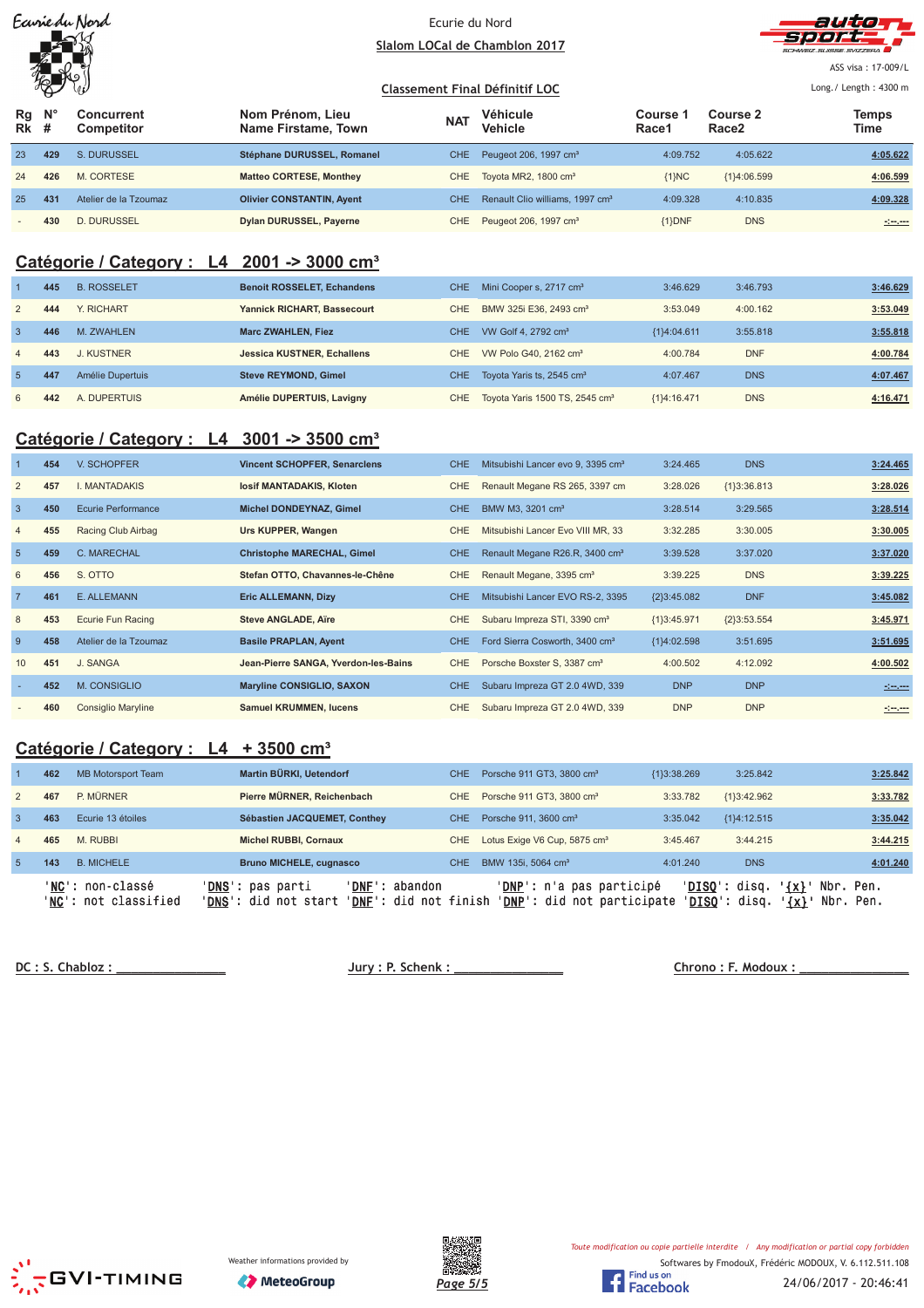| Ecurie du Nord |                         |                                 |                                                  | Ecurie du Nord<br>Slalom LOCal de Chamblon 2017 |                                          |                   |                                      | autio<br>ミナウィン<br>SUISSE SVIZZEDA<br>ASS visa: 17-009/L |
|----------------|-------------------------|---------------------------------|--------------------------------------------------|-------------------------------------------------|------------------------------------------|-------------------|--------------------------------------|---------------------------------------------------------|
| Rg<br>Rk       | $\mathsf{N}^\circ$<br># | <b>Concurrent</b><br>Competitor | Nom Prénom, Lieu<br>Name Firstame, Town          | Porsche<br><b>NAT</b>                           | <b>Véhicule</b><br><b>Vehicle</b>        | Course 1<br>Race1 | <b>Course 2</b><br>Race <sub>2</sub> | Long./ Length: 4300 m<br><b>Temps</b><br>Time           |
|                |                         |                                 | Catégorie / Category : Porsche Cup Suisse Gr. 1  | $+2000$ cm <sup>3</sup>                         |                                          |                   |                                      |                                                         |
|                | 612                     | Porsche Sports Cup Suisse       | Peter KINKEL, Au (ZH)                            | <b>CHE</b>                                      | Porsche Cayman GT4, 3800 cm <sup>3</sup> | 3:40.582          | 3:37.469                             | 3:37.469                                                |
| $\overline{2}$ | 608                     | M. WIDMER                       | Michael WIDMER, Lenzerheide                      | CHE                                             | Porsche 997 S, 3800 cm <sup>3</sup>      | 3:49.782          | 3:43.924                             | 3:43.924                                                |
|                |                         |                                 | Catégorie / Category : Porsche Cup Suisse Gr. 4c |                                                 | $+2000$ cm <sup>3</sup>                  |                   |                                      |                                                         |
|                | 610                     | Porsche Cup Swiss               | Jules J. SPÄNI, Schindellegi                     | <b>CHE</b>                                      | Porsche GT3 RS, 3996 cm <sup>3</sup>     | 4:02.876          | 3:54.976                             | 3:54.976                                                |
|                |                         |                                 | Catégorie / Category : Porsche Cup Suisse Gr. 7  | $+2000$ cm <sup>3</sup>                         |                                          |                   |                                      |                                                         |

| 613 E.VOGEL                              | Edgar VOGEL, Vouvry                                                                                                                                                                 |                | CHE Porsche GT3, 3600 cm <sup>3</sup>                                               | 3:39.222 | 3:37.132 | 3:37.132 |
|------------------------------------------|-------------------------------------------------------------------------------------------------------------------------------------------------------------------------------------|----------------|-------------------------------------------------------------------------------------|----------|----------|----------|
| 'NC': non-classé<br>'NC': not classified | ' <b>DNS</b> ': pas parti<br>' <mark>DNS</mark> ': did not start ' <u>DNF</u> ': did not finish ' <u>DNP</u> ': did not participate ' <u>DISQ</u> ': disq. ' <u>{x}</u> ' Nbr. Pen. | 'DNF': abandon | ' <u>DNP</u> ': n'a pas participé   ' <u>DISQ</u> ': disq. ' <u>{x}</u> ' Nbr. Pen. |          |          |          |

DC : S. Chabloz :

Jury : P. Schenk :

Chrono: F. Modoux:





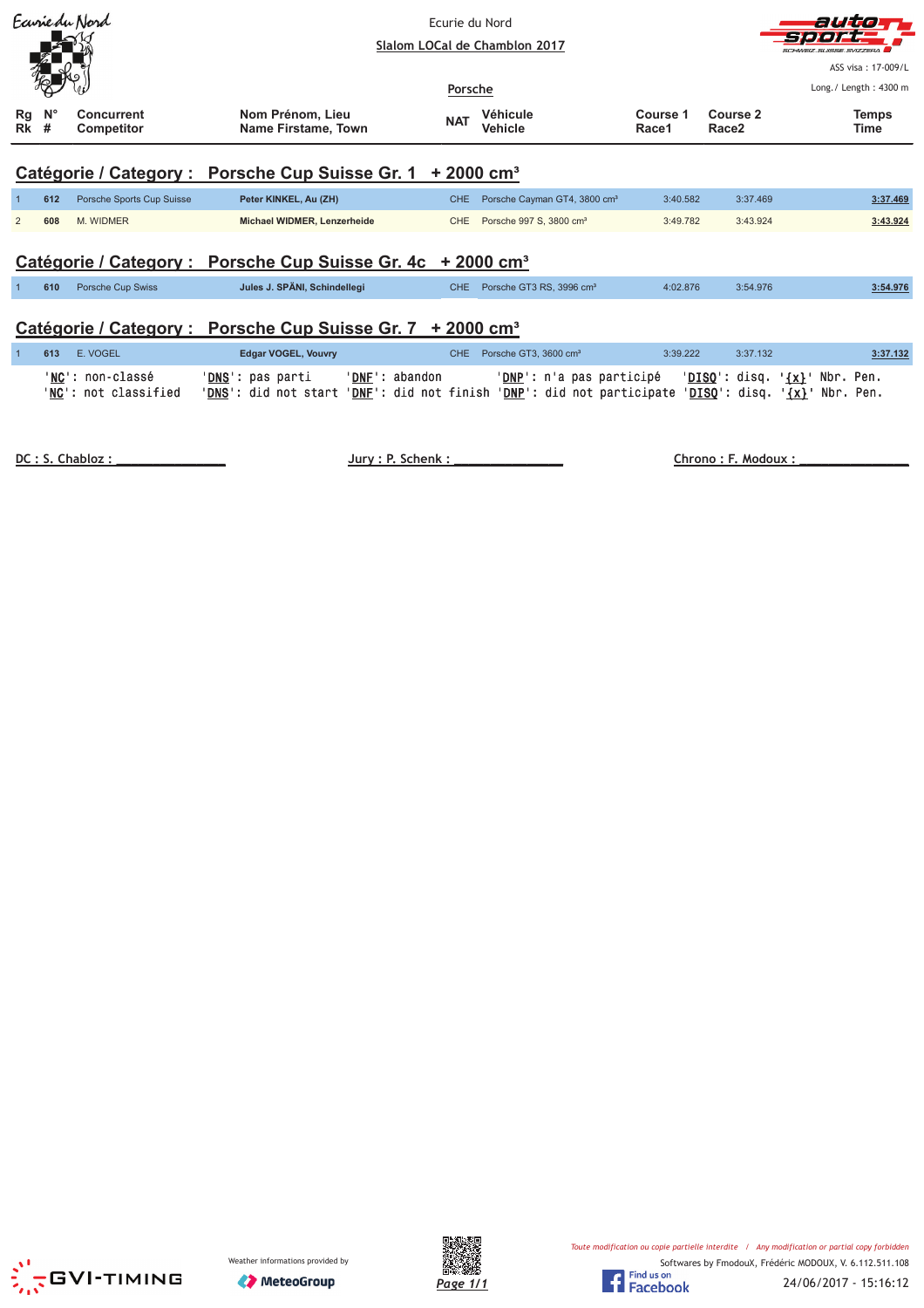| Earriedu Nord |
|---------------|
|               |
|               |
|               |

#### Ecurie du Nord <u>Slalom LOCal de Chamblon 2017</u>



ASS visa: 17-009/L

|                | H.               | Vθ                                                |                                                                                                             | Régularité Porsche |                                                                       | Long./ Length: 4300 m                    |                                               |            |
|----------------|------------------|---------------------------------------------------|-------------------------------------------------------------------------------------------------------------|--------------------|-----------------------------------------------------------------------|------------------------------------------|-----------------------------------------------|------------|
| Rg<br>Rk       | $N^{\circ}$<br># | <b>Concurrent</b><br><b>Competitor</b>            | Nom Prénom, Lieu<br>Name Firstname, Town                                                                    | <b>NAT</b>         | Véhicule<br>Vehicle                                                   | <b>Course A</b><br>Race A                | <b>Course B</b><br>Race B                     | <b>Pts</b> |
|                | 600              | <b>Stadler Motorsport</b>                         | PENALBA Xavier, Wettswil am Albis                                                                           | <b>CHE</b>         | Porsche 996 GT3, 3600 cm <sup>3</sup>                                 | 3:37:467                                 | 3:36:221                                      | 1246       |
| 2              | 601              | Porsche Sports Cup Suisse                         | <b>FRACASSO Rocco, Opfikon</b>                                                                              | <b>CHE</b>         | Porsche GT3 997, 3600 cm <sup>3</sup>                                 | 4:06:045                                 | 4:04:764                                      | 1 2 8 1    |
| $\overline{3}$ | 603              | M. SCHNEIDER                                      | <b>SCHNEIDER Martin, Wettswil</b>                                                                           | <b>CHE</b>         | Porsche 991 GT3, 3800 cm <sup>3</sup>                                 | 3:45:972                                 | 3:43:507                                      | 2 4 6 5    |
| $\overline{4}$ | 602              | P. GAFNER                                         | <b>GAFNER Peter, Dürnten</b>                                                                                | <b>CHE</b>         | Porsche 911 GT3, 3800 cm <sup>3</sup>                                 | 3:55:247                                 | 3:51:011                                      | 4 2 3 6    |
| 5              | 605              | C. SCHIAVONE                                      | <b>SCHIAVONE Claudio, Bonstetten</b>                                                                        | <b>CHE</b>         | Porsche Cayman GT4, 3800 cm <sup>3</sup>                              | 3:51:717                                 | 3:46:791                                      | 4926       |
| 6              | 611              | E. GAFNER                                         | <b>GAFNER Eileen, Dürnten</b>                                                                               | <b>CHE</b>         | Porsche GT4, 3800 cm <sup>3</sup>                                     | 4:01:618                                 | 3:55:830                                      | 5788       |
| $\overline{7}$ | 608              | M. WIDMER                                         | <b>WIDMER Michael, Lenzerheide</b>                                                                          | <b>CHE</b>         | Porsche 997 S, 3800 cm <sup>3</sup>                                   | 3:49:782                                 | 3:43:924                                      | 5 8 5 8    |
| 8              | 606              | Porsche Cup Suisse                                | <b>HEINIGER Sonja M., Jona</b>                                                                              | <b>CHE</b>         | Porsche GT3, 3800 cm <sup>3</sup>                                     | 4:40:363                                 | 4:33:058                                      | 7 3 0 5    |
| 9              | 604              | J. INAUEN                                         | <b>INAUEN Jakob, St. Peterzell</b>                                                                          | <b>CHE</b>         | Porsche 911 CARRERA 4, 3598 cm <sup>3</sup>                           | 4:32:632                                 | 4:23:115                                      | 9.517      |
| 10             | 607              | A. CANTAMESSA                                     | <b>CANTAMESSA Andreas, Hunzenschwil</b>                                                                     | <b>CHE</b>         | Porsche Cayman GT4, 3800 cm <sup>3</sup>                              | 3:54:425                                 | 3:43:073                                      | 11 352     |
|                |                  | ' <b>NC</b> ': non-classé<br>'NC': not classified | ' <b>DNS':</b> pas parti<br>'DNF': abandon<br>' <b>DNS</b> ': did not start<br><b>'DNF':</b> did not finish |                    | ' <b>DNP</b> ': n'a pas participé<br><b>DNP':</b> did not participate | ' <b>DISQ':</b> disq.<br>$DISQ'$ : disq. | Nbr.<br>$\{x\}$<br><u>'{x}</u> '<br>Nbr. Pen. | Pen.       |

DC: S. Chabloz:

 $Jury: P. Schenk:$ 

Chrono: F. Modoux:





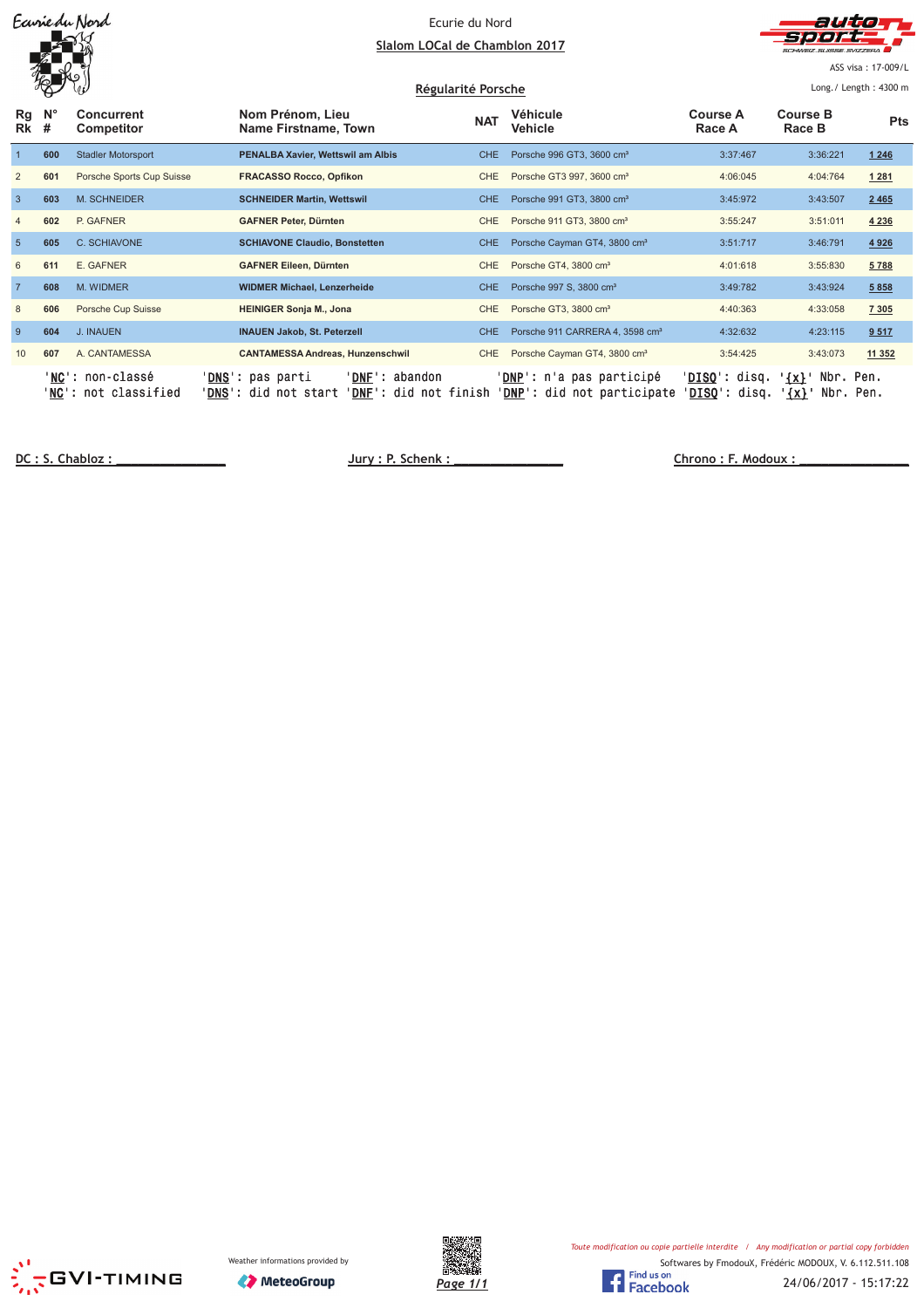## Ecurie du Nord <u>Slalom LOCal de Chamblon 2017</u>



ASS visa: 17-009/L

|                           | W              |                  |                                                        |                                             | <b>Scratch LOC</b> |                                               |                          |                                      | Long./ Length: 4300 m                           |
|---------------------------|----------------|------------------|--------------------------------------------------------|---------------------------------------------|--------------------|-----------------------------------------------|--------------------------|--------------------------------------|-------------------------------------------------|
| Rg<br><b>Rk</b>           | Grp            | $N^{\circ}$<br># | <b>Concurrent</b><br>Competitor                        | Nom Prénom, Lieu<br>Name Firstname, Town    | <b>NAT</b>         | <b>Véhicule</b><br>Vehicle                    | <b>Course 1</b><br>Race1 | <b>Course 2</b><br>Race <sub>2</sub> | Temps<br>Time                                   |
| $\mathbf{1}$              | L4             | 454              | V. SCHOPFER                                            | <b>SCHOPFER Vincent, Senarclens</b>         | <b>CHE</b>         | Mitsubishi Lancer evo 9, 3395 cm <sup>3</sup> | 3:24.465                 | <b>DNS</b>                           | 3:24.465                                        |
| $\overline{\mathbf{c}}$   | L2             | 267              | Ecurie Performance                                     | <b>ALLEMANN Stéphane, Dizy</b>              | <b>CHE</b>         | Mitsubishi Lancer Evo 9, 3395 cm              | 3:24.650                 | 3:24.941                             | 3:24.650                                        |
| $\ensuremath{\mathsf{3}}$ | L2             | 263              | <b>ACS</b>                                             | <b>LÜDI Daniele, Losone</b>                 | CHE                | Subaru impreza, 3387 cm <sup>3</sup>          | 3:25.432                 | ${1}NC$                              | 3:25.432                                        |
| 4                         | L4             | 462              | <b>MB Motorsport Team</b>                              | <b>BÜRKI Martin, Uetendorf</b>              | CHE                | Porsche 911 GT3, 3800 cm <sup>3</sup>         | ${1}3:38.269$            | 3:25.842                             | 3:25.842                                        |
| $\sqrt{5}$                | L4             | 421              | A. MENEGON                                             | <b>MENEGON Aldo, Untervaz</b>               | <b>CHE</b>         | Caterham Seven 1.8VVC, 1796 c                 | 3:26.750                 | 4:17.764                             | 3:26.750                                        |
| 6                         | L4             | 419              | U. HUBER                                               | <b>HUBER Urs, Münchwilen</b>                | <b>CHE</b>         | Lotus Exige S1, 1796 cm <sup>3</sup>          | 3:26.792                 | 3:29.697                             | 3:26.792                                        |
| $\overline{7}$            | L2             | 242              | N. SCHMID                                              | <b>SCHMID Noa, Kriens</b>                   | <b>CHE</b>         | Subaru BRZ, 1998 cm <sup>3</sup>              | 3:29.228                 | 3:27.346                             | 3:27.346                                        |
| 8                         | L4             | 457              | I. MANTADAKIS                                          | <b>MANTADAKIS losif, Kloten</b>             | <b>CHE</b>         | Renault Megane RS 265, 3397 c                 | 3:28.026                 | ${1}3:36.813$                        | 3:28.026                                        |
| $\boldsymbol{9}$          | L <sub>3</sub> | 307              | Ecurie Performance                                     | <b>ROULET Julien, Ballens</b>               | <b>CHE</b>         | VW Golf 1 16V, 1781 cm <sup>3</sup>           | 3:28.324                 | 3:30.498                             | 3:28.324                                        |
| 10                        | L4             | 450              | Ecurie Performance                                     | <b>DONDEYNAZ Michel, Gimel</b>              | CHE                | BMW M3, 3201 cm <sup>3</sup>                  | 3:28.514                 | 3:29.565                             | 3:28.514                                        |
| 11                        | L2             | 256              | <b>Ecurie Basilisk</b>                                 | <b>STOFER Raymond, Herznach</b>             | <b>CHE</b>         | Mini Cooper, 2717 cm <sup>3</sup>             | 3:31.324                 | 3:28.861                             | 3:28.861                                        |
| 12                        | L4             | 455              | Racing Club Airbag                                     | <b>KUPPER Urs, Wangen</b>                   | <b>CHE</b>         | Mitsubishi Lancer Evo VIII MR, 33             | 3:32.285                 | 3:30.005                             | 3:30.005                                        |
| 13                        | L2             | 266              | L. ORSINO                                              | <b>ORSINO Lorenzo, Lausanne</b>             | <b>CHE</b>         | Mitsubishi Lanver Evo VIII, 3395 c            | ${1}3:40.577$            | 3:32.431                             | 3:32.431                                        |
| 14                        | L2             | 253              | M. VIEIRA                                              | VIEIRA Miguel, Unterengstringen             | CHE                | Ford Fiesta RS, 2713 cm <sup>3</sup>          | 3:34.401                 | 3:32.520                             | 3:32.520                                        |
| 15                        | L <sub>3</sub> | 305              | L. ROTUNNO                                             | <b>ROTUNNO Lucas, Porrentruy</b>            | <b>CHE</b>         | VW Golf, 1780 cm <sup>3</sup>                 | ${1}3:45.057$            | 3:32.965                             | 3:32.965                                        |
| 16                        | L1             | 144              | M. EGGENBERGER                                         | EGGENBERGER Manfred, Zürich                 | CHE                | BMW 1er M Coupé, 5064 cm <sup>3</sup>         | 3:37.362                 | 3:33.568                             | 3:33.568                                        |
| 17                        | L4             | 467              | P. MÜRNER                                              | <b>MÜRNER Pierre, Reichenbach</b>           | <b>CHE</b>         | Porsche 911 GT3, 3800 cm <sup>3</sup>         | 3:33.782                 | ${1}3:42.962$                        | 3:33.782                                        |
| 18                        | L1             | 142              | Atelier de la Tzoumaz                                  | <b>METROZ Kevin, Liddes</b>                 | CHE                | BMW m135, 5064 cm <sup>3</sup>                | 3:34.965                 | 3:34.160                             | 3:34.160                                        |
| 19                        | L2             | 273              | ECURIE DE LA MEUTE                                     | <b>BERNARD Cédric, Bex</b>                  | <b>CHE</b>         | Subaru wrx sti, 4177 cm <sup>3</sup>          | 3:36.162                 | 3:34.819                             | 3:34.819                                        |
| 20                        | L2             | 268              | Ecurie des Ordons                                      | <b>HEYER Gaetan, Moutier</b>                | CHE                | Opel Astra G OPC, 3397 cm <sup>3</sup>        | 3:34.892                 | <b>DNS</b>                           | 3:34.892                                        |
| 21                        | L4             | 420              | <b>Ecurie Basilisk</b>                                 | <b>SUHR Reiner, Basel</b>                   | <b>CHE</b>         | Lotus Exige MK1, 1796 cm <sup>3</sup>         | 3:37.273                 | 3:35.026                             | 3:35.026                                        |
| 22                        | L4             | 463              | Ecurie 13 étoiles                                      | <b>JACQUEMET Sébastien, Conthey</b>         | <b>CHE</b>         | Porsche 911, 3600 cm <sup>3</sup>             | 3:35.042                 | ${1}4:12.515$                        | 3:35.042                                        |
| 23                        | L4             | 425              | M. JABERG                                              | <b>JABERG Marco, Reichenbach</b>            | <b>CHE</b>         | Honda Integra, 1797 cm <sup>3</sup>           | 3:36.823                 | 3:35.488                             | 3:35.488                                        |
| 24                        | L2             | 225              | F. EGGENBERGER                                         | EGGENBERGER Fabian, Zürich                  | CHE                | Suzuki Swift Sport, 1586 cm <sup>3</sup>      | 3:37.346                 | 3:35.761                             | 3:35.761                                        |
| 25                        | L4             | 233              | <b>GRT</b>                                             | <b>DEVAUD Benjamin, Montreux</b>            | <b>CHE</b>         | VW Golf 16v, 1781 cm <sup>3</sup>             | 3:36.223                 | ${1}3:52.875$                        | 3:36.223                                        |
| 26                        | L4             | 437              | Ecurie des Lions                                       | <b>LEUBA Cédric, Le Brassus</b>             | CHE                | Renault Clio RS, 1998 cm <sup>3</sup>         | 3:36.281                 | ${2}3:55.671$                        | 3:36.281                                        |
| 27                        | L <sub>3</sub> | 302              | A. MONNEY                                              | <b>MONNEY André, Rue</b>                    | <b>CHE</b>         | VW Golf, 1780 cm <sup>3</sup>                 | 3:36.327                 | 3:36.473                             | 3:36.327                                        |
| 28                        | L2             | 234              | <b>I. STERGIADIS</b>                                   | <b>STERGIADIS Ioannis, Dübendorf</b>        | CHE                | Honda Integra, 1797 cm <sup>3</sup>           | 3:37.123                 | 3:36.425                             | 3:36.425                                        |
| 29                        | L2             | 231              | M. SAUVAIN                                             | SAUVAIN Manoah, St-Légier                   | <b>CHE</b>         | VW Golf 16v, 1780 cm <sup>3</sup>             | 3:37.608                 | 3:36.515                             | 3:36.515                                        |
| 30                        | L2             | 217              | L. ROBERTO                                             | <b>ROBERTO Luigi, Cossonay</b>              | CHE                | Peugeot 106 GTI, 1587 cm <sup>3</sup>         | <b>DNF</b>               | 3:36.748                             | 3:36.748                                        |
| 31                        | L2             | 265              | Ecurie du Nord                                         | <b>INDERMUHLE Stephane, Villars bramard</b> | <b>CHE</b>         | Mitsubishi Lancer evo 8, 3395 cm <sup>3</sup> | 3:36.824                 | <b>DNS</b>                           | 3:36.824                                        |
| 32                        | L2             | 219              | S. SCHNEIDER                                           | <b>SCHNEIDER Simeon, Wildberg</b>           | CHE                | Citroën Saxo, 1587 cm <sup>3</sup>            | 3:36.828                 | ${1}3:44.534$                        | 3:36.828                                        |
| 33                        | L4             | 459              | C. MARECHAL                                            | <b>MARECHAL Christophe, Gimel</b>           | <b>CHE</b>         | Renault Megane R26.R, 3400 cm <sup>3</sup>    | 3:39.528                 | 3:37.020                             | 3:37.020                                        |
| 34                        | L4             | 408              | Scuderia Taifyn                                        | <b>MONTANDON Vincent, La chaux de fond</b>  | CHE                | Caterham Superseven 1.6I, 1585                | 3:37.194                 | 3:39.608                             | 3:37.194                                        |
| 35                        | L2             | 274              | Ecurie Du Nord                                         | <b>STÉPHANE Gendroz, Yverdon-les-Bains</b>  | <b>CHE</b>         | Subaru Impreza WRX Sti, 4250 c                | 3:39.942                 | 3:38.131                             | 3:38.131                                        |
| 36                        | L4             | 413              | EVO-Motorsports                                        | <b>BOOS Daniel, Bertschikon</b>             | CHE                | Honda Civic CRX EVO, 1595 cm <sup>3</sup>     | ${1}3:47.753$            | 3:38.456                             | 3:38.456                                        |
| 37                        | L4             | 423              | L. DAMOND                                              | <b>DAMOND Laurent, Lutry</b>                | <b>CHE</b>         | Lotus Elise 111r, 1796 cm <sup>3</sup>        | 3:39.129                 | 3:38.772                             | 3:38.772                                        |
| 38                        | L2             | 223              | D. SCHNEIDER                                           | <b>SCHNEIDER Daniel, Galgenen</b>           | CHE                | Suzuki Swift Sport, 1600 cm <sup>3</sup>      | 3:40.958                 | 3:39.059                             | 3:39.059                                        |
| 39                        | L2             | 221              | R. RODRIGUEZ                                           | <b>RODRIGUEZ Ruben, Fahrweid</b>            | CHE                | Ford Fiesta, 2713 cm <sup>3</sup>             | 3:39.142                 | 3:48.323                             | 3:39.142                                        |
| 40                        | L2             | 245              | Ecurie du Nord                                         | <b>HENCHOZ Léonard, Gollion</b>             | CHE                | Renault Clio, 1998 cm <sup>3</sup>            | 3:39.193                 | ${2}4:00.355$                        | 3:39.193                                        |
| 41                        | L4             | 456              | S. OTTO                                                | OTTO Stefan, Chavannes-le-Chêne             | <b>CHE</b>         | Renault Megane, 3395 cm <sup>3</sup>          | 3:39.225                 | <b>DNS</b>                           | 3:39.225                                        |
| 42                        | L4             | 433              | M. VUILLEUMIER                                         | <b>VUILLEUMIER Mike, Tramelan</b>           | CHE                | Opel Kadett, 1997 cm <sup>3</sup>             | ${1}3:51.600$            | 3:39.242                             | 3:39.242                                        |
| 43                        | L2             | 269              | Ecurie du Nord                                         | <b>LANGHI Damien, Penthalaz</b>             | <b>CHE</b>         | Renault Megane II RS, 3397 cm <sup>3</sup>    | 3:39.274                 | <b>DNS</b>                           | 3:39.274                                        |
| 44                        | L4             | 424              | Ecurie fun racing                                      | <b>ZEMP Guillaume, Genève</b>               | CHE                | Honda Integra, 1797 cm <sup>3</sup>           | 3:40.757                 | 3:39.373                             | 3:39.373                                        |
| 45                        | L2             | 209              | <b>RCU</b>                                             | <b>BLEIKER Bruno, Bütschwil</b>             | CHE                | Suzuki Swift Sport, 1586 cm <sup>3</sup>      | 3:39.622                 | ${1}3:52.725$                        | 3:39.622                                        |
| 46                        | L2             | 250              | <b>Ecurie Basilisk</b>                                 | <b>SERVELLO Andreas, Therwil</b>            | CHE                | Mini Cooper S, 2701 cm <sup>3</sup>           | 3:40.046                 | ${1}3:53.272$                        | 3:40.046                                        |
| 47                        | L2             | 259              | L. BAUMELER                                            | <b>BAUMELER Lars, Ittigen</b>               | <b>CHE</b>         | Mini JCW, 2717 cm <sup>3</sup>                | {1}3:40.740              | ${1}3:42.253$                        | 3:40.740                                        |
|                           |                |                  | ' <b>NC</b> ': non-classé<br>' <u>DNS</u> ': pas parti | ' <u>DNF</u> ': abandon                     |                    | <u>DNP</u> ': n'a pas participé               |                          |                                      | ' <u>DISQ</u> ': disq. ' <u>{x}</u> ' Nbr. Pen. |
|                           |                |                  |                                                        |                                             |                    |                                               |                          |                                      |                                                 |

'<u>NC</u>': not classified '<u>DNS</u>': did not start '<u>DNF</u>': did not finish '<u>DNP</u>': did not participate '<u>DISQ</u>': disq. '<u>{x}</u>' Nbr. Pen.

Toute modification ou copie partielle interdite / Any modification or partial copy forbidden



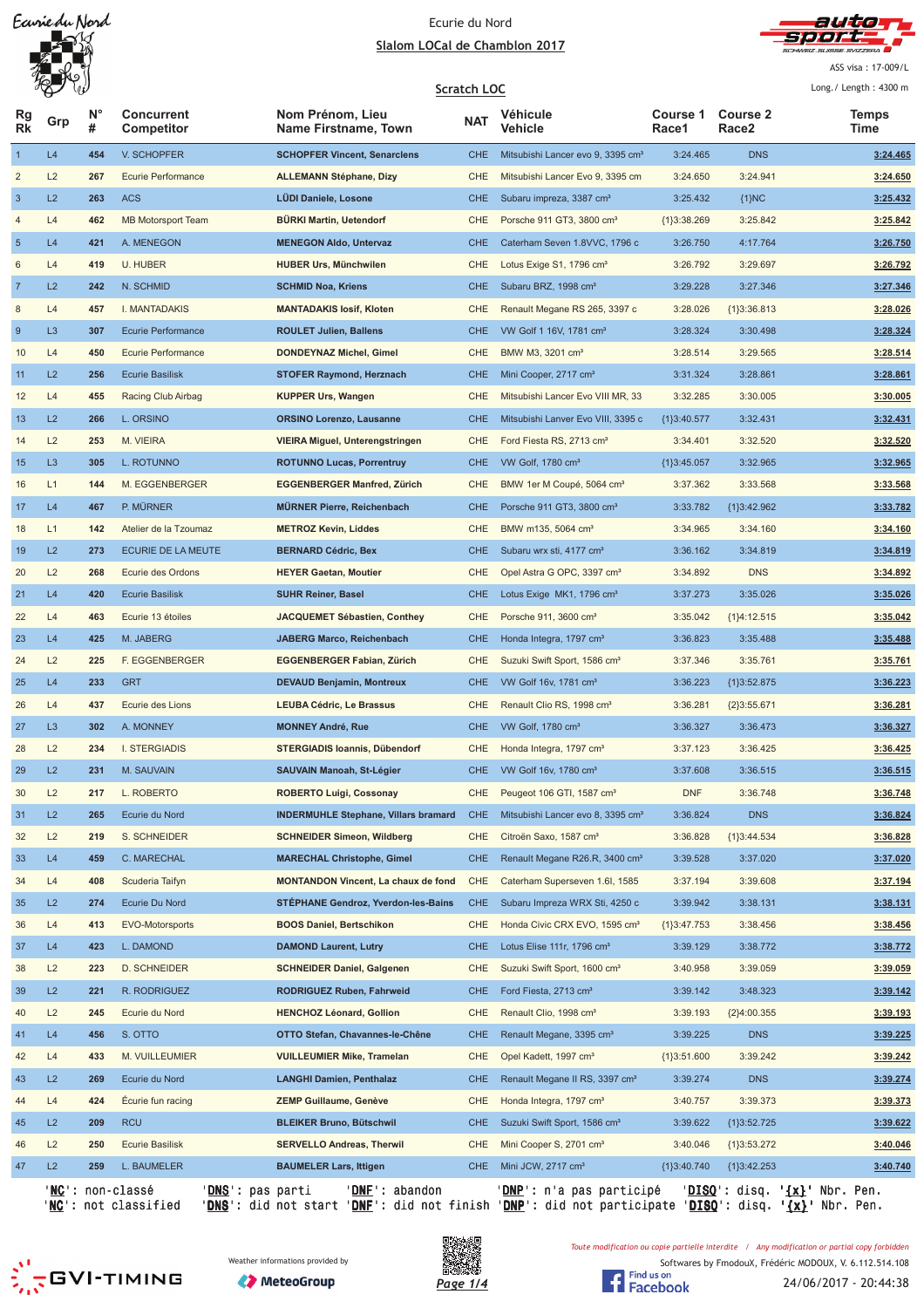## Ecurie du Nord Slalom LOCal de Chamblon 2017



ASS visa: 17-009/L

|                 | W<br>$\overline{\mathbb{Q}}$ |                  |                                               | <b>Scratch LOC</b>                       |            |                                              |                   |                          | Long./ Length: 4300 m         |
|-----------------|------------------------------|------------------|-----------------------------------------------|------------------------------------------|------------|----------------------------------------------|-------------------|--------------------------|-------------------------------|
| Rg<br><b>Rk</b> | Grp                          | $N^{\circ}$<br># | <b>Concurrent</b><br>Competitor               | Nom Prénom, Lieu<br>Name Firstname, Town | <b>NAT</b> | Véhicule<br>Vehicle                          | Course 1<br>Race1 | <b>Course 2</b><br>Race2 | Temps<br>Time                 |
| 48              | L2                           | 244              | Squadra corse quadrifoglio                    | <b>PALTENGHI Massimo, Cugnasco</b>       | CHE        | Toyota GT86, 1998 cm <sup>3</sup>            | 3:40.886          | ${1}3:51.319$            | 3:40.886                      |
| 49              | L2                           | 235              | Gruyère Racing Team                           | <b>PINTO Antonio, Troistorrents</b>      | <b>CHE</b> | Honda Integra, 1797 cm <sup>3</sup>          | 3:41.123          | 3:43.458                 | 3:41.123                      |
| 50              | L4                           | 470              | M. DI PIETRANTONIO                            | DI PIETRANTONIO Mario, Valeyres-sous     | <b>CHE</b> | Lotus Elise 111s, 1796 cm <sup>3</sup>       | 3:41.345          | <b>DNS</b>               | 3:41.345                      |
| 51              | L2                           | 222              | <b>Ecurie Basilisk</b>                        | <b>DENZER Gilbert, Gelterkinden</b>      | CHE        | Suzuki Swift Sport, 1586 cm <sup>3</sup>     | 3:41.433          | ${1}3:52.282$            | 3:41.433                      |
| 52              | L <sub>3</sub>               | 312              | P. TCHAGAUNOVA                                | <b>TCHAGAUNOVA Philippe, Echichens</b>   | CHE        | Porsche 911, 3164 cm <sup>3</sup>            | 3:42.102          | 3:41.484                 | 3:41.484                      |
| 53              | L2                           | 255              | <b>RCU</b>                                    | <b>JUCKER Jürg, Bauma</b>                | CHE        | Mini Cooper S, 2717 cm <sup>3</sup>          | ${1}3:48.460$     | 3:41.548                 | 3:41.548                      |
| 54              | L2                           | 275              | D. FIDALGO                                    | <b>FIDALGO David, Yverdon</b>            | CHE        | Subaru Impreza, 4250 cm <sup>3</sup>         | 3:42.288          | <b>DNF</b>               | 3:42.288                      |
| 55              | L <sub>3</sub>               | 308              | Autersa Racing Team                           | <b>FAULER Meta, Stadel</b>               | CHE        | VW Golf1, 1800 cm <sup>3</sup>               | 3:42.607          | 3:42.581                 | 3:42.581                      |
| 56              | L2                           | 272              | F. MOUCHE                                     | <b>MOUCHE Fabrice, Bonfol</b>            | <b>CHE</b> | BMW M3 Coupé, 3999 cm <sup>3</sup>           | 3:42.945          | 3:42.610                 | 3:42.610                      |
| 57              | L4                           | 435              | Écurie performance                            | <b>DELAY Vincent, pampigny</b>           | CHE        | Renault Clio rs, 1998 cm <sup>3</sup>        | ${1}3:53.085$     | 3:42.759                 | 3:42.759                      |
| 58              | L4                           | 410              | Y. STÜRZINGER                                 | <b>STÜRZINGER Yves, Bretonnières</b>     | <b>CHE</b> | Citroën Saxo VTS, 1587 cm <sup>3</sup>       | 3:42.881          | 3:43.108                 | 3:42.881                      |
| 59              | L1                           | 131              | R. ROCHAT                                     | ROCHAT Rémy, Le Solliat                  | CHE        | Audi S1 SB Quattro 2.0 TFSI, 337             | 3:43.063          | 3:43.052                 | 3:43.052                      |
| 60              | L2                           | 208              | H. LEIBER                                     | <b>LEIBER Heiko, Dachsen</b>             | <b>CHE</b> | Suzuki Swift Sport, 1586 cm <sup>3</sup>     | 3:43.840          | 3:43.275                 | 3:43.275                      |
| 61              | L4                           | 417              | Ecurie performance                            | <b>TARDY Gil, Pompaples</b>              | CHE        | Renault Megane coupe, 1998 cm <sup>3</sup>   | 3:43.990          | 3:43.317                 | 3:43.317                      |
| 62              | L1                           | 134              | G. BONNARD                                    | <b>BONNARD Gaetan, Le Levron</b>         | CHE        | Renault Megane RS, 3397 cm <sup>3</sup>      | 3:43.736          | ${1}3:53.982$            | 3:43.736                      |
| 63              | L2                           | 206              | P. SCHAUB                                     | <b>SCHAUB Peter, Lachen</b>              | CHE        | Suzuki Swift, 1586 cm <sup>3</sup>           | 3:44.665          | 3:43.990                 | 3:43.990                      |
| 64              | L4                           | 465              | M. RUBBI                                      | <b>RUBBI Michel, Cornaux</b>             | <b>CHE</b> | Lotus Exige V6 Cup, 5875 cm <sup>3</sup>     | 3:45.467          | 3:44.215                 | 3:44.215                      |
| 65              | L2                           | 251              | H. ALMEIDA                                    | <b>ALMEIDA Hugo, Niederglatt</b>         | CHE        | Ford Fiesta, 2713 cm <sup>3</sup>            | 3:49.372          | 3:44.648                 | 3:44.648                      |
| 66              | L4                           | 439              | Sanga Morgane                                 | DUCOMMUN Mickaël, Les Ponts de Mart      | <b>CHE</b> | Renault Clio RS, 1998 cm <sup>3</sup>        | 3:46.424          | 3:44.664                 | 3:44.664                      |
| 67              | L1                           | 112              | N. FANKHAUSER                                 | <b>FANKHAUSER Nicola, Blumenstein</b>    | CHE        | Honda Civic Type R 2.0, 1998 cm <sup>3</sup> | ${3}4:13.850$     | 3:44.806                 | 3:44.806                      |
| 68              | L4                           | 461              | E. ALLEMANN                                   | <b>ALLEMANN Eric, Dizy</b>               | <b>CHE</b> | Mitsubishi Lancer EVO RS-2, 339              | ${2}3:45.082$     | <b>DNF</b>               | 3:45.082                      |
| 69              | L1                           | 135              | J. GAUTHEY                                    | <b>GAUTHEY Jean-michel, Champagne</b>    | CHE        | Renault Megane, 3397 cm <sup>3</sup>         | ${1}3:52.800$     | 3:45.282                 | 3:45.282                      |
| 70              | L2                           | 276              | Porsche Club Jura                             | <b>JUILLERAT Loic, Delemont</b>          | <b>CHE</b> | Porsche 911 Turbo, 6120 cm <sup>3</sup>      | 3:45.895          | 3:45.854                 | 3:45.854                      |
| 71              | L2                           | 210              | Squadra Rotberg                               | RODELLA Igor, Zwingen                    | CHE        | Suzuki Swift Sport, 1586 cm <sup>3</sup>     | 3:45.879          | {2}4:00.907              | 3:45.879                      |
| 72              | L1                           | 122              | Ecurie du nord                                | <b>NICOLE Patrice, Yvonand</b>           | <b>CHE</b> | Opel Corsa OPC Nurburgring, 27               | ${2}4:15.456$     | 3:45.967                 | 3:45.967                      |
| 73              | L4                           | 453              | Ecurie Fun Racing                             | <b>ANGLADE Steve, Aïre</b>               | CHE        | Subaru Impreza STI, 3390 cm <sup>3</sup>     | ${1}3:45.971$     | ${2}3:53.554$            | 3:45.971                      |
| 74              | L1                           | 125              | <b>MB Motorsport Team</b>                     | <b>ZAHND Hansueli, Thun</b>              | CHE        | Peugeot 208 GTI, 2717 cm <sup>3</sup>        | 3:46.236          | 3:46.070                 | 3:46.070                      |
| 75              | L1                           | 106              | M. BUFF                                       | <b>BUFF Michel, Illarsaz</b>             | CHE        | Honda Integra, 1797 cm <sup>3</sup>          | 3:46.351          | 3:46.287                 | 3:46.287                      |
| 76              | L2                           | 247              | <b>Ecurie Performance</b>                     | <b>GUEX Michael, Dompierre</b>           | CHE.       | Renault Clio, 1998 cm <sup>3</sup>           | {2}4:04.231       | 3:46.297                 | 3:46.297                      |
| 77              | L1                           | 137              | C. BLANC                                      | <b>BLANC Claude-Alain, Montricher</b>    | <b>CHE</b> | Mitsubishi Lancer Evolution, 3397            | 3:50.233          | 3:46.416                 | 3:46.416                      |
| 78              | L2                           | 213              | D. ZUTTER                                     | <b>ZUTTER Dario, Schwarzenburg</b>       | CHE        | Suzuki Swift Sport, 1586 cm <sup>3</sup>     | 3:48.311          | 3:46.498                 | 3:46.498                      |
| 79              | L4                           | 438              | P. HALTNER                                    | <b>HALTNER Pascal, Sax</b>               | CHE        | BMW 318is, 1794 cm <sup>3</sup>              | ${1}3:46.628$     | ${2}3:58.265$            | 3:46.628                      |
| 80              | L4                           | 445              | <b>B. ROSSELET</b>                            | <b>ROSSELET Benoit, Echandens</b>        | CHE        | Mini Cooper s, 2717 cm <sup>3</sup>          | 3:46.629          | 3:46.793                 | 3:46.629                      |
| 81              | L2                           | 230              | <b>ECURIE PERFORMANCE</b>                     | <b>MOINAT Nicolas, Grancy</b>            | CHE        | VW Golf, 1780 cm <sup>3</sup>                | 3:47.480          | 3:46.927                 | 3:46.927                      |
| 82              | L1                           | 140              | S. ANGIOLILLO                                 | <b>ANGIOLILLO Sandro, Le Brassus</b>     | CHE        | Audi Rs3, 4250 cm <sup>3</sup>               | 3:52.525          | 3:47.362                 | 3:47.362                      |
| 83              | L2                           | 226              | M. HOSTSTETTLER                               | <b>HOSTSTETTLER Marco, Milken</b>        | CHE        | Honda V-Tech, 1594 cm <sup>3</sup>           | 3:49.860          | 3:47.629                 | 3:47.629                      |
| 84              | L1                           | 107              | S. SCHWANDER                                  | <b>SCHWANDER Simon, Bern</b>             | CHE        | Renault Clio 3 RS, 1998 cm <sup>3</sup>      | 3:48.234          | ${1}3:58.033$            | 3:48.234                      |
| 85              | L <sub>3</sub>               | 303              | C. AFFOLTER                                   | <b>AFFOLTER Christoph, Schwadernau</b>   | CHE        | VW Golf II GTI, 1780 cm <sup>3</sup>         | 3:50.190          | 3:48.524                 | 3:48.524                      |
| 86              | L2                           | 239              | Atelier de la Tzoumaz                         | <b>DARBELLAY Victor, Liddes</b>          | <b>CHE</b> | Honda Civic, 1998 cm <sup>3</sup>            | 3:52.120          | 3:48.647                 | 3:48.647                      |
| 87              | L2                           | 262              | P. VERMOT                                     | <b>VERMOT Patrice, Commugny</b>          | CHE        | Ford Focus RS, 3380 cm <sup>3</sup>          | 3:48.691          | <b>DNS</b>               | 3:48.691                      |
| 88              | L1                           | 136              | S. ALIBERTI                                   | <b>ALIBERTI Sebastiano, Yvonand</b>      | CHE        | Renault Megane RS, 3397 cm <sup>3</sup>      | {2}4:08.521       | 3:48.783                 | 3:48.783                      |
| 89              | L <sub>3</sub>               | 304              | M. LÖRTSCHER                                  | LÖRTSCHER Marc, Oberwil                  | CHE        | VW Golf 16V, 1780 cm <sup>3</sup>            | 3:49.078          | <b>DNF</b>               | 3:49.078                      |
| 90              | L4                           | 427              | Gruyère Racing Team                           | <b>STEINER Frédéric, Mossel</b>          | <b>CHE</b> | Seat Ibiza, 1984 cm <sup>3</sup>             | 3:49.202          | 3:49.199                 | 3:49.199                      |
| 91              | L1                           | 113              | N. ALIBERTI                                   | <b>ALIBERTI Nicola, Pomy</b>             | CHE        | Renault Clio 3 RS, 1998 cm <sup>3</sup>      | 3:49.410          | ${1}4:01.377$            | 3:49.410                      |
| 92              | L1                           | 124              | R. MOURA                                      | <b>MOURA Richard, Châtel-St-Denis</b>    | CHE        | Peugeot 308 GTI, 2717 cm <sup>3</sup>        | 3:51.436          | 3:49.492                 | 3:49.492                      |
| 93              | L1                           | 132              | Team Trajectoire                              | <b>MACHEREL Martial, BEX</b>             | CHE        | Mercedes A45 AMG, 3385 cm <sup>3</sup>       | 3:49.513          | <b>DNS</b>               | 3:49.513                      |
| 94              | L <sub>3</sub>               | 309              | A. MINOGGIO                                   | MINOGGIO Alessandro, Gerra Verzasca      | <b>CHE</b> | VW Golf, 1983 cm <sup>3</sup>                | ${1}3:49.556$     | ${1}3:52.057$            | 3:49.556                      |
|                 |                              |                  | 'NC': non-classé<br>' <u>DNS</u> ': pas parti | ' <u>DNF</u> ': abandon                  |            | ' <u>DNP</u> ': n'a pas participé            |                   |                          | 'DISQ': disq. '{x}' Nbr. Pen. |

'<u>NC</u>': not classified '<u>DNS</u>': did not start '<u>DNF</u>': did not finish '<u>DNP</u>': did not participate '<u>DISQ</u>': disq. '<u>{x}</u>' Nbr. Pen.







Toute modification ou copie partielle interdite / Any modification or partial copy forbidden

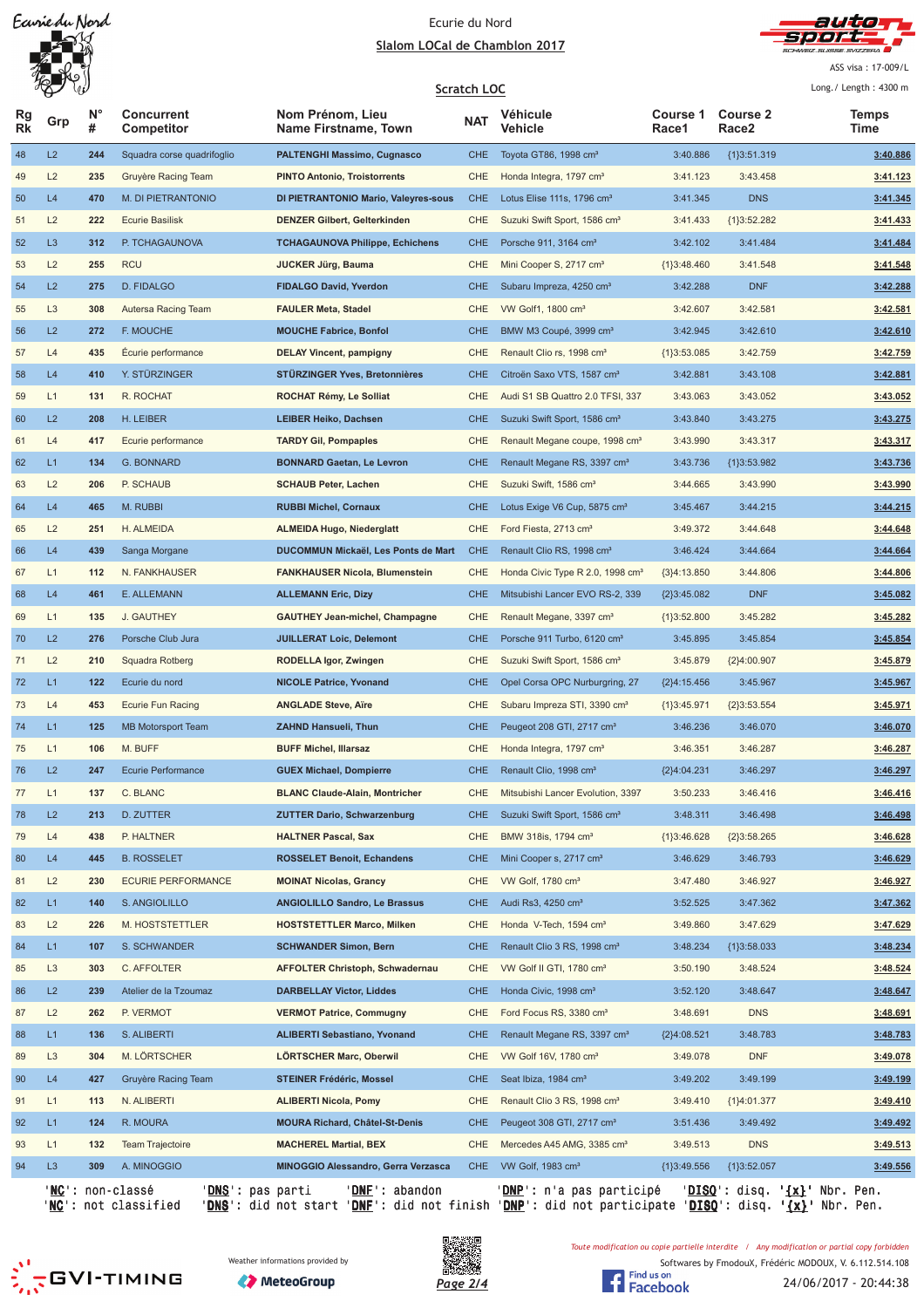## Ecurie du Nord Slalom LOCal de Chamblon 2017



ASS visa: 17-009/L

|                 | W   |                  |                                                        |                                                 |            | <b>Scratch LOC</b>                         |                   |                                      | Long./ Length: 4300 m         |
|-----------------|-----|------------------|--------------------------------------------------------|-------------------------------------------------|------------|--------------------------------------------|-------------------|--------------------------------------|-------------------------------|
| Rg<br><b>Rk</b> | Grp | $N^{\circ}$<br># | <b>Concurrent</b><br><b>Competitor</b>                 | Nom Prénom, Lieu<br><b>Name Firstname, Town</b> | <b>NAT</b> | Véhicule<br>Vehicle                        | Course 1<br>Race1 | <b>Course 2</b><br>Race <sub>2</sub> | <b>Temps</b><br>Time          |
| 95              | L1  | 116              | <b>U. FANKHAUSER</b>                                   | <b>FANKHAUSER Urs, Steffisburg</b>              | <b>CHE</b> | Honda Civic, 1998 cm <sup>3</sup>          | 3:49.923          | ${1}4:00.365$                        | 3:49.923                      |
| 96              | L2  | 220              | C. SCHWARZ                                             | <b>SCHWARZ Cyril, Grancy</b>                    | CHE        | Honda Civic 1.6 VTi, 1595 cm <sup>3</sup>  | 3:52.416          | 3:49.927                             | 3:49.927                      |
| 97              | L2  | 224              | L. MARTINET                                            | <b>MARTINET Lucien, L'Isle</b>                  | <b>CHE</b> | Honda Civic, 1595 cm <sup>3</sup>          | 3:50.082          | {1}4:00.977                          | 3:50.082                      |
| 98              | L1  | 111              | S. FERREUX                                             | <b>FERREUX Steve, Le Brassus</b>                | CHE        | Renault Clio Sport, 1998 cm <sup>3</sup>   | 3:50.286          | ${1}4:00.674$                        | 3:50.286                      |
| 99              | L2  | 248              | M. FALABRETTI                                          | <b>FALABRETTI Mario, Wangen an der Aar</b>      | <b>CHE</b> | Renault Clio Sport 2.0 16V Ragno           | 3:50.382          | ${1}4:07.576$                        | 3:50.382                      |
| 100             | L1  | 110              | K. COMBY                                               | <b>COMBY Kevin, Le Levron</b>                   | CHE        | Honda Civic, 1998 cm <sup>3</sup>          | ${1}3:59.404$     | 3:50.573                             | 3:50.573                      |
| 101             | L1  | 405              | C. JOSEPH                                              | JOSEPH Christian, Le brassus                    | <b>CHE</b> | BMW 320td, 3000 cm <sup>3</sup>            | 3:52.040          | 3:50.952                             | 3:50.952                      |
| 102             | L2  | 212              | A. GRUBERT                                             | <b>GRUBERT Andreas, Villmergen</b>              | CHE        | Suzuki swift sport, 1586 cm <sup>3</sup>   | ${1}4:04.323$     | 3:51.178                             | 3:51.178                      |
| 103             | L1  | 121              | M. PICARD                                              | <b>PICARD Marielle, Sonvilier</b>               | <b>CHE</b> | Ford Fiesta, 2713 cm <sup>3</sup>          | 3:51.319          | 3:51.445                             | 3:51.319                      |
| 104             | L2  | 207              | O. MOREL                                               | <b>MOREL Olivier, Chevilly</b>                  | CHE        | Honda Civic, 1595 cm <sup>3</sup>          | 3:53.083          | 3:51.378                             | 3:51.378                      |
| 105             | L4  | 458              | Atelier de la Tzoumaz                                  | <b>PRAPLAN Basile, Ayent</b>                    | <b>CHE</b> | Ford Sierra Cosworth, 3400 cm <sup>3</sup> | ${1}4:02.598$     | 3:51.695                             | 3:51.695                      |
| 106             | L1  | 126              | <b>MB Motorsport Team</b>                              | <b>WERTHMÜLLER Thomas, Thun</b>                 | CHE        | Peugeot 308 GTI 270, 2717 cm <sup>3</sup>  | 3:54.269          | 3:51.808                             | 3:51.808                      |
| 107             | L1  | 128              | <b>T. GAUHTEY</b>                                      | <b>GAUHTEY Théo, Bretigny-sur-Morrens</b>       | <b>CHE</b> | Renault Clio rs IV, 2751 cm <sup>3</sup>   | ${1}4:04.066$     | 3:52.498                             | 3:52.498                      |
| 108             | L2  | 257              | <b>RCU</b>                                             | <b>BRUNNER Peter, Flawil</b>                    | <b>CHE</b> | Mini Cooper S, 2717 cm <sup>3</sup>        | ${2}4:11.709$     | 3:52.882                             | 3:52.882                      |
| 109             | L4  | 444              | <b>Y. RICHART</b>                                      | <b>RICHART Yannick, Bassecourt</b>              | <b>CHE</b> | BMW 325i E36, 2493 cm <sup>3</sup>         | 3:53.049          | 4:00.162                             | 3:53.049                      |
| 110             | L1  | 109              | S. MARÉCHAL                                            | <b>MARÉCHAL Stéphane, Gimel</b>                 | CHE        | Renault Clio 2.0 16V, 1998 cm <sup>3</sup> | 3:53.328          | ${1}4:03.512$                        | 3:53.328                      |
| 111             | L2  | 201              | T. BOELLE                                              | <b>BOELLE Tobias, Zürich</b>                    | <b>CHE</b> | Peugeot 106 Rallye, 1293 cm <sup>3</sup>   | <b>NC</b>         | 3:53.365                             | 3:53.365                      |
| 112             | L2  | 238              | F. CARNEIRO                                            | <b>CARNEIRO Filipe, Yverdon</b>                 | CHE        | Renault Clio rs, 1998 cm <sup>3</sup>      | 3:53.883          | ${2}4:09.381$                        | 3:53.883                      |
| 113             | L1  | 129              | I. DOS SANTOS                                          | <b>DOS SANTOS Ivo, Carouge</b>                  | <b>CHE</b> | BMW 328i, 2793 cm <sup>3</sup>             | 3:55.829          | 3:53.950                             | 3:53.950                      |
| 114             | L2  | 260              | S. MULLER                                              | <b>MULLER Stefan, Ebikon</b>                    | CHE        | Mini Countryman JCW JCW, 2717              | 3:56.800          | 3:54.449                             | 3:54.449                      |
| 115             | L2  | 211              | C. DE FRANCESCO                                        | DE FRANCESCO Claudio, Pfäffikon ZH              | <b>CHE</b> | Suzuki Swift Sport, 1586 cm <sup>3</sup>   | ${1}NC$           | 3:55.018                             | 3:55.018                      |
| 116             | L2  | 214              | C. SCHOPFER                                            | <b>SCHOPFER Caroly, Montricher</b>              | CHE        | Citroën Saxo vts, 1587 cm <sup>3</sup>     | 4:00.191          | 3:55.595                             | 3:55.595                      |
| 117             | L4  | 403              | M. SAVOY                                               | <b>SAVOY Maurice, Attalens fribourg</b>         | <b>CHE</b> | Suzuki Swift GTI, 1298 cm <sup>3</sup>     | {1}4:04.239       | 3:55.770                             | 3:55.770                      |
| 118             | L4  | 446              | M. ZWAHLEN                                             | <b>ZWAHLEN Marc, Fiez</b>                       | CHE        | VW Golf 4, 2792 cm <sup>3</sup>            | ${1}4:04.611$     | 3:55.818                             | 3:55.818                      |
| 119             | L4  | 409              | MST - Motorsport Team Zentralsch                       | HÄNGGI Stefan, Diegten                          | <b>CHE</b> | Citroën Saxo, 1587 cm <sup>3</sup>         | 3:55.951          | ${1}4:13.155$                        | 3:55.951                      |
| 120             | L4  | 428              | M. CARAPELLA                                           | <b>CARAPELLA Mario, Le Mont sur Lausan</b>      | CHE        | Seat Ibiza cupra, 1984 cm <sup>3</sup>     | 3:56.457          | 3:58.375                             | 3:56.457                      |
| 121             | L2  | 202              | Scuderia Taifyn                                        | <b>JACOT Philippe, Cortaillod</b>               | <b>CHE</b> | Peugeot 106 Rallye, 1293 cm <sup>3</sup>   | 4:01.437          | 3:57.210                             | 3:57.210                      |
| 122             | L1  | 102              | T. LEUBA                                               | <b>LEUBA Thibaud, Le Brassus</b>                | CHE        | Citroën C2 vts, 1587 cm <sup>3</sup>       | 3:57.734          | 3:58.415                             | 3:57.734                      |
| 123             | L1  | 103              | S. ROBERTO                                             | <b>ROBERTO Sandrine, Penthalaz</b>              | <b>CHE</b> | Peugeot 106 gti, 1600 cm <sup>3</sup>      | 3:59.210          | 3:58.017                             | 3:58.017                      |
| 124             | L4  | 440              | M. TARDY                                               | <b>TARDY Marc, Nyon</b>                         | CHE        | Renault Megane coupe, 1998 cm <sup>3</sup> | 3:58.229          | ${1}4:06.962$                        | 3:58.229                      |
| 125             | L1  | 115              | <b>G. HURZELER</b>                                     | <b>HURZELER Giorgio, Porto Ronco</b>            | <b>CHE</b> | Subaru BRZ 2.0R, 1998 cm <sup>3</sup>      | ${1}3.04.304$     | ${1}3:59.476$                        | 3:59.476                      |
| 126             | L4  | 412              | Racing Club Airbag                                     | BÖNIGER Mario, Göschenen UR                     | CHE        | Honda CRX VTEC, 1595 cm <sup>3</sup>       | 3:59.596          | ${1}4:06.059$                        | 3:59.596                      |
| 127             | L1  | 432              | A. DARBELLAY                                           | <b>DARBELLAY Alan, Liddes</b>                   | <b>CHE</b> | VW Golf, 3373 cm <sup>3</sup>              | ${1}NC$           | {1}4:00.007                          | 4:00.007                      |
| 128             | L1  | 123              | R. GRAS                                                | <b>GRAS Romain, Les Bioux</b>                   | CHE        | Opel Corsa, 2717 cm <sup>3</sup>           | 4:00.223          | 4:00.241                             | 4:00.223                      |
| 129             | L2  | 200              | S. DECORVET                                            | <b>DECORVET Stéphane, Montricher</b>            | <b>CHE</b> | Peugeot 106 16V, 1587 cm <sup>3</sup>      | 4:00.266          | 4:00.558                             | 4:00.266                      |
| 130             | L4  | 414              | P. RAMOS DE FARIAS                                     | <b>RAMOS DE FARIAS Patrick, Chavornay</b>       | CHE        | Lotus Elise, 1796 cm <sup>3</sup>          | 4:00.300          | <b>DNS</b>                           | 4:00.300                      |
| 131             | L4  | 451              | J. SANGA                                               | <b>SANGA Jean-Pierre, Yverdon-les-Bains</b>     | <b>CHE</b> | Porsche Boxster S, 3387 cm <sup>3</sup>    | 4:00.502          | 4:12.092                             | 4:00.502                      |
| 132             | L4  | 443              | <b>J. KUSTNER</b>                                      | <b>KUSTNER Jessica, Echallens</b>               | CHE        | VW Polo G40, 2162 cm <sup>3</sup>          | 4:00.784          | <b>DNF</b>                           | 4:00.784                      |
| 133             | L4  | 143              | <b>B. MICHELE</b>                                      | <b>MICHELE bruno, cugnasco</b>                  | <b>CHE</b> | BMW 135i, 5064 cm <sup>3</sup>             | 4:01.240          | <b>DNS</b>                           | 4:01.240                      |
| 134             | L1  | 114              | Ecurie du Nord                                         | <b>GUILLAUME Loris, Yverdon-les-Bains</b>       | CHE        | Peugeot 306 2.0 16V, 1998 cm <sup>3</sup>  | ${1}4:04.052$     | ${1}4:01.335$                        | 4:01.335                      |
| 135             | L2  | 205              | <b>Ecurie Basilisk</b>                                 | <b>BUESS Bettina, Gelterkinden</b>              | <b>CHE</b> | Suzuki Swift Sport, 1586 cm <sup>3</sup>   | 4:01.870          | 4:01.750                             | 4:01.750                      |
| 136             | L4  | 415              | M. LENHERR                                             | <b>LENHERR Manuela, Sax</b>                     | CHE        | BMW 318is, 1794 cm <sup>3</sup>            | 4:01.780          | 4:02.954                             | 4:01.780                      |
| 137             | L2  | 236              | O. RAAS                                                | <b>RAAS Oleg, Coldrerio</b>                     | <b>CHE</b> | VW Golf 2 GTi 16v, 1800 cm <sup>3</sup>    | {1}4:11.912       | 4:02.232                             | 4:02.232                      |
| 138             | L2  | 216              | R. DUPUIS                                              | <b>DUPUIS Raphael, Montricher</b>               | CHE        | Peugeot 106, 1587 cm <sup>3</sup>          | 4:04.028          | 4:02.389                             | 4:02.389                      |
| 139             | L4  | 436              | Romano Silvio                                          | <b>ROMANO Silvio, Steinhausen</b>               | <b>CHE</b> | Opel Astra G20 OPC 1, 1998 cm <sup>3</sup> | 4:02.593          | 4:08.828                             | 4:02.593                      |
| 140             | L2  | 243              | R. CHERBUIN                                            | <b>CHERBUIN Rachelle, Sâles</b>                 | CHE        | Renault Clio, 1998 cm <sup>3</sup>         | 4:02.761          | NC                                   | 4:02.761                      |
| 141             | L4  | 416              | Mickael Ducommun                                       | <b>SANGA Morgane, Les Ponts de Martel</b>       | <b>CHE</b> | Renault Clio RS, 1998 cm <sup>3</sup>      | 4:04.130          | <b>DNS</b>                           | 4:04.130                      |
|                 |     |                  | ' <b>NC</b> ': non-classé<br>' <u>DNS</u> ': pas parti | 'DNE': abandon                                  |            | ' <u>DNP</u> ': n'a pas participé          |                   |                                      | 'DISQ': disq. '{x}' Nbr. Pen. |

'<u>NC</u>': not classified '<u>DNS</u>': did not start '<u>DNF</u>': did not finish '<u>DNP</u>': did not participate '<u>DISQ</u>': disq. '<u>{x}</u>' Nbr. Pen.

Toute modification ou copie partielle interdite / Any modification or partial copy forbidden







Softwares by FmodouX, Frédéric MODOUX, V. 6.112.514.108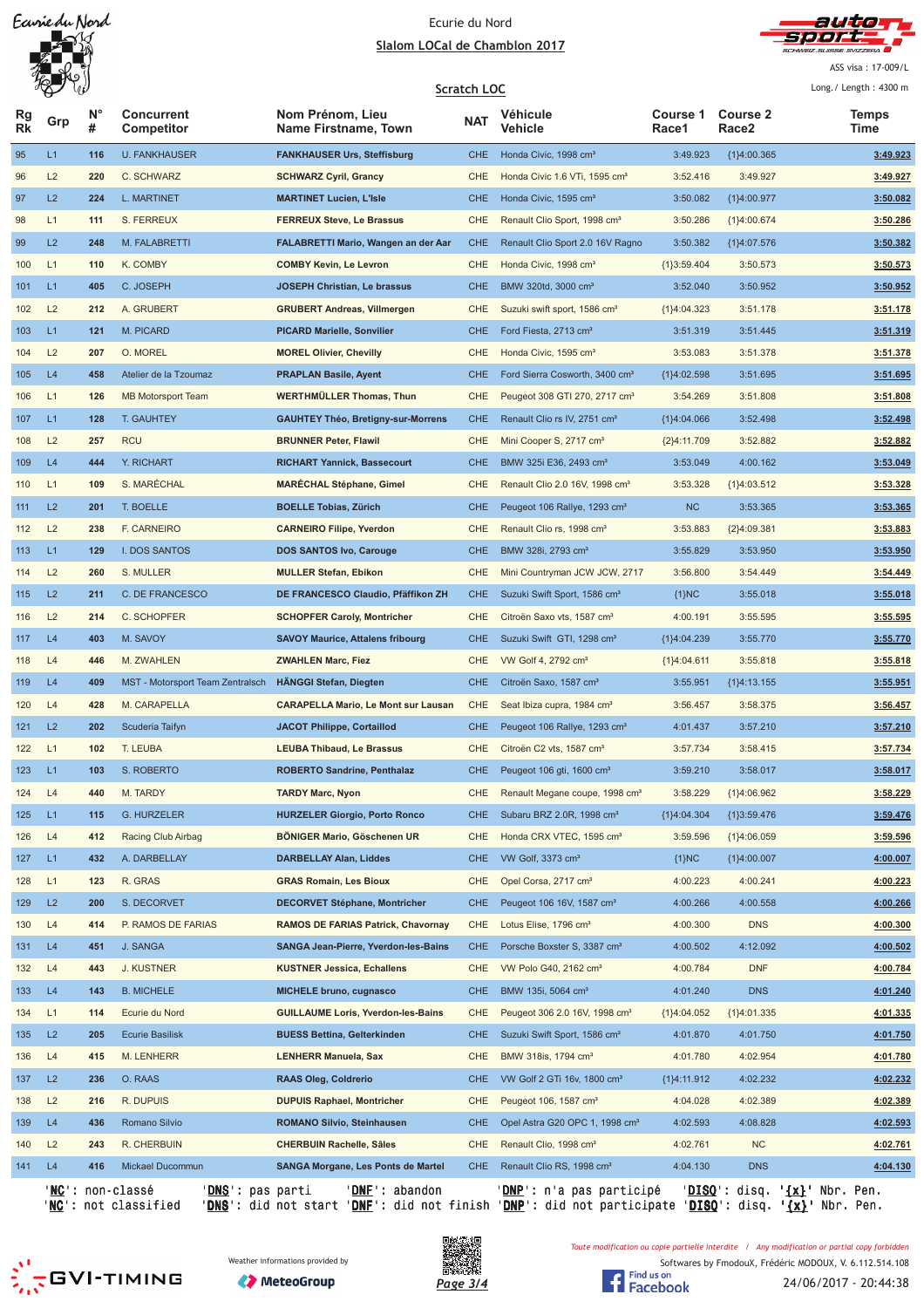## Ecurie du Nord Slalom LOCal de Chamblon 2017



ASS visa: 17-009/L

|                 | $\overline{\mathscr{P}}$<br>W |         |                                                                          |                                                                                                                                                                  | Scratch LOC |                                             |                          |                          |                          | Long./ Length: 4300 m                                                                                                                                                                                                                |
|-----------------|-------------------------------|---------|--------------------------------------------------------------------------|------------------------------------------------------------------------------------------------------------------------------------------------------------------|-------------|---------------------------------------------|--------------------------|--------------------------|--------------------------|--------------------------------------------------------------------------------------------------------------------------------------------------------------------------------------------------------------------------------------|
| Rg<br><b>Rk</b> |                               | N°<br># | <b>Concurrent</b><br>Competitor                                          | Nom Prénom, Lieu<br>Name Firstname, Town                                                                                                                         | <b>NAT</b>  | Véhicule<br>Vehicle                         | <b>Course 1</b><br>Race1 | <b>Course 2</b><br>Race2 |                          | <b>Temps</b><br>Time                                                                                                                                                                                                                 |
| 142             | L1                            | 101     | S. MÉTRAILLER                                                            | <b>MÉTRAILLER Steven, Miège</b>                                                                                                                                  | <b>CHE</b>  | Citroën Saxo, 1360 cm <sup>3</sup>          | 4:04.324                 | 4:06.418                 |                          | 4:04.324                                                                                                                                                                                                                             |
| 143             | L2                            | 218     | <b>T. SCHOPFER</b>                                                       | <b>SCHOPFER Thery, Montricher</b>                                                                                                                                | <b>CHE</b>  | Citroën Saxo vts, 1587 cm <sup>3</sup>      | 4:04.957                 | ${1}4:12.756$            |                          | 4:04.957                                                                                                                                                                                                                             |
| 144             | L <sub>3</sub>                | 306     | All-in-Racing Team                                                       | <b>BRUNNER Patrice, St-Cierges</b>                                                                                                                               | CHE.        | VW Golf 1 GTI, 1781 cm <sup>3</sup>         | 4:05.271                 | <b>DNS</b>               |                          | 4:05.271                                                                                                                                                                                                                             |
| 145             | L4                            | 434     | O. BLASER                                                                | <b>BLASER Olivier, Colombier</b>                                                                                                                                 | CHE         | Renault Clio RS, 1998 cm <sup>3</sup>       | <b>NC</b>                | 4:05.511                 |                          | 4:05.511                                                                                                                                                                                                                             |
| 146             | L4                            | 429     | S. DURUSSEL                                                              | <b>DURUSSEL Stéphane, Romanel</b>                                                                                                                                | <b>CHE</b>  | Peugeot 206, 1997 cm <sup>3</sup>           | 4:09.752                 | 4:05.622                 |                          | 4:05.622                                                                                                                                                                                                                             |
| 147             | L2                            | 240     | D. LOVEY                                                                 | <b>LOVEY Damien, Liddes</b>                                                                                                                                      | CHE         | Honda Civic Type R, 1998 cm <sup>3</sup>    | ${1}4:05.642$            | <b>DNF</b>               |                          | 4:05.642                                                                                                                                                                                                                             |
| 148             | L1                            | 401     | Asn fun rasing                                                           | <b>ROULET Estel, Le Brassus</b>                                                                                                                                  | <b>CHE</b>  | BMW 320td, 3000 cm <sup>3</sup>             | 4:13.907                 | 4:05.926                 |                          | 4:05.926                                                                                                                                                                                                                             |
| 149             | L <sub>3</sub>                | 301     | A. CRUZ                                                                  | <b>CRUZ Alexandre, Fully</b>                                                                                                                                     | <b>CHE</b>  | Toyota Corolla, 1587 cm <sup>3</sup>        | 4:05.975                 | <b>DNS</b>               |                          | 4:05.975                                                                                                                                                                                                                             |
| 150             | L1                            | 120     | Scuderia Taifyn                                                          | <b>ETIENNE Michel, Les Geneveys s/Coffra</b>                                                                                                                     | <b>CHE</b>  | Ford Focus RS, 4335 cm <sup>3</sup>         | 4:05.985                 | ${1}4:14.138$            |                          | 4:05.985                                                                                                                                                                                                                             |
| 151             | L4                            | 426     | M. CORTESE                                                               | <b>CORTESE Matteo, Monthey</b>                                                                                                                                   | <b>CHE</b>  | Toyota MR2, 1800 cm <sup>3</sup>            | ${1}NC$                  | ${1}4:06.599$            |                          | 4:06.599                                                                                                                                                                                                                             |
| 152             | L4                            | 411     | Y. BAMERT                                                                | <b>BAMERT Yvonne, Maur</b>                                                                                                                                       | CHE         | Toyota AE86, 1587 cm <sup>3</sup>           | 4:08.809                 | 4:06.976                 |                          | 4:06.976                                                                                                                                                                                                                             |
| 153             | L4                            | 447     | Amélie Dupertuis                                                         | <b>REYMOND Steve, Gimel</b>                                                                                                                                      | <b>CHE</b>  | Toyota Yaris ts, 2545 cm <sup>3</sup>       | 4:07.467                 | <b>DNS</b>               |                          | 4:07.467                                                                                                                                                                                                                             |
| 154             | L4                            | 431     | Atelier de la Tzoumaz                                                    | <b>CONSTANTIN Olivier, Ayent</b>                                                                                                                                 | <b>CHE</b>  | Renault Clio williams, 1997 cm <sup>3</sup> | 4:09.328                 | 4:10.835                 |                          | 4:09.328                                                                                                                                                                                                                             |
| 155             | L2                            | 237     | L. MOLTENI                                                               | <b>MOLTENI Lorenzo, Novazzano</b>                                                                                                                                | CHE         | VW Golf 2 GTI, 1800 cm <sup>3</sup>         | 4:10.237                 | 4:09.374                 |                          | 4:09.374                                                                                                                                                                                                                             |
| 156             | L2                            | 203     | Y. BEYELER                                                               | <b>BEYELER Yves, Ecublens</b>                                                                                                                                    | <b>CHE</b>  | VW Polo, 1390 cm <sup>3</sup>               | 4:13.542                 | ${1}4:21.077$            |                          | 4:13.542                                                                                                                                                                                                                             |
| 157             | L1                            | 108     | F. MARÉCHAL                                                              | <b>MARECHAL Florian, Gimel</b>                                                                                                                                   | CHE         | Renault Clio, 1998 cm <sup>3</sup>          | 4:16.764                 | 4:14.228                 |                          | 4:14.228                                                                                                                                                                                                                             |
| 158             | L4                            | 402     | V. REGARD                                                                | <b>REGARD Vincent, Palezieux</b>                                                                                                                                 | <b>CHE</b>  | Suzuki Swift GTI, 1298 cm <sup>3</sup>      | {2}4:15.907              | <b>DNF</b>               |                          | 4:15.907                                                                                                                                                                                                                             |
| 159             | L4                            | 442     | A. DUPERTUIS                                                             | <b>DUPERTUIS Amélie, Lavigny</b>                                                                                                                                 | <b>CHE</b>  | Toyota Yaris 1500 TS, 2545 cm <sup>3</sup>  | ${1}4:16.471$            | <b>DNS</b>               |                          | 4:16.471                                                                                                                                                                                                                             |
| 160             | L4                            | 407     | R. DA COSTA LOPES                                                        | DA COSTA LOPES Rui Jorge, cheyres                                                                                                                                | <b>CHE</b>  | Peugeot 106 gti, 1567 cm <sup>3</sup>       | ${1}NC$                  | 4:16.537                 |                          | 4:16.537                                                                                                                                                                                                                             |
| 161             | L2                            | 204     | R. PIQUEREZ                                                              | <b>PIQUEREZ Romain, St-Ursanne</b>                                                                                                                               | <b>CHE</b>  | Mitsubishi Colt 1.5 R, 2496 cm <sup>3</sup> | 4:21.614                 | 4:22.186                 |                          | 4:21.614                                                                                                                                                                                                                             |
| 162             | L <sub>3</sub>                | 310     | P. FUCHS                                                                 | <b>FUCHS Peter, Nunningen</b>                                                                                                                                    | <b>CHE</b>  | Ford Capri, 2000 cm <sup>3</sup>            | 4:25.387                 | 4:22.585                 |                          | 4:22.585                                                                                                                                                                                                                             |
| 163             | L1                            | 104     | A. HENNY                                                                 | <b>HENNY Alexia, Treycovagnes</b>                                                                                                                                | <b>CHE</b>  | BMW 316i, 1584 cm <sup>3</sup>              | 4:31.039                 | 4:32.242                 |                          | 4:31.039                                                                                                                                                                                                                             |
|                 | L1                            | 141     | M. BASSIN                                                                | <b>BASSIN Michel, La Plaine</b>                                                                                                                                  | <b>CHE</b>  | Ford Focus RS, 4286 cm <sup>3</sup>         | <b>DNF</b>               | <b>DNS</b>               |                          | <u> - 100 - 100 - 100 - 100 - 100 - 100 - 100 - 100 - 100 - 100 - 100 - 100 - 100 - 100 - 100 - 100 - 100 - 100 - 100 - 100 - 100 - 100 - 100 - 100 - 100 - 100 - 100 - 100 - 100 - 100 - 100 - 100 - 100 - 100 - 100 - 100 - 10</u> |
|                 | L2                            | 232     | R. PALERMO                                                               | <b>PALERMO Remo, Boussens</b>                                                                                                                                    | <b>CHE</b>  | VW Golf, 1781 cm <sup>3</sup>               | <b>DNP</b>               | <b>DNP</b>               |                          | <u> 1999 - 1999 - 1999 - 1999 - 1999 - 1999 - 1999 - 1999 - 1999 - 1999 - 1999 - 1999 - 1999 - 1999 - 1999 - 199</u>                                                                                                                 |
|                 | L2                            | 258     | M. FAHRNI                                                                | <b>FAHRNI Marc André, Rances</b>                                                                                                                                 | <b>CHE</b>  | Mini Cooper S, 2717 cm <sup>3</sup>         | <b>NC</b>                | <b>NC</b>                |                          | $\frac{1}{2}$ and $\frac{1}{2}$                                                                                                                                                                                                      |
|                 | L4                            | 430     | D. DURUSSEL                                                              | <b>DURUSSEL Dylan, Payerne</b>                                                                                                                                   | <b>CHE</b>  | Peugeot 206, 1997 cm <sup>3</sup>           | ${1}$ DNF                | <b>DNS</b>               |                          | <u> 1999 - 1999</u>                                                                                                                                                                                                                  |
|                 | L4                            | 452     | M. CONSIGLIO                                                             | <b>CONSIGLIO Maryline, SAXON</b>                                                                                                                                 | <b>CHE</b>  | Subaru Impreza GT 2.0 4WD, 339              | <b>DNP</b>               | <b>DNP</b>               |                          | <u> 1999 - 1999</u>                                                                                                                                                                                                                  |
|                 | L4                            | 460     | <b>Consiglio Maryline</b>                                                | <b>KRUMMEN Samuel, lucens</b>                                                                                                                                    | <b>CHE</b>  | Subaru Impreza GT 2.0 4WD, 339              | <b>DNP</b>               | <b>DNP</b>               |                          | <u>Since</u>                                                                                                                                                                                                                         |
|                 | ' NC                          |         | non-classé<br>' <b>DNS</b> ': pas parti<br>' <b>NC</b> ': not classified | 'DNF': abandon<br>' <b>DNS</b> ': did not start ' <b>DNF</b> ': did not finish ' <b>DNP</b> ': did not participate ' <b>DISQ</b> ': disq. <b>'{x}'</b> Nbr. Pen. |             | DNP': n'a pas participé                     |                          | ' <b>DISQ</b> ': disq.   | ' <u>{x}</u> ' Nbr. Pen. |                                                                                                                                                                                                                                      |





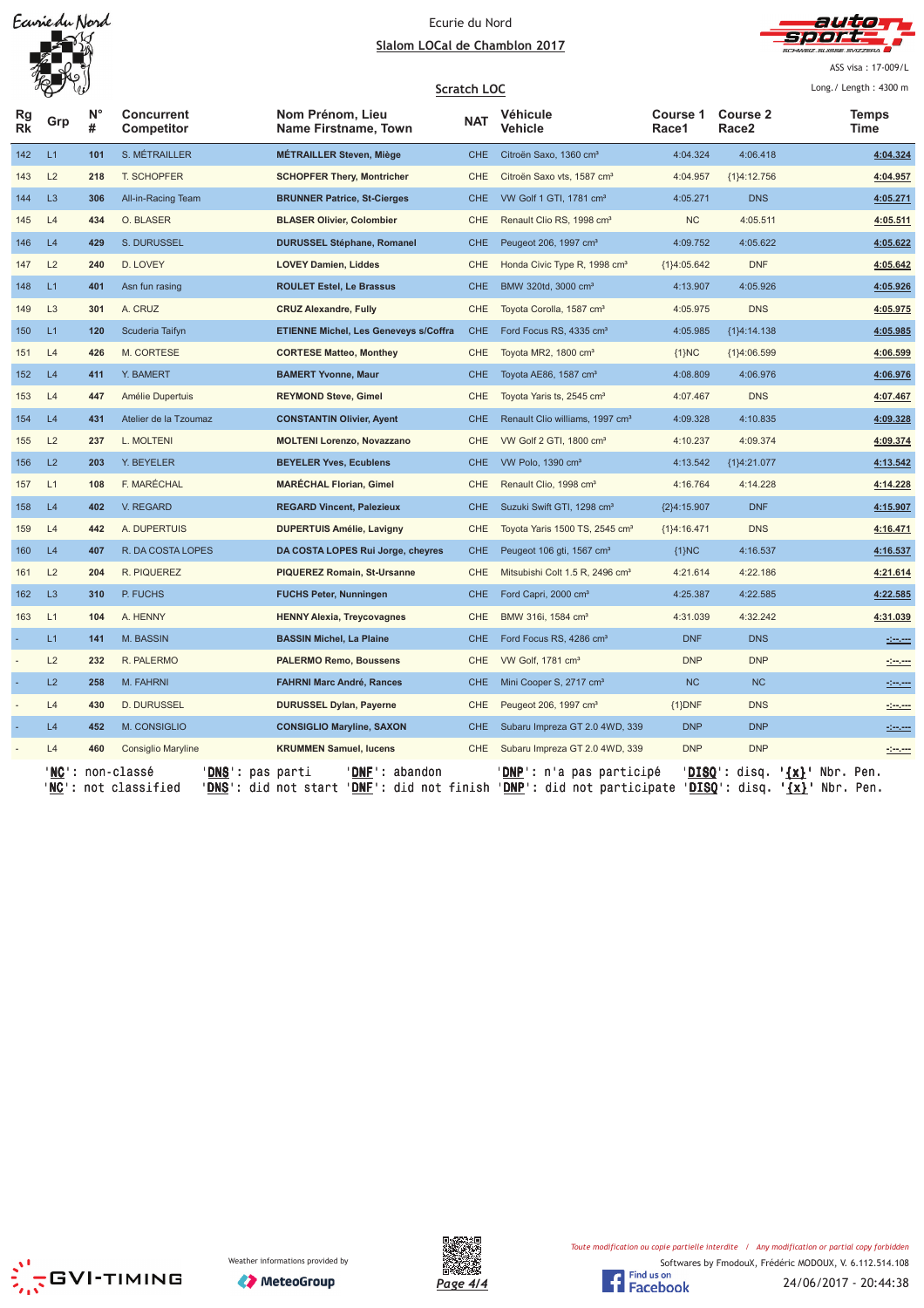|                 |     | Earriedu Nord                                       | Ecurie du Nord<br>Slalom LOCal de Chamblon 2017 |            |                                              |                      |                      | autan<br>コワン                |
|-----------------|-----|-----------------------------------------------------|-------------------------------------------------|------------|----------------------------------------------|----------------------|----------------------|-----------------------------|
|                 |     |                                                     |                                                 |            |                                              |                      |                      | ASS visa: 17-009/L          |
|                 |     |                                                     | <b>Essais LOC</b>                               |            |                                              |                      |                      | Long./ Length: 4300 m       |
| Rg<br><b>Rk</b> | #   | <b>Concurrent</b><br><b>Competitor</b>              | Nom Prénom, Lieu<br>Name Firstame, Town         | <b>NAT</b> | Véhicule<br><b>Vehicle</b>                   | Essai 1<br>Training1 | Essai 2<br>Training2 | <b>Temps</b><br><b>Time</b> |
|                 |     | Catégorie / Category : L1 0 -> 1600 cm <sup>3</sup> |                                                 |            |                                              |                      |                      |                             |
| 1               | 103 | S. ROBERTO                                          | Sandrine ROBERTO, Penthalaz                     | <b>CHE</b> | Peugeot 106 gti, 1600 cm <sup>3</sup>        | 4:01.441             | 3:58.719             | 3:58.719                    |
| $\overline{2}$  | 102 | T. LEUBA                                            | <b>Thibaud LEUBA, Le Brassus</b>                | <b>CHE</b> | Citroën C2 vts, 1587 cm <sup>3</sup>         | 4:02.391             | 4:00.538             | 4:00.538                    |
| 3               | 101 | S. MÉTRAILLER                                       | Steven MÉTRAILLER, Miège                        | <b>CHE</b> | Citroën Saxo, 1360 cm <sup>3</sup>           | 4:09.004             | 4:04.764             | 4:04.764                    |
| $\overline{4}$  | 104 | A. HENNY                                            | Alexia HENNY, Treycovagnes                      | CHE.       | BMW 316i, 1584 cm <sup>3</sup>               | 4:44.859             | 4:37.657             | 4:37.657                    |
|                 |     | Catégorie / Category : L1                           | 1601 -> 2000 cm <sup>3</sup>                    |            |                                              |                      |                      |                             |
| $\overline{1}$  | 112 | N. FANKHAUSER                                       | Nicola FANKHAUSER, Blumenstein                  | <b>CHE</b> | Honda Civic Type R 2.0, 1998 cm <sup>3</sup> | 3:48.213             | 3:44.236             | 3:44.236                    |
| $\overline{2}$  | 106 | M. BUFF                                             | <b>Michel BUFF, Illarsaz</b>                    | <b>CHE</b> | Honda Integra, 1797 cm <sup>3</sup>          | 4:20.800             | 3:46.593             | 3:46.593                    |
| $\mathbf{3}$    | 113 | N. ALIBERTI                                         | Nicola ALIBERTI, Pomy                           | <b>CHE</b> | Renault Clio 3 RS, 1998 cm <sup>3</sup>      | 3:51.282             | 3:48.435             | 3:48.435                    |
| $\overline{4}$  | 111 | S. FERREUX                                          | <b>Steve FERREUX, Le Brassus</b>                | CHE        | Renault Clio Sport, 1998 cm <sup>3</sup>     | 3:52.410             | 3:49.077             | 3:49.077                    |
| $5\phantom{1}$  | 107 | S. SCHWANDER                                        | Simon SCHWANDER, Bern                           | <b>CHE</b> | Renault Clio 3 RS, 1998 cm <sup>3</sup>      | 3:56.530             | 3:49.235             | 3:49.235                    |
| 6               | 110 | K. COMBY                                            | Kevin COMBY, Le Levron                          | CHE        | Honda Civic, 1998 cm <sup>3</sup>            | 3:57.686             | 3:49.901             | 3:49.901                    |
| $\overline{7}$  | 116 | <b>U. FANKHAUSER</b>                                | Urs FANKHAUSER, Steffisburg                     | <b>CHE</b> | Honda Civic, 1998 cm <sup>3</sup>            | 3:51.586             | 3:50.005             | 3:50.005                    |
| 8               | 114 | Ecurie du Nord                                      | Loris GUILLAUME, Yverdon-les-Bains              | <b>CHE</b> | Peugeot 306 2.0 16V, 1998 cm <sup>3</sup>    | 4:00.669             | 3:56.230             | 3:56.230                    |
| 9               | 109 | S. MARÉCHAL                                         | Stéphane MARÉCHAL, Gimel                        | <b>CHE</b> | Renault Clio 2.0 16V, 1998 cm <sup>3</sup>   | 4:00.044             | 3:56.253             | 3:56.253                    |
| 10              | 115 | <b>G. HURZELER</b>                                  | Giorgio HURZELER, Porto Ronco                   | CHE        | Subaru BRZ 2.0R, 1998 cm <sup>3</sup>        | 3:59.672             | 4:07.945             | 3:59.672                    |
| 11              | 108 | F. MARÉCHAL                                         | Florian MARÉCHAL, Gimel                         | CHE.       | Renault Clio, 1998 cm <sup>3</sup>           | 4:14.535             | 4:17.555             | 4:14.535                    |
|                 |     | Catégorie / Category :<br>L1                        | $2501 - 3000$ cm <sup>3</sup>                   |            |                                              |                      |                      |                             |
|                 |     | $422$ Equip du nord                                 | <b>Dotring NICOLE Vuenand</b>                   |            | CHE Opel Caree ODC Nurburgrips 274           | 9.50927              | 0.11001              | $9.44.99A$                  |

|                 | 122 | Ecurie du nord     | <b>Patrice NICOLE, Yvonand</b>     | <b>CHE</b> | Opel Corsa OPC Nurburgring, 271           | 3:50.367 | 3:44.384 | 3:44.384 |
|-----------------|-----|--------------------|------------------------------------|------------|-------------------------------------------|----------|----------|----------|
| 2               | 125 | MB Motorsport Team | Hansueli ZAHND, Thun               | CHE        | Peugeot 208 GTI, 2717 cm <sup>3</sup>     | 3:46.666 | 3:50.178 | 3:46.666 |
| $\mathbf{3}$    | 121 | M. PICARD          | <b>Marielle PICARD, Sonvilier</b>  | CHE.       | Ford Fiesta, 2713 cm <sup>3</sup>         | 3:53.006 | 3:48.772 | 3:48.772 |
| $\overline{4}$  | 124 | R. MOURA           | Richard MOURA, Châtel-St-Denis     | <b>CHE</b> | Peugeot 308 GTI, 2717 cm <sup>3</sup>     | 3:51.950 | 3:49.800 | 3:49.800 |
| $5\overline{5}$ | 128 | <b>T. GAUHTEY</b>  | Théo GAUHTEY, Bretigny-sur-Morrens | <b>CHE</b> | Renault Clio rs IV, 2751 cm <sup>3</sup>  | 3:54.008 | 3:49.996 | 3:49.996 |
| 6               | 126 | MB Motorsport Team | Thomas WERTHMÜLLER, Thun           | CHE        | Peugeot 308 GTI 270, 2717 cm <sup>3</sup> | 3:53.291 | 3:54.393 | 3:53.291 |
| $\overline{7}$  | 405 | C. JOSEPH          | Christian JOSEPH, Le brassus       | <b>CHE</b> | BMW 320td, 3000 cm <sup>3</sup>           | 4:08.458 | 3:55.698 | 3:55.698 |
| 8               | 129 | I. DOS SANTOS      | Ivo DOS SANTOS, Carouge            | CHE        | BMW 328i, 2793 cm <sup>3</sup>            | 3:58.087 | 3:56.644 | 3:56.644 |
| 9               | 123 | R. GRAS            | <b>Romain GRAS, Les Bioux</b>      | <b>CHE</b> | Opel Corsa, 2717 cm <sup>3</sup>          | 4:13.929 | 4:01.733 | 4:01.733 |
| 10              | 401 | Asn fun rasing     | <b>Estel ROULET. Le Brassus</b>    | CHE        | BMW 320td, 3000 cm <sup>3</sup>           | 4:18.356 | 4:10.584 | 4:10.584 |

# **Catégorie / Category : L1 3001 -> 3500 cm³**

|                 | 135 | J. GAUTHEY                                              | Jean-michel GAUTHEY, Champagne                                                                                | CHE. | Renault Megane, 3397 cm <sup>3</sup>                            | 3:50.362                 | 3:41.040                    | 3:41.040                  |
|-----------------|-----|---------------------------------------------------------|---------------------------------------------------------------------------------------------------------------|------|-----------------------------------------------------------------|--------------------------|-----------------------------|---------------------------|
| 2               | 134 | G. BONNARD                                              | Gaetan BONNARD, Le Levron                                                                                     | CHE  | Renault Megane RS, 3397 cm <sup>3</sup>                         | 3:48.665                 | 3:44.314                    | 3:44.314                  |
| $\overline{3}$  | 131 | R. ROCHAT                                               | Rémy ROCHAT, Le Solliat                                                                                       | CHE. | Audi S1 SB Quattro 2.0 TFSI, 337                                | 3:53.772                 | 3:44.834                    | 3:44.834                  |
| $\overline{4}$  | 136 | S. ALIBERTI                                             | Sebastiano ALIBERTI, Yvonand                                                                                  | CHE  | Renault Megane RS, 3397 cm <sup>3</sup>                         | 3:50.641                 | 3:47.096                    | 3:47.096                  |
| $-5$            | 137 | C. BLANC                                                | <b>Claude-Alain BLANC, Montricher</b>                                                                         | CHE. | Mitsubishi Lancer Evolution, 3397                               | 3:52.982                 | 3:47.880                    | 3:47.880                  |
| 6               | 132 | <b>Team Trajectoire</b>                                 | <b>Martial MACHEREL, BEX</b>                                                                                  | CHE. | Mercedes A45 AMG, 3385 cm <sup>3</sup>                          | 3:52.186                 | 3:48.741                    | 3:48.741                  |
| $7\phantom{.0}$ | 432 | A. DARBELLAY                                            | <b>Alan DARBELLAY, Liddes</b>                                                                                 | CHE. | VW Golf, 3373 cm <sup>3</sup>                                   | 4:03.283                 | 3:51.874                    | 3:51.874                  |
|                 |     | ' <b>NC':</b> non-classé<br><b>NC':</b> not classified' | ' <b>DNS':</b> pas parti<br>' <b>DNF</b> ': abandon<br>' <b>DNS</b> ': did not start<br>'DNF': did not finish |      | ' <b>DNP</b> ': n'a pas participé<br>'DNP': did not participate | 'DISO': disq.<br>'DISO': | $\{x\}$<br>disa.<br>$\{x\}$ | Nbr.<br>Pen.<br>Nbr. Pen. |





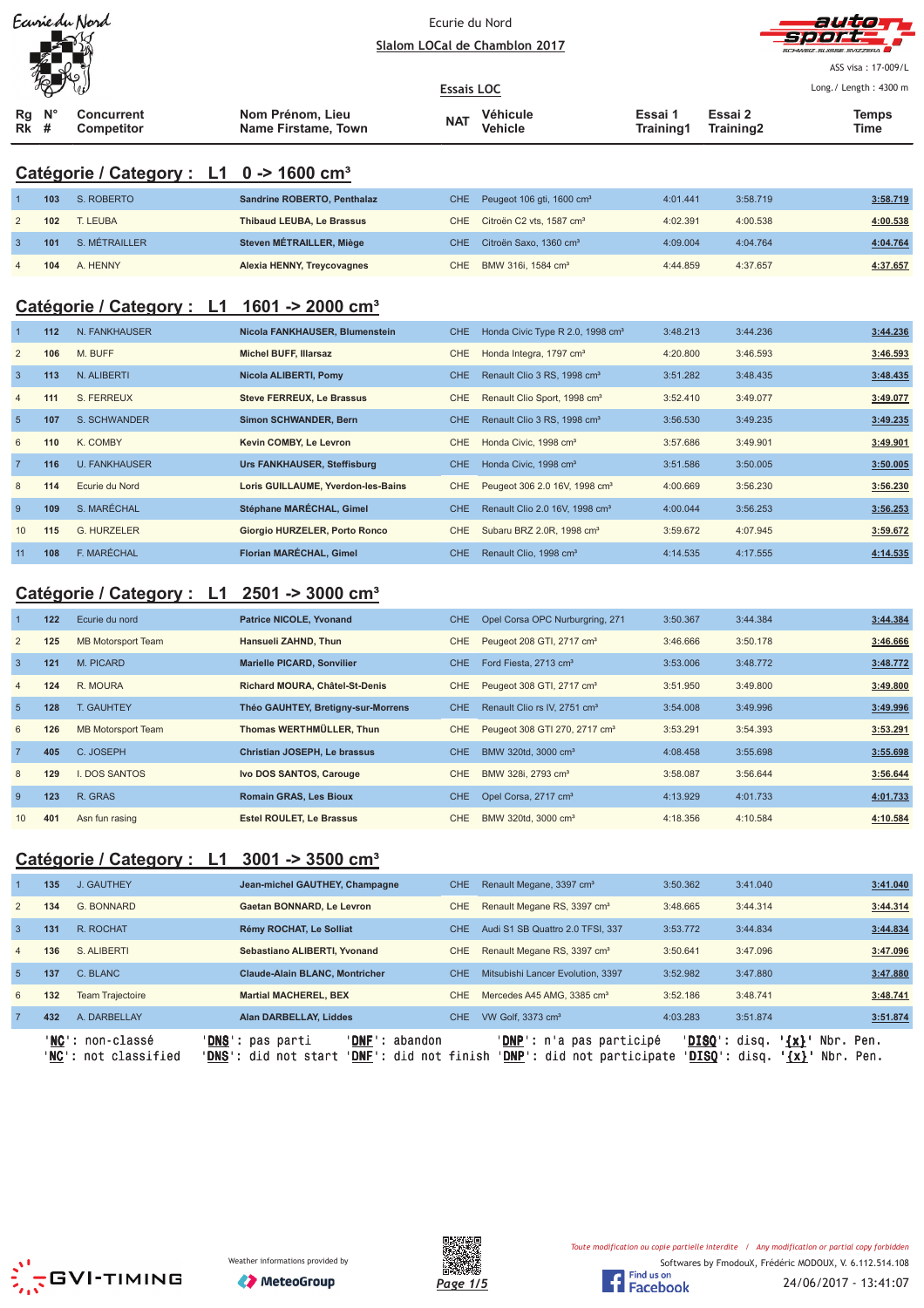|                |     | Earrie du Nord                                         | Ecurie du Nord                                 |                   |                                           |                      |                      | auto                  |
|----------------|-----|--------------------------------------------------------|------------------------------------------------|-------------------|-------------------------------------------|----------------------|----------------------|-----------------------|
|                |     |                                                        |                                                |                   | Slalom LOCal de Chamblon 2017             |                      |                      |                       |
|                |     |                                                        |                                                |                   |                                           |                      |                      | ASS visa: 17-009/L    |
|                |     |                                                        |                                                | <b>Essais LOC</b> |                                           |                      |                      | Long./ Length: 4300 m |
| Rg<br>Rk       | #   | <b>Concurrent</b><br>Competitor                        | Nom Prénom, Lieu<br><b>Name Firstame, Town</b> | <b>NAT</b>        | <b>Véhicule</b><br>Vehicle                | Essai 1<br>Training1 | Essai 2<br>Training2 | <b>Temps</b><br>Time  |
|                |     |                                                        |                                                |                   |                                           |                      |                      |                       |
|                |     | Catégorie / Category : L1 + 3500 cm <sup>3</sup>       |                                                |                   |                                           |                      |                      |                       |
|                | 144 | M. EGGENBERGER                                         | Manfred EGGENBERGER, Zürich                    | <b>CHE</b>        | BMW 1er M Coupé, 5064 cm <sup>3</sup>     | 3:36.799             | 3:35.001             | 3:35.001              |
| $\overline{c}$ | 142 | Atelier de la Tzoumaz                                  | Kevin METROZ, Liddes                           | CHE               | BMW m135, 5064 cm <sup>3</sup>            | 3:39.496             | 3:36.662             | 3:36.662              |
| $\mathbf{3}$   | 141 | M. BASSIN                                              | Michel BASSIN, La Plaine                       | <b>CHE</b>        | Ford Focus RS, 4286 cm <sup>3</sup>       | 3:55.258             | 3:52.314             | 3:52.314              |
| $\overline{4}$ | 140 | S. ANGIOLILLO                                          | Sandro ANGIOLILLO, Le Brassus                  | <b>CHE</b>        | Audi Rs3, 4250 cm <sup>3</sup>            | 4:00.880             | 3:57.298             | 3:57.298              |
| $\overline{5}$ | 120 | Scuderia Taifyn                                        | Michel ETIENNE, Les Geneveys s/Coffrane        | CHE               | Ford Focus RS, 4335 cm <sup>3</sup>       | 4:07.743             | 3:59.911             | 3:59.911              |
|                |     |                                                        |                                                |                   |                                           |                      |                      |                       |
|                |     | Catégorie / Category : L2 0 -> 1600 cm <sup>3</sup>    |                                                |                   |                                           |                      |                      |                       |
|                | 217 | L. ROBERTO                                             | Luigi ROBERTO, Cossonay                        | <b>CHE</b>        | Peugeot 106 GTI, 1587 cm <sup>3</sup>     | 3:40.719             | 3:38.329             | 3:38.329              |
| $\overline{2}$ | 219 | S. SCHNEIDER                                           | Simeon SCHNEIDER, Wildberg                     | <b>CHE</b>        | Citroën Saxo, 1587 cm <sup>3</sup>        | 3:39.290             | 3:39.032             | 3:39.032              |
| $\mathbf{3}$   | 225 | F. EGGENBERGER                                         | Fabian EGGENBERGER, Zürich                     | <b>CHE</b>        | Suzuki Swift Sport, 1586 cm <sup>3</sup>  | 3:40.574             | 3:39.594             | 3:39.594              |
| $\overline{4}$ | 222 | <b>Ecurie Basilisk</b>                                 | Gilbert DENZER, Gelterkinden                   | <b>CHE</b>        | Suzuki Swift Sport, 1586 cm <sup>3</sup>  | 3:41.115             | 3:43.273             | 3:41.115              |
| $\overline{5}$ | 209 | <b>RCU</b>                                             | Bruno BLEIKER, Bütschwil                       | <b>CHE</b>        | Suzuki Swift Sport, 1586 cm <sup>3</sup>  | 3:45.941             | 3:41.496             | 3:41.496              |
| 6              | 223 | <b>D. SCHNEIDER</b>                                    | Daniel SCHNEIDER, Galgenen                     | <b>CHE</b>        | Suzuki Swift Sport, 1600 cm <sup>3</sup>  | 3:44.232             | 3:42.727             | 3:42.727              |
| $\overline{7}$ | 210 | Squadra Rotberg                                        | Igor RODELLA, Zwingen                          | <b>CHE</b>        | Suzuki Swift Sport, 1586 cm <sup>3</sup>  | 3:49.628             | 3:43.536             | 3:43.536              |
| 8              | 208 | H. LEIBER                                              | Heiko LEIBER, Dachsen                          | <b>CHE</b>        | Suzuki Swift Sport, 1586 cm <sup>3</sup>  | 3:50.641             | 3:45.208             | 3:45.208              |
| $\overline{9}$ | 206 | P. SCHAUB                                              | Peter SCHAUB, Lachen                           | <b>CHE</b>        | Suzuki Swift, 1586 cm <sup>3</sup>        | 3:51.836             | 3:47.208             | 3:47.208              |
| 10             | 213 | D. ZUTTER                                              | Dario ZUTTER, Schwarzenburg                    | CHE               | Suzuki Swift Sport, 1586 cm <sup>3</sup>  | 3:52.167             | 3:47.997             | 3:47.997              |
| 11             | 212 | A. GRUBERT                                             | Andreas GRUBERT, Villmergen                    | <b>CHE</b>        | Suzuki swift sport, 1586 cm <sup>3</sup>  | 3:52.889             | 3:48.934             | 3:48.934              |
| 12             | 224 | L. MARTINET                                            | <b>Lucien MARTINET, L'Isle</b>                 | <b>CHE</b>        | Honda Civic, 1595 cm <sup>3</sup>         | 3:56.788             | 3:50.949             | 3:50.949              |
| 13             | 220 | C. SCHWARZ                                             | <b>Cyril SCHWARZ, Grancy</b>                   | <b>CHE</b>        | Honda Civic 1.6 VTi, 1595 cm <sup>3</sup> | 3:58.726             | 3:52.772             | 3:52.772              |
| 14             | 211 | C. DE FRANCESCO                                        | Claudio DE FRANCESCO, Pfäffikon ZH             | CHE               | Suzuki Swift Sport, 1586 cm <sup>3</sup>  | 3:56.729             | 3:53.138             | 3:53.138              |
| 15             | 201 | T. BOELLE                                              | Tobias BOELLE, Zürich                          | <b>CHE</b>        | Peugeot 106 Rallye, 1293 cm <sup>3</sup>  | 3:59.395             | 3:54.188             | 3:54.188              |
| 16             | 207 | O. MOREL                                               | <b>Olivier MOREL, Chevilly</b>                 | CHE               | Honda Civic, 1595 cm <sup>3</sup>         | 4:00.051             | 3:54.490             | 3:54.490              |
| 17             | 202 | Scuderia Taifyn                                        | Philippe JACOT, Cortaillod                     | <b>CHE</b>        | Peugeot 106 Rallye, 1293 cm <sup>3</sup>  | 4:01.894             | 3:54.508             | 3:54.508              |
| 18             | 214 | C. SCHOPFER                                            | <b>Caroly SCHOPFER, Montricher</b>             | <b>CHE</b>        | Citroën Saxo vts, 1587 cm <sup>3</sup>    | 4:06.511             | 3:56.848             | 3:56.848              |
| 19             | 226 | M. HOSTSTETTLER                                        | <b>Marco HOSTSTETTLER, Milken</b>              | <b>CHE</b>        | Honda V-Tech, 1594 cm <sup>3</sup>        | 3:57.659             | 3:58.958             | 3:57.659              |
| 20             | 205 | <b>Ecurie Basilisk</b>                                 | Bettina BUESS, Gelterkinden                    | <b>CHE</b>        | Suzuki Swift Sport, 1586 cm <sup>3</sup>  | 4:04.061             | 3:59.213             | 3:59.213              |
| 21             | 200 | S. DECORVET                                            | Stéphane DECORVET, Montricher                  | <b>CHE</b>        | Peugeot 106 16V, 1587 cm <sup>3</sup>     | 4:01.817             | 3:59.733             | 3:59.733              |
| 22             | 218 | T. SCHOPFER                                            | <b>Thery SCHOPFER, Montricher</b>              | CHE               | Citroën Saxo vts, 1587 cm <sup>3</sup>    | 4:06.885             | 4:00.146             | 4:00.146              |
| 23             | 216 | R. DUPUIS                                              | <b>Raphael DUPUIS, Montricher</b>              | <b>CHE</b>        | Peugeot 106, 1587 cm <sup>3</sup>         | 4:02.320             | 4:08.562             | 4:02.320              |
| 24             | 203 | Y. BEYELER                                             | <b>Yves BEYELER, Ecublens</b>                  | <b>CHE</b>        | VW Polo, 1390 cm <sup>3</sup>             | 4:17.820             | 4:13.924             | 4:13.924              |
|                |     | Catégorie / Category : L2 1601 -> 2000 cm <sup>3</sup> |                                                |                   |                                           |                      |                      |                       |

|                | 242 | N. SCHMID                                | <b>Noa SCHMID, Kriens</b>                                                                              | CHE.       | Subaru BRZ, 1998 cm <sup>3</sup>                                       | 3:39.058 | 3:26.325                                                                                        | 3:26.325 |
|----------------|-----|------------------------------------------|--------------------------------------------------------------------------------------------------------|------------|------------------------------------------------------------------------|----------|-------------------------------------------------------------------------------------------------|----------|
| $\overline{2}$ | 234 | <b>I. STERGIADIS</b>                     | Ioannis STERGIADIS, Dübendorf                                                                          | CHE.       | Honda Integra, 1797 cm <sup>3</sup>                                    | 3:37.291 | 3:36.711                                                                                        | 3:36.711 |
| $\overline{3}$ | 231 | M. SAUVAIN                               | Manoah SAUVAIN, St-Légier                                                                              | CHE.       | VW Golf 16v, 1780 cm <sup>3</sup>                                      | 3:39.764 | 3:37.971                                                                                        | 3:37.971 |
|                | 245 | Ecurie du Nord                           | Léonard HENCHOZ, Gollion                                                                               | <b>CHE</b> | Renault Clio, 1998 cm <sup>3</sup>                                     | 3:40.394 | 3:38.065                                                                                        | 3:38.065 |
| 5              | 247 | Ecurie Performance                       | <b>Michael GUEX, Dompierre</b>                                                                         | CHE.       | Renault Clio, 1998 cm <sup>3</sup>                                     | 3:43.404 | 3:40.033                                                                                        | 3:40.033 |
| 6              | 244 | Squadra corse quadrifoglio               | <b>Massimo PALTENGHI, Cugnasco</b>                                                                     | CHE        | Toyota GT86, 1998 cm <sup>3</sup>                                      | 3:43.371 | 3:40.416                                                                                        | 3:40.416 |
|                | 235 | Gruyère Racing Team                      | <b>Antonio PINTO, Troistorrents</b>                                                                    | CHE.       | Honda Integra, 1797 cm <sup>3</sup>                                    | 3:42.779 | 3:41.149                                                                                        | 3:41.149 |
| 8              | 248 | M. FALABRETTI                            | Mario FALABRETTI, Wangen an der Aare                                                                   | <b>CHE</b> | Renault Clio Sport 2.0 16V Ragnot                                      | 3:45.191 | 3:42.852                                                                                        | 3:42.852 |
| -9             | 230 | <b>ECURIE PERFORMANCE</b>                | <b>Nicolas MOINAT, Grancy</b>                                                                          | CHE.       | VW Golf, 1780 cm <sup>3</sup>                                          | 3:50.152 | 3:47.913                                                                                        | 3:47.913 |
|                | 239 | Atelier de la Tzoumaz                    | <b>Victor DARBELLAY, Liddes</b>                                                                        | CHE.       | Honda Civic, 1998 cm <sup>3</sup>                                      | 3:52.764 | 3:52.837                                                                                        | 3:52.764 |
| 11             | 238 | <b>F. CARNEIRO</b>                       | <b>Filipe CARNEIRO, Yverdon</b>                                                                        | CHE        | Renault Clio rs, 1998 cm <sup>3</sup>                                  | 4:00.824 | 3:54.786                                                                                        | 3:54.786 |
|                |     | 'NC': non-classé<br>'NC': not classified | 'DNF': abandon<br>' <b>DNS</b> ': pas parti<br>DNF'<br>' <b>DNS</b> ': did not start<br>did not finish |            | ' <b>DNP</b> ': n'a pas participé<br><b>'DNP':</b> did not participate |          | $'DISO':$ disq.<br>$\{x\}$ .<br>Nbr. Pen.<br>' <b>DISQ</b> ': disq.<br><u>'{x}</u><br>Nbr. Pen. |          |







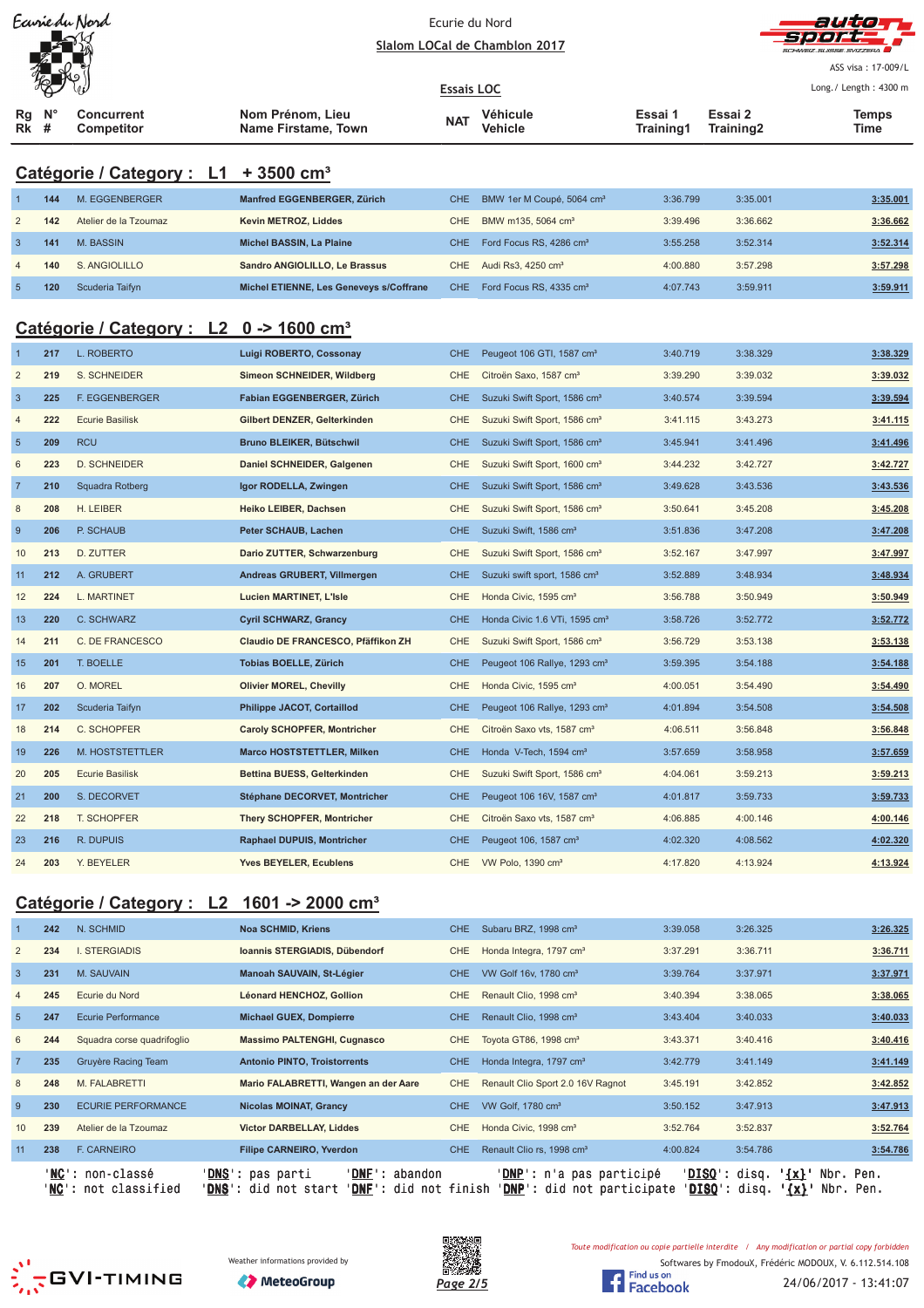| Ecurie du Nord |
|----------------|
|                |
|                |
|                |

#### Ecurie du Nord Slalom LOCal de Chamblon 2017



ASS visa: 17-009/L

#### **Essais LOC** Long./ Length: 4300 m ₩ **Véhicule Essai 1 N° Concurrent Nom Prénom, Lieu Essai 2 Temps Rg The Manufacture of the Contract Level of Training1 Training2 Time Name Firstame, Town Vehicle # Competitor Training2 Rk** 12 **236** O. RAAS **Oleg RAAS, Coldrerio** CHE VW Golf 2 GTi 16v, 1800 cm³ 4:17.050 3:58.965 **3:58.965** 13 **240** D. LOVEY **Damien LOVEY, Liddes** CHE Honda Civic Type R, 1998 cm³ 4:06.061 3:59.329 **3:59.329** 14 **243** R. CHERBUIN **Rachelle CHERBUIN, Sâles** CHE Renault Clio, 1998 cm³ 4:07.564 4:00.808 **4:00.808** 15 **237** L. MOLTENI **Lorenzo MOLTENI, Novazzano** CHE VW Golf 2 GTI, 1800 cm³ 4:15.576 4:10.457 **4:10.457** - **232** R. PALERMO **Remo PALERMO, Boussens** CHE VW Golf, 1781 cm³ DNP DNP **-:--.---**

# **Catégorie / Category : L2 2001 -> 2500 cm³**

| 204 | R. PIQUEREZ | <b>Romain PIQUEREZ, St-Ursanne</b> | CHE. | Mitsubishi Colt 1.5 R, 2496 cm <sup>3</sup> | 4:28.012 | 4:19.382 | 1:19.382 |
|-----|-------------|------------------------------------|------|---------------------------------------------|----------|----------|----------|
|-----|-------------|------------------------------------|------|---------------------------------------------|----------|----------|----------|

# **Catégorie / Category : L2 2501 -> 3000 cm³**

|                | 256 | <b>Ecurie Basilisk</b> | Raymond STOFER, Herznach         | CHE        | Mini Cooper, 2717 cm <sup>3</sup>    | 3:31.019 | 3:29.290 | 3:29.290 |
|----------------|-----|------------------------|----------------------------------|------------|--------------------------------------|----------|----------|----------|
| $\overline{2}$ | 259 | L. BAUMELER            | Lars BAUMELER, Ittigen           | CHE        | Mini JCW, 2717 cm <sup>3</sup>       | 3:35.215 | 3:32.376 | 3:32.376 |
| $\overline{3}$ | 253 | M. VIEIRA              | Miguel VIEIRA, Unterengstringen  | CHE.       | Ford Fiesta RS, 2713 cm <sup>3</sup> | 3:49.088 | 3:34.236 | 3:34.236 |
| $\overline{4}$ | 255 | <b>RCU</b>             | Jürg JUCKER, Bauma               | CHE.       | Mini Cooper S, 2717 cm <sup>3</sup>  | 3:39.624 | 3:35.782 | 3:35.782 |
| 5              | 250 | <b>Ecurie Basilisk</b> | Andreas SERVELLO, Therwil        | CHE.       | Mini Cooper S, 2701 cm <sup>3</sup>  | 3:39.747 | 3:37.129 | 3:37.129 |
| 6              | 251 | H. ALMEIDA             | Hugo ALMEIDA, Niederglatt        | CHE        | Ford Fiesta, 2713 cm <sup>3</sup>    | 3:57.239 | 3:50.153 | 3:50.153 |
| $\overline{7}$ | 257 | <b>RCU</b>             | Peter BRUNNER, Flawil            | <b>CHE</b> | Mini Cooper S, 2717 cm <sup>3</sup>  | 3:51.211 | 3:52.995 | 3:51.211 |
| 8              | 260 | S. MULLER              | Stefan MULLER, Ebikon            | <b>CHE</b> | Mini Countryman JCW JCW, 2717        | 3:55.405 | 3:53.327 | 3:53.327 |
| -9             | 221 | R. RODRIGUEZ           | <b>Ruben RODRIGUEZ, Fahrweid</b> | CHE.       | Ford Fiesta, 2713 cm <sup>3</sup>    | 3:56.493 | 3:55.506 | 3:55.506 |
| 10             | 258 | M. FAHRNI              | Marc André FAHRNI, Rances        | <b>CHE</b> | Mini Cooper S, 2717 cm <sup>3</sup>  | 4:07.509 | 4:03.275 | 4:03.275 |

# **Catégorie / Category : L2 3001 -> 3500 cm³**

|                | 267 | Ecurie Performance | Stéphane ALLEMANN, Dizy              | <b>CHE</b> | Mitsubishi Lancer Evo 9, 3395 cm <sup>3</sup> | 3:28.803 | 3:25.559 | 3:25.559 |
|----------------|-----|--------------------|--------------------------------------|------------|-----------------------------------------------|----------|----------|----------|
| $\overline{2}$ | 263 | <b>ACS</b>         | Daniele LÜDI, Losone                 | CHE        | Subaru impreza, 3387 cm <sup>3</sup>          | 3:32.444 | 3:27.018 | 3:27.018 |
| 3              | 266 | L. ORSINO          | Lorenzo ORSINO, Lausanne             | <b>CHE</b> | Mitsubishi Lanver Evo VIII, 3395 c            | 3:33.574 | 3:34.862 | 3:33.574 |
| $\overline{4}$ | 265 | Ecurie du Nord     | Stephane INDERMUHLE, Villars bramard | CHE.       | Mitsubishi Lancer evo 8, 3395 cm <sup>3</sup> | 3:39.373 | 3:34.480 | 3:34.480 |
| $\overline{5}$ | 268 | Ecurie des Ordons  | <b>Gaetan HEYER, Moutier</b>         | CHE.       | Opel Astra G OPC, 3397 cm <sup>3</sup>        | 3:40.977 | 3:38.481 | 3:38.481 |
| 6              | 269 | Ecurie du Nord     | Damien LANGHI, Penthalaz             | CHE        | Renault Megane II RS, 3397 cm <sup>3</sup>    | 3:43.510 | 3:39.688 | 3:39.688 |
|                | 262 | P. VERMOT          | <b>Patrice VERMOT, Commugny</b>      | <b>CHE</b> | Ford Focus RS, 3380 cm <sup>3</sup>           | 3:50.243 | 3:49.328 | 3:49.328 |

# **Catégorie / Category : L2 + 3500 cm³**

|                | 273 | ECURIE DE LA MEUTE | <b>Cédric BERNARD, Bex</b>          | CHE I | Subaru wrx sti, 4177 cm <sup>3</sup>        | 3:34.451 | 3:30.482 | 3:30.482 |
|----------------|-----|--------------------|-------------------------------------|-------|---------------------------------------------|----------|----------|----------|
| $\sqrt{2}$     | 274 | Ecurie Du Nord     | Gendroz STÉPHANE, Yverdon-les-Bains |       | CHE Subaru Impreza WRX Sti, 4250 cm         | 3:39.689 | 3:36.897 | 3:36.897 |
| 3              | 272 | F. MOUCHE          | <b>Fabrice MOUCHE, Bonfol</b>       |       | CHE BMW M3 Coupé, 3999 cm <sup>3</sup>      | 3:40.303 | 3:42.664 | 3:40.303 |
| $\overline{4}$ | 275 | D. FIDALGO         | David FIDALGO, Yverdon              | CHE   | Subaru Impreza, 4250 cm <sup>3</sup>        | 3:43.270 | 3:40.632 | 3:40.632 |
| -5             | 276 | Porsche Club Jura  | Loic JUILLERAT, Delemont            |       | CHE Porsche 911 Turbo, 6120 cm <sup>3</sup> | 3:51.323 | 6:40.235 | 3:51.323 |

# **Catégorie / Category : L3 0 -> 2000 cm³**

|                | 307 | Ecurie Performance                                        | <b>Julien ROULET, Ballens</b>                                                                                         | CHE. | VW Golf 1 16V, 1781 cm <sup>3</sup>                                      | 3:30.061                         | 3:32.617                                       | 3:30.061 |
|----------------|-----|-----------------------------------------------------------|-----------------------------------------------------------------------------------------------------------------------|------|--------------------------------------------------------------------------|----------------------------------|------------------------------------------------|----------|
| $\overline{2}$ | 305 | L. ROTUNNO                                                | Lucas ROTUNNO, Porrentruy                                                                                             | CHE  | VW Golf, 1780 cm <sup>3</sup>                                            | 3:35.992                         | 3:35.103                                       | 3:35.103 |
| 3              | 302 | A. MONNEY                                                 | André MONNEY, Rue                                                                                                     | CHE. | VW Golf. 1780 cm <sup>3</sup>                                            | 3:42.734                         | 3:37.370                                       | 3:37.370 |
| $\overline{4}$ | 309 | A. MINOGGIO                                               | Alessandro MINOGGIO, Gerra Verzasca                                                                                   | CHE  | VW Golf, 1983 cm <sup>3</sup>                                            | 3:54.679                         | 3:38.345                                       | 3:38.345 |
| $\overline{5}$ | 308 | Autersa Racing Team                                       | <b>Meta FAULER, Stadel</b>                                                                                            | CHE. | VW Golf1, 1800 cm <sup>3</sup>                                           | 3:58.591                         | 3:46.320                                       | 3:46.320 |
| 6              | 304 | M. LÖRTSCHER                                              | Marc LÖRTSCHER, Oberwil                                                                                               | CHE  | VW Golf 16V, 1780 cm <sup>3</sup>                                        | 3:52.754                         | 3:48.442                                       | 3:48.442 |
|                |     | ' <b>NC</b> ': non-classé<br>' <b>NC':</b> not classified | ' <b>DNS</b> ': pas parti<br>' <b>DNF</b> ': abandon<br><b>DNF</b> ': did not finish<br>' <b>DNS</b> ': did not start |      | ' <b>DNP</b> ': n'a pas participé<br>' <b>DNP</b> ': did not participate | 'DISO': disq.<br>$'DISO':$ disq. | Nbr. Pen.<br>$\{x\}$<br>Nbr. Pen.<br>$\{x\}$ . |          |



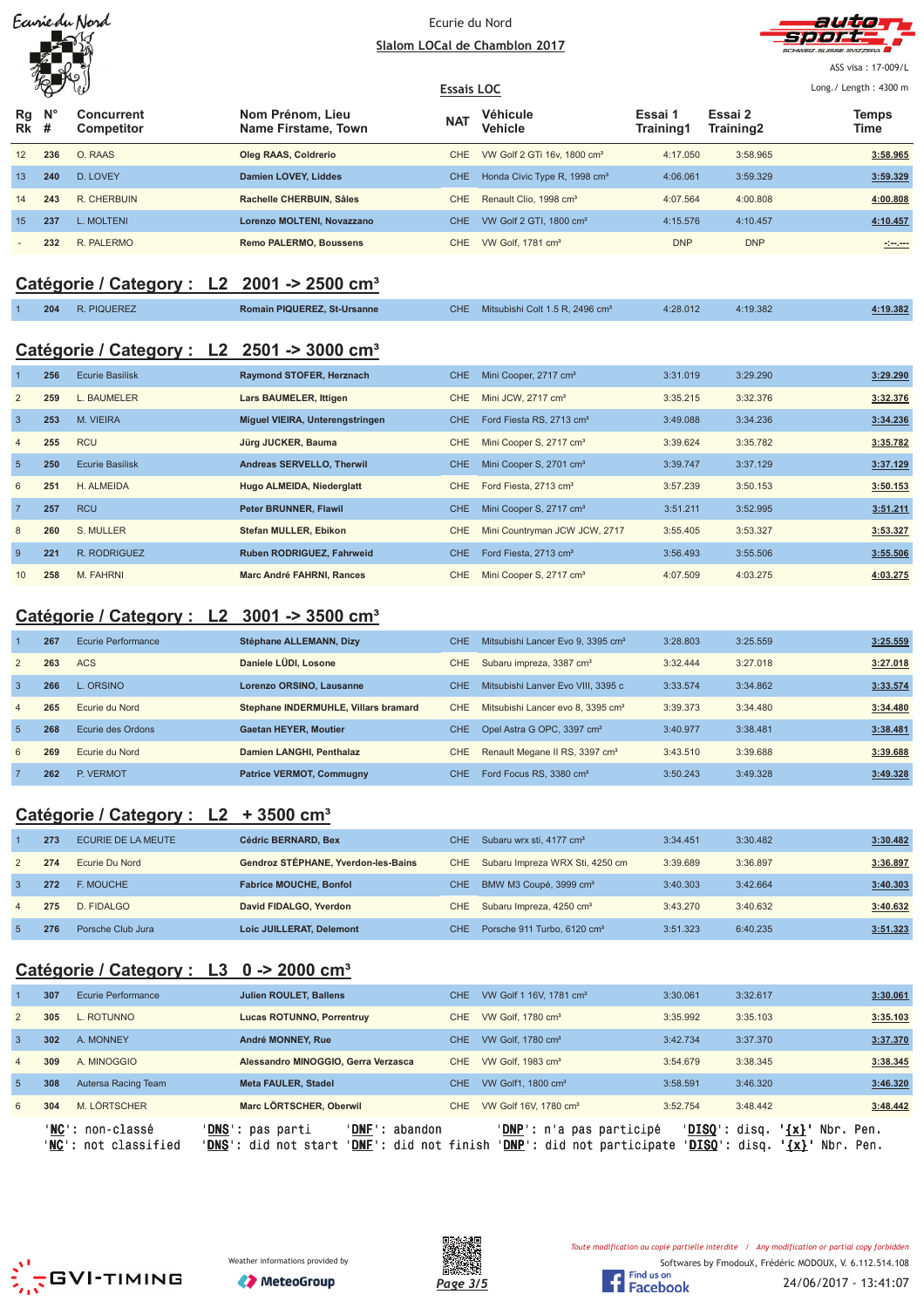| Earrie du Nord                   |            |                                                        |                                                                                                                                                        |                   | Ecurie du Nord                                                                      |                      |                      | auna                                   |
|----------------------------------|------------|--------------------------------------------------------|--------------------------------------------------------------------------------------------------------------------------------------------------------|-------------------|-------------------------------------------------------------------------------------|----------------------|----------------------|----------------------------------------|
|                                  |            |                                                        | Slalom LOCal de Chamblon 2017                                                                                                                          |                   |                                                                                     |                      |                      | ASS visa: 17-009/L                     |
|                                  |            |                                                        | <b>Essais LOC</b>                                                                                                                                      |                   | Long./ Length: 4300 m                                                               |                      |                      |                                        |
| Rg<br>Rk                         | #          | <b>Concurrent</b><br>Competitor                        | Nom Prénom, Lieu<br>Name Firstame, Town                                                                                                                | NAT               | Véhicule<br>Vehicle                                                                 | Essai 1<br>Training1 | Essai 2<br>Training2 | <b>Temps</b><br>Time                   |
| 7                                | 303        | C. AFFOLTER                                            | Christoph AFFOLTER, Schwadernau                                                                                                                        | <b>CHE</b>        | VW Golf II GTI, 1780 cm <sup>3</sup>                                                | 3:59.312             | 3:51.666             | 3:51.666                               |
| 8                                | 306        | All-in-Racing Team                                     | <b>Patrice BRUNNER, St-Cierges</b>                                                                                                                     | <b>CHE</b>        | VW Golf 1 GTI, 1781 cm <sup>3</sup>                                                 | 3:58.708             | 3:58.371             | 3:58.371                               |
| 9                                | 301        | A. CRUZ                                                | <b>Alexandre CRUZ, Fully</b>                                                                                                                           | <b>CHE</b>        | Toyota Corolla, 1587 cm <sup>3</sup>                                                | 4:10.574             | 5:59.049             | 4:10.574                               |
| 10                               | 310        | P. FUCHS                                               | Peter FUCHS, Nunningen                                                                                                                                 | <b>CHE</b>        | Ford Capri, 2000 cm <sup>3</sup>                                                    | 4:33.927             | 4:26.259             | 4:26.259                               |
|                                  |            | Catégorie / Category : L3 + 2000 cm <sup>3</sup>       |                                                                                                                                                        |                   |                                                                                     |                      |                      |                                        |
|                                  | 312        | P. TCHAGAUNOVA                                         | <b>Philippe TCHAGAUNOVA, Echichens</b>                                                                                                                 | CHE.              | Porsche 911, 3164 cm <sup>3</sup>                                                   | 3:53.365             | 3:42.308             | 3:42.308                               |
|                                  |            |                                                        |                                                                                                                                                        |                   |                                                                                     |                      |                      |                                        |
|                                  |            | Catégorie / Category : L4 0 -> 1400 cm <sup>3</sup>    |                                                                                                                                                        |                   |                                                                                     |                      |                      |                                        |
|                                  | 402        | V. REGARD                                              | <b>Vincent REGARD, Palezieux</b>                                                                                                                       | <b>CHE</b>        | Suzuki Swift GTI, 1298 cm <sup>3</sup>                                              | 3:54.099             | 3:48.469             | 3:48.469                               |
| $\overline{2}$                   | 403        | M. SAVOY                                               | <b>Maurice SAVOY, Attalens fribourg</b>                                                                                                                | CHE.              | Suzuki Swift GTI, 1298 cm <sup>3</sup>                                              | 3:58.827             | 3:54.806             | 3:54.806                               |
|                                  |            | Catégorie / Category : L4 1401 -> 1600 cm <sup>3</sup> |                                                                                                                                                        |                   |                                                                                     |                      |                      |                                        |
|                                  |            |                                                        |                                                                                                                                                        |                   |                                                                                     |                      |                      |                                        |
|                                  | 413        | <b>EVO-Motorsports</b>                                 | Daniel BOOS, Bertschikon                                                                                                                               | <b>CHE</b>        | Honda Civic CRX EVO, 1595 cm <sup>3</sup>                                           | 3:39.766             | 3:34.779             | 3:34.779                               |
| $\overline{2}$                   | 408        | Scuderia Taifyn                                        | Vincent MONTANDON, La chaux de fonds                                                                                                                   | <b>CHE</b>        | Caterham Superseven 1.6I, 1585 c                                                    | 3:38.449             | 3:37.948             | 3:37.948                               |
| 3                                | 410        | Y. STÜRZINGER                                          | Yves STÜRZINGER, Bretonnières                                                                                                                          | <b>CHE</b>        | Citroën Saxo VTS, 1587 cm <sup>3</sup>                                              | 3:48.147             | 3:41.615             | 3:41.615                               |
| $\overline{4}$<br>$\overline{5}$ | 409<br>412 | MST - Motorsport Team Zentralschw                      | Stefan HÄNGGI, Diegten<br>Mario BÖNIGER, Göschenen UR                                                                                                  | CHE<br><b>CHE</b> | Citroën Saxo, 1587 cm <sup>3</sup>                                                  | 3:53.982             | 3:55.455             | 3:53.982                               |
| 6                                | 411        | Racing Club Airbag<br>Y. BAMERT                        | Yvonne BAMERT, Maur                                                                                                                                    |                   | Honda CRX VTEC, 1595 cm <sup>3</sup>                                                | 4:09.113<br>4:09.994 | 4:10.678<br>4:24.109 | 4:09.113<br>4:09.994                   |
| 7                                | 407        | R. DA COSTA LOPES                                      | Rui Jorge DA COSTA LOPES, cheyres                                                                                                                      | CHE<br><b>CHE</b> | Toyota AE86, 1587 cm <sup>3</sup><br>Peugeot 106 gti, 1567 cm <sup>3</sup>          | 4:18.439             | 4:10.608             | 4:10.608                               |
|                                  |            |                                                        |                                                                                                                                                        |                   |                                                                                     |                      |                      |                                        |
|                                  |            | Catégorie / Category : L4 1601 -> 2000 cm <sup>3</sup> |                                                                                                                                                        |                   |                                                                                     |                      |                      |                                        |
|                                  | 421        | A. MENEGON                                             | Aldo MENEGON, Untervaz                                                                                                                                 | <b>CHE</b>        | Caterham Seven 1.8VVC, 1796 cm                                                      | 3:28.851             | 3:22.660             | 3:22.660                               |
| $\overline{2}$                   | 419        | U. HUBER                                               | Urs HUBER, Münchwilen                                                                                                                                  | CHE.              | Lotus Exige S1, 1796 cm <sup>3</sup>                                                | 3:43.280             | 3:27.570             | 3:27.570                               |
| 3                                | 233        | <b>GRT</b>                                             | Benjamin DEVAUD, Montreux                                                                                                                              | CHE               | VW Golf 16v, 1781 cm <sup>3</sup>                                                   | 3:53.355             | 3:32.755             | 3:32.755                               |
|                                  | 438        | P. HALTNER                                             | Pascal HALTNER, Sax                                                                                                                                    | CHE               | BMW 318is, 1794 cm <sup>3</sup>                                                     | 3:36.142             | 3:35.182             | 3:35.182                               |
| $\overline{5}$                   | 437        | Ecurie des Lions                                       | Cédric LEUBA, Le Brassus                                                                                                                               | <b>CHE</b>        | Renault Clio RS, 1998 cm <sup>3</sup>                                               | 3:39.082             | 3:35.189             | 3:35.189                               |
| 6                                | 420        | <b>Ecurie Basilisk</b>                                 | <b>Reiner SUHR, Basel</b>                                                                                                                              | CHE               | Lotus Exige MK1, 1796 cm <sup>3</sup>                                               | 3:36.720             | 3:38.674             | 3:36.720                               |
| $\overline{7}$                   | 425        | M. JABERG                                              | Marco JABERG, Reichenbach                                                                                                                              | <b>CHE</b>        | Honda Integra, 1797 cm <sup>3</sup>                                                 | 3:40.865             | 3:39.887             | 3:39.887                               |
| 8                                | 470        | M. DI PIETRANTONIO                                     | Mario DI PIETRANTONIO, Valeyres-sous-Mo                                                                                                                | <b>CHE</b>        | Lotus Elise 111s, 1796 cm <sup>3</sup>                                              | 3:40.732             | 3:40.048             | 3:40.048                               |
| $\boldsymbol{9}$                 | 423        | L. DAMOND                                              | <b>Laurent DAMOND, Lutry</b>                                                                                                                           | <b>CHE</b>        | Lotus Elise 111r, 1796 cm <sup>3</sup>                                              | 3:45.577             | 3:40.680             | 3:40.680                               |
| 10                               | 424        | Écurie fun racing                                      | Guillaume ZEMP, Genève                                                                                                                                 | CHE               | Honda Integra, 1797 cm <sup>3</sup>                                                 | 3:46.543             | 3:41.384             | 3:41.384                               |
| 11                               | 430        | <b>D. DURUSSEL</b>                                     | Dylan DURUSSEL, Payerne                                                                                                                                | <b>CHE</b>        | Peugeot 206, 1997 cm <sup>3</sup>                                                   | 3:42.882             | 3:46.487             | 3:42.882                               |
| 12                               | 439        | Sanga Morgane                                          | Mickaël DUCOMMUN, Les Ponts de Martel                                                                                                                  | CHE               | Renault Clio RS, 1998 cm <sup>3</sup>                                               | 3:45.648             | 3:45.094             | 3:45.094                               |
| 13                               | 433        | M. VUILLEUMIER                                         | Mike VUILLEUMIER, Tramelan                                                                                                                             | <b>CHE</b>        | Opel Kadett, 1997 cm <sup>3</sup>                                                   | 3:45.575             | 3:45.283             | 3:45.283                               |
| 14                               | 417        | Ecurie performance                                     | <b>Gil TARDY, Pompaples</b>                                                                                                                            | CHE               | Renault Megane coupe, 1998 cm <sup>3</sup>                                          | 3:48.205             | 3:46.063             | 3:46.063                               |
| 15                               | 435        | Écurie performance                                     | <b>Vincent DELAY, pampigny</b>                                                                                                                         | <b>CHE</b>        | Renault Clio rs, 1998 cm <sup>3</sup>                                               | 3:49.990             | 3:46.410             | 3:46.410                               |
| 16                               | 427        | Gruyère Racing Team                                    | Frédéric STEINER, Mossel                                                                                                                               | <b>CHE</b>        | Seat Ibiza, 1984 cm <sup>3</sup>                                                    | 3:50.710             | 3:48.392             | 3:48.392                               |
| 17                               | 428        | M. CARAPELLA                                           | Mario CARAPELLA, Le Mont sur Lausanne                                                                                                                  | <b>CHE</b>        | Seat Ibiza cupra, 1984 cm <sup>3</sup>                                              | 3:59.458             | 3:57.056             | 3:57.056                               |
| 18                               | 415        | M. LENHERR                                             | <b>Manuela LENHERR, Sax</b>                                                                                                                            | CHE               | BMW 318is, 1794 cm <sup>3</sup>                                                     | 3:57.532             | 3:58.591             | 3:57.532                               |
| 19                               | 414        | P. RAMOS DE FARIAS                                     | Patrick RAMOS DE FARIAS, Chavornay                                                                                                                     | <b>CHE</b>        | Lotus Elise, 1796 cm <sup>3</sup>                                                   | 4:16.190             | 4:01.116             | 4:01.116                               |
| 20                               | 436        | Romano Silvio                                          | Silvio ROMANO, Steinhausen                                                                                                                             | CHE<br><b>CHE</b> | Opel Astra G20 OPC 1, 1998 cm <sup>3</sup>                                          | 4:02.133             | 4:02.084             | 4:02.084                               |
| 21<br>22                         | 434<br>440 | O. BLASER<br>M. TARDY                                  | <b>Olivier BLASER, Colombier</b><br>Marc TARDY, Nyon                                                                                                   | CHE               | Renault Clio RS, 1998 cm <sup>3</sup><br>Renault Megane coupe, 1998 cm <sup>3</sup> | 4:04.489<br>4:06.314 | 4:03.011<br>4:03.537 | 4:03.011<br>4:03.537                   |
|                                  |            | 'NC': non-classé                                       | 'DNE': abandon<br>' <u>DNS</u> ': pas parti                                                                                                            |                   | ' <u>DNP</u> ': n'a pas participé                                                   |                      |                      | 'DISQ': disq. ' <u>{x}</u> ' Nbr. Pen. |
|                                  |            | 'NC': not classified                                   | ' <mark>DNS</mark> ': did not start ' <u>DNF</u> ': did not finish ' <u>DNP</u> ': did not participate ' <u>DISQ</u> ': disq. ' <u>{x}</u> ' Nbr. Pen. |                   |                                                                                     |                      |                      |                                        |





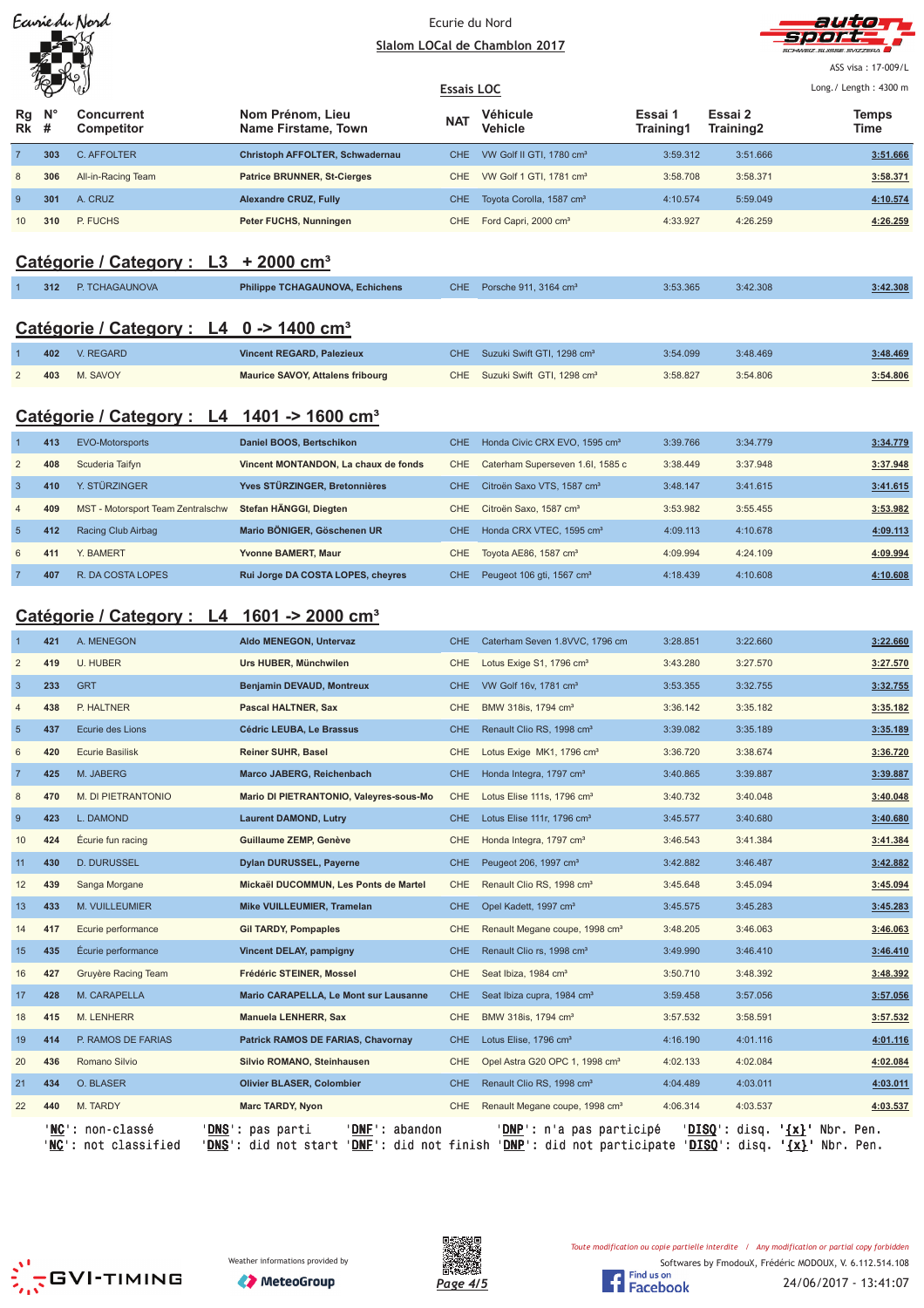| Earriedu Nord |  |  |
|---------------|--|--|
|               |  |  |
|               |  |  |
|               |  |  |

#### Ecurie du Nord Slalom LOCal de Chamblon 2017



ASS visa: 17-009/L

#### **Essais LOC** Long./ Length: 4300 m Ð **N° Nom Prénom, Lieu Véhicule Essai 1 Essai 2 Concurrent Temps Rg The MAT**<br> **Training1 Training2** Training2 Time **Competitor Name Firstame, Town Vehicle Training1 # Rk** 23 **426** M. CORTESE **Matteo CORTESE, Monthey** CHE Toyota MR2, 1800 cm³ 4:03.825 4:11.357 **4:03.825** 24 **416** Mickael Ducommun **Morgane SANGA, Les Ponts de Martel** CHE Renault Clio RS, 1998 cm³ 4:15.874 4:07.106 **4:07.106** 25 **431** Atelier de la Tzoumaz **Olivier CONSTANTIN, Ayent** CHE Renault Clio williams, 1997 cm<sup>3</sup> DNF 4:10.765 4:10.765 26 **429** S. DURUSSEL **Stéphane DURUSSEL, Romanel** CHE Peugeot 206, 1997 cm³ 4:16.643 4:12.949 **4:12.949**

# **Catégorie / Category : L4 2001 -> 3000 cm³**

|                | 445 | <b>B. ROSSELET</b> | <b>Benoit ROSSELET, Echandens</b>  | CHE.  | Mini Cooper s, 2717 cm <sup>3</sup>        | 3:47.463 | 3:48.080 | 3:47.463 |
|----------------|-----|--------------------|------------------------------------|-------|--------------------------------------------|----------|----------|----------|
| 2              | 446 | M. ZWAHLEN         | <b>Marc ZWAHLEN, Fiez</b>          | CHE 1 | VW Golf 4, 2792 cm <sup>3</sup>            | 3:51.532 | 3:51.908 | 3:51.532 |
| -3             | 444 | Y. RICHART         | <b>Yannick RICHART, Bassecourt</b> | CHE.  | BMW 325i E36, 2493 cm <sup>3</sup>         | 3:57.282 | 3:52.686 | 3:52.686 |
| $\overline{4}$ | 443 | J. KUSTNER         | <b>Jessica KUSTNER, Echallens</b>  | CHE.  | VW Polo G40, 2162 cm <sup>3</sup>          | 4:02.518 | 4:02.850 | 4:02.518 |
| -5             | 447 | Amélie Dupertuis   | <b>Steve REYMOND, Gimel</b>        | CHE.  | Toyota Yaris ts, 2545 cm <sup>3</sup>      | 4:07.576 | 4:07.241 | 4:07.241 |
| 6              | 442 | A. DUPERTUIS       | Amélie DUPERTUIS, Lavigny          | CHE.  | Toyota Yaris 1500 TS, 2545 cm <sup>3</sup> | 4:18.533 | 4:10.916 | 4:10.916 |

# **Catégorie / Category : L4 3001 -> 3500 cm³**

|                | 461 | E. ALLEMANN               | <b>Eric ALLEMANN, Dizy</b>           | CHE.       | Mitsubishi Lancer EVO RS-2, 3395              | <b>DNF</b> | 3:23.498 | 3:23.498 |
|----------------|-----|---------------------------|--------------------------------------|------------|-----------------------------------------------|------------|----------|----------|
| 2              | 454 | V. SCHOPFER               | <b>Vincent SCHOPFER, Senarclens</b>  | CHE        | Mitsubishi Lancer evo 9, 3395 cm <sup>3</sup> | 3:25.497   | 3:24.964 | 3:24.964 |
| $\overline{3}$ | 457 | <b>I. MANTADAKIS</b>      | losif MANTADAKIS, Kloten             | <b>CHE</b> | Renault Megane RS 265, 3397 cm                | 3:26.999   | 3:25.137 | 3:25.137 |
| $\overline{4}$ | 450 | Ecurie Performance        | Michel DONDEYNAZ, Gimel              | <b>CHE</b> | BMW M3, 3201 cm <sup>3</sup>                  | 3:29.091   | 3:27.886 | 3:27.886 |
| 5              | 455 | Racing Club Airbag        | Urs KUPPER, Wangen                   | <b>CHE</b> | Mitsubishi Lancer Evo VIII MR, 33             | 3:30.162   | 3:29.733 | 3:29.733 |
| 6              | 459 | C. MARECHAL               | <b>Christophe MARECHAL, Gimel</b>    | <b>CHE</b> | Renault Megane R26.R, 3400 cm <sup>3</sup>    | 3:40.877   | 3:38.579 | 3:38.579 |
| $\overline{7}$ | 453 | <b>Ecurie Fun Racing</b>  | <b>Steve ANGLADE, Aïre</b>           | CHE.       | Subaru Impreza STI, 3390 cm <sup>3</sup>      | 3:47.097   | 3:38.622 | 3:38.622 |
| 8              | 456 | S. OTTO                   | Stefan OTTO, Chavannes-le-Chêne      | <b>CHE</b> | Renault Megane, 3395 cm <sup>3</sup>          | 3:40.631   | 3:39.791 | 3:39.791 |
| -9             | 458 | Atelier de la Tzoumaz     | <b>Basile PRAPLAN, Ayent</b>         | <b>CHE</b> | Ford Sierra Cosworth, 3400 cm <sup>3</sup>    | 4:05.397   | 3:53.154 | 3:53.154 |
| 10             | 460 | <b>Consiglio Maryline</b> | <b>Samuel KRUMMEN, lucens</b>        | <b>CHE</b> | Subaru Impreza GT 2.0 4WD, 339                | 4:00.237   | 4:21.170 | 4:00.237 |
| 11             | 451 | J. SANGA                  | Jean-Pierre SANGA, Yverdon-les-Bains | CHE.       | Porsche Boxster S, 3387 cm <sup>3</sup>       | 4:00.835   | 4:03.754 | 4:00.835 |
| 12             | 452 | M. CONSIGLIO              | Maryline CONSIGLIO, SAXON            | <b>CHE</b> | Subaru Impreza GT 2.0 4WD, 339                | 4:09.795   | 4:00.918 | 4:00.918 |

# **Catégorie / Category : L4 + 3500 cm³**

|                |     | 'NC': non-classé<br>' <b>NC':</b> not classified | ' <b>DNS</b> ': pas parti<br><b>DNF</b><br>'DNS': did not start ' | abandon<br>' <b>DNF</b> ': did not finish | ' <b>DNP</b> ': n'a pas participé<br>'DNP': did not participate | 'DISO':  | ' <b>DISO</b> ': disq.<br>$\{x\}$<br>disq.<br>$\{x\}$ | Nbr. Pen.<br>Nbr. Pen. |
|----------------|-----|--------------------------------------------------|-------------------------------------------------------------------|-------------------------------------------|-----------------------------------------------------------------|----------|-------------------------------------------------------|------------------------|
| -5             | 143 | <b>B. MICHELE</b>                                | <b>Bruno MICHELE, cugnasco</b>                                    | CHE.                                      | BMW 135i, 5064 cm <sup>3</sup>                                  | 4:09.213 | 3:59.758                                              | 3:59.758               |
| $\overline{4}$ | 465 | M. RUBBI                                         | <b>Michel RUBBI, Cornaux</b>                                      | CHE.                                      | Lotus Exige V6 Cup, 5875 cm <sup>3</sup>                        | 3:50.456 | 3:46.173                                              | 3:46.173               |
| -3             | 467 | P. MÜRNER                                        | Pierre MÜRNER, Reichenbach                                        | CHE.                                      | Porsche 911 GT3, 3800 cm <sup>3</sup>                           | 3:38.889 | 3:37.938                                              | 3:37.938               |
| 2              | 463 | Ecurie 13 étoiles                                | Sébastien JACQUEMET, Conthey                                      | CHE                                       | Porsche 911, 3600 cm <sup>3</sup>                               | 3:46.012 | 3:34.032                                              | 3:34.032               |
|                | 462 | MB Motorsport Team                               | Martin BÜRKI, Uetendorf                                           | CHE.                                      | Porsche 911 GT3, 3800 cm <sup>3</sup>                           | 3:27.133 | 3:26.825                                              | 3:26.825               |





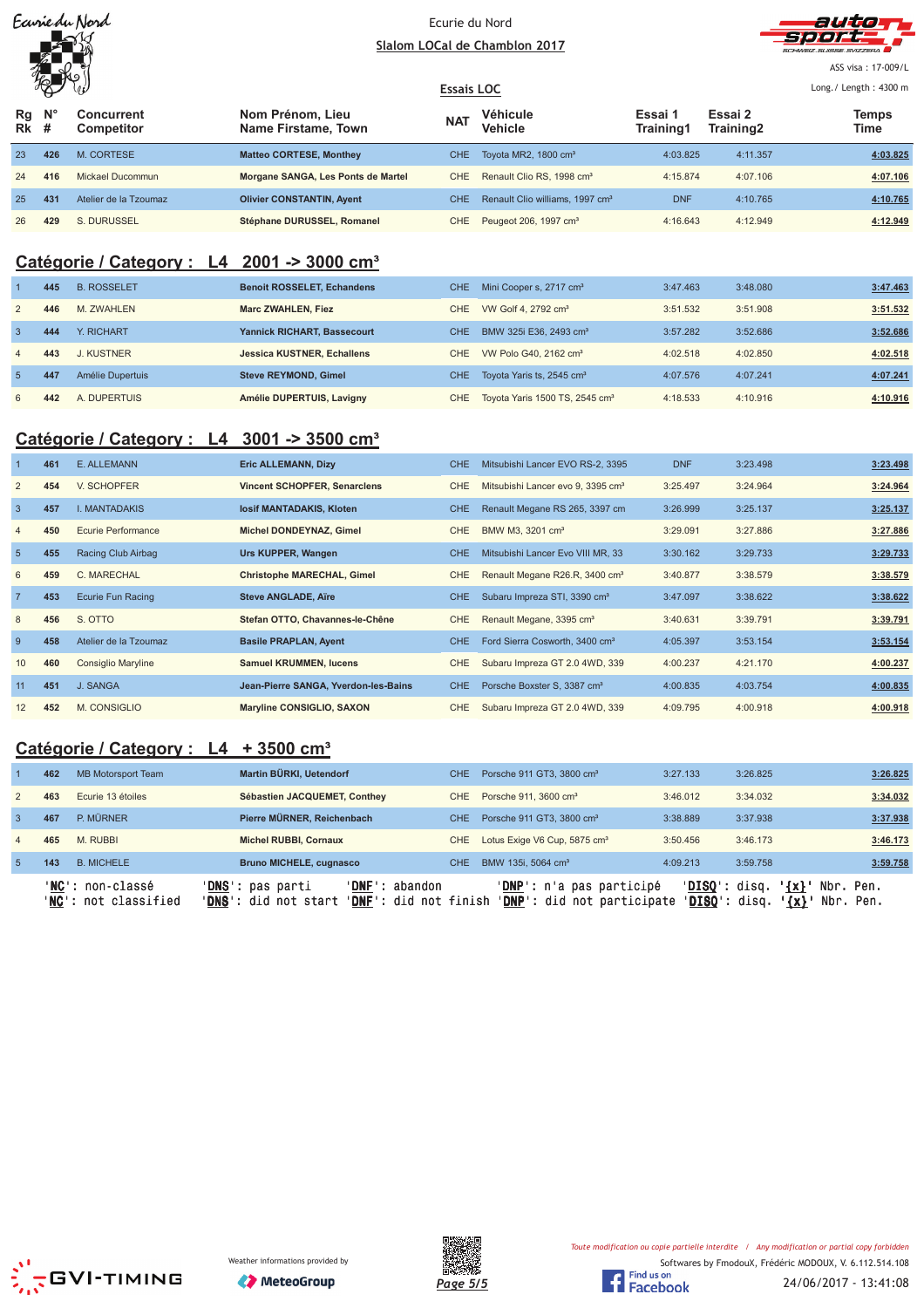| Earriedu Nord  |                                                                        |                                        |                                         | Ecurie du Nord<br>Slalom LOCal de Chamblon 2017 |                                          |                                              |          |                       |  |  |
|----------------|------------------------------------------------------------------------|----------------------------------------|-----------------------------------------|-------------------------------------------------|------------------------------------------|----------------------------------------------|----------|-----------------------|--|--|
|                |                                                                        |                                        |                                         | <b>Essais Porsche</b>                           |                                          |                                              |          | Long./ Length: 4300 m |  |  |
| Rg<br>Rk       | $N^{\circ}$<br>#                                                       | <b>Concurrent</b><br><b>Competitor</b> | Nom Prénom, Lieu<br>Name Firstame, Town | <b>NAT</b>                                      | <b>Véhicule</b><br><b>Vehicle</b>        | Essai 1<br>Essai 2<br>Training1<br>Training2 |          | <b>Temps</b><br>Time  |  |  |
|                | Catégorie / Category : Porsche Cup Suisse Gr. 1 + 2000 cm <sup>3</sup> |                                        |                                         |                                                 |                                          |                                              |          |                       |  |  |
|                | 612                                                                    | Porsche Sports Cup Suisse              | Peter KINKEL, Au (ZH)                   | CHE.                                            | Porsche Cayman GT4, 3800 cm <sup>3</sup> | 4:06.987                                     | 3:37.213 | 3:37.213              |  |  |
| $\overline{2}$ | 608                                                                    | M. WIDMER                              | Michael WIDMER, Lenzerheide             | CHE                                             | Porsche 997 S, 3800 cm <sup>3</sup>      | 3:48.757                                     | 3:45.319 | 3:45.319              |  |  |
|                |                                                                        |                                        |                                         |                                                 |                                          |                                              |          |                       |  |  |

# Catégorie / Category : Porsche Cup Suisse Gr. 4c + 2000 cm<sup>3</sup>

| 610 | Porsche Cup Swiss | Jules J. SPÄNI, Schindellegi                                           | CHE Porsche GT3 RS, 3996 cm <sup>3</sup> | 3:54.123 | 3:49.496 | 3:49.496 |
|-----|-------------------|------------------------------------------------------------------------|------------------------------------------|----------|----------|----------|
|     |                   | Catégorie / Category : Porsche Cup Suisse Gr. 7 + 2000 cm <sup>3</sup> |                                          |          |          |          |

#### **613** E. VOGEL Edgar VOGEL, Vouvry CHE Porsche GT3, 3600 cm<sup>3</sup>  $3:41.475$ 3:37.680 3:37.680  $\overline{1}$ '<mark>DNS</mark>': pas parti '<u>DNF</u>': abandon '<u>DNP</u>': n'a pas participé '<u>DISQ</u>': disq. '{x}' Nbr. Pen.<br>'<u>DNS</u>': did not start '<u>DNF</u>': did not finish '<u>DNP</u>': did not participate '<u>DISQ</u>': disq. '{x}' Nbr. Pen. 'NC': non-classé '<u>NC</u>': not classified